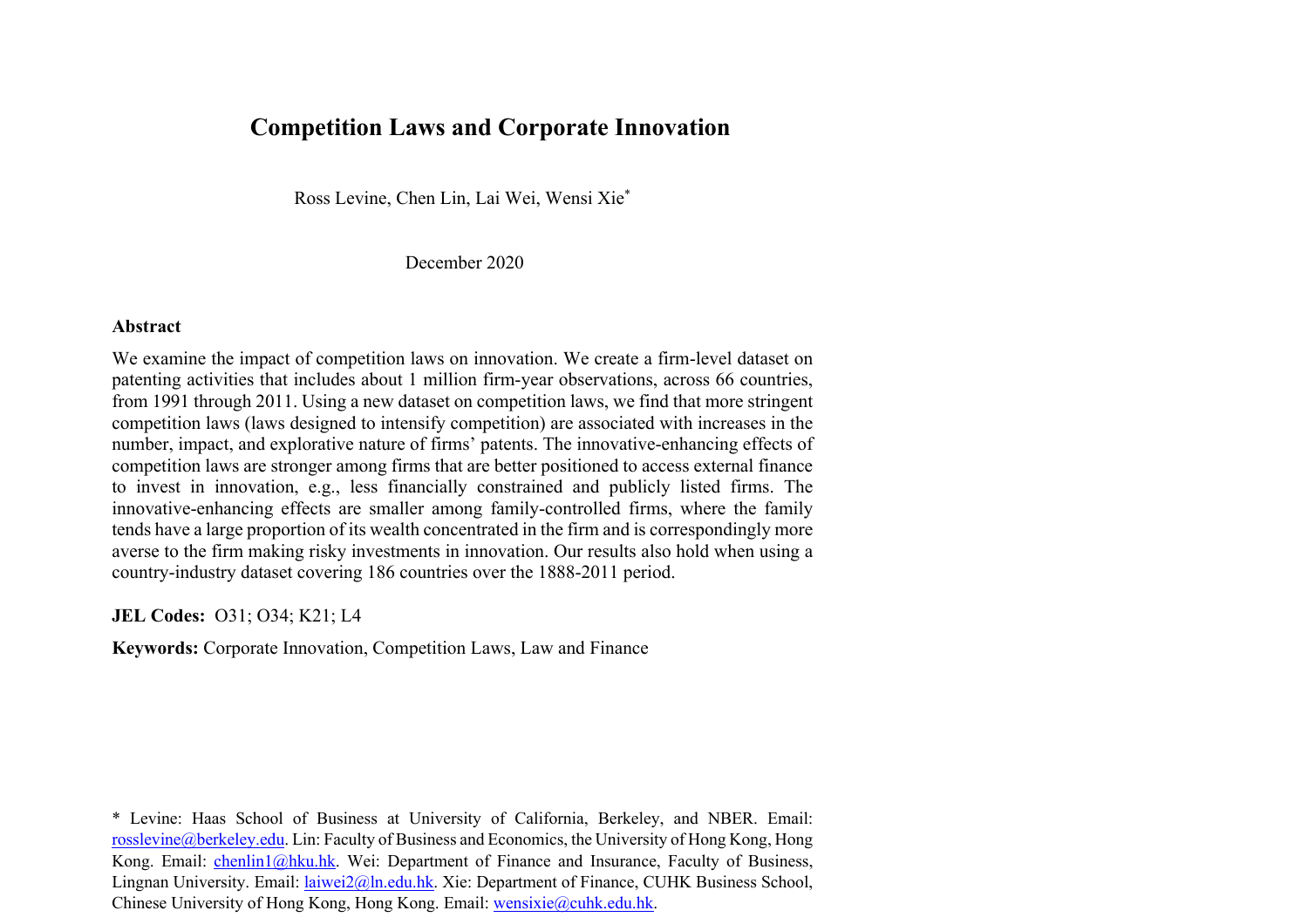#### **1. Introduction**

Does competition increase or decrease innovation? Schumpeter (1942) stressed that more intense competition discourages innovation by reducing post-innovation rents (Romer 1990; Aghion and Howitt 1992). In contrast, Arrow (1962) emphasized that more intense competition encourages innovation by making markets more contestable, spurring both currently dominant and other firms to invest more in the risky process of innovation. Since quantifying the impact of competition on innovation has implications for antitrust and trade policies, an enormous empirical literature assesses the competition-innovation nexus, using data on firm size, market concentration, merger outcomes, and price-cost margins to measure competition and data on R&D expenditures and patents to measure innovation (Nickell 1996; Blundell, Griffith, and Van Reenen 1999; Gilbert 2006; Jansen, Van Den Bosch, and Volberda 2006; Sutton 2007; Aghion et al. 2005, 2009; Hashmi 2013; Seru, 2014).

As summarized by Cohen (2010), however, several empirical challenges make it difficult to draw definitive conclusions about the impact of competition on innovation. Besides the difficulty of identifying exogenous sources of variation in market structure, common proxies for competition, such as firm size and industry concentration, might not accurately capture the contestability of markets. On innovation, R&D expenditures may include noninnovation-related outlays, and there could be substantial intertemporal and cross-sectional variation in the proportion of non-innovation-related outlays in overall R&D expenditures due to differences in the tax treatment of R&D expenditures. There are also challenges to using patenting as a proxy for innovation. Firms will choose to patent or not patent an innovation based on the expected benefits of the legal protection offered by the patent and the expected costs of disseminating detailed information about the innovation via the patent to competitors. Thus, in response to greater competition, firms might increase or decrease patents based on changes in these strategic cost-benefit calculations, not because of changes in actual innovation.

To address these challenges, we make three contributions to research on competition and innovation. First, we create two unique datasets on patenting. The first is a firm-level panel dataset with information on each firm's patents and financial accounts for public and private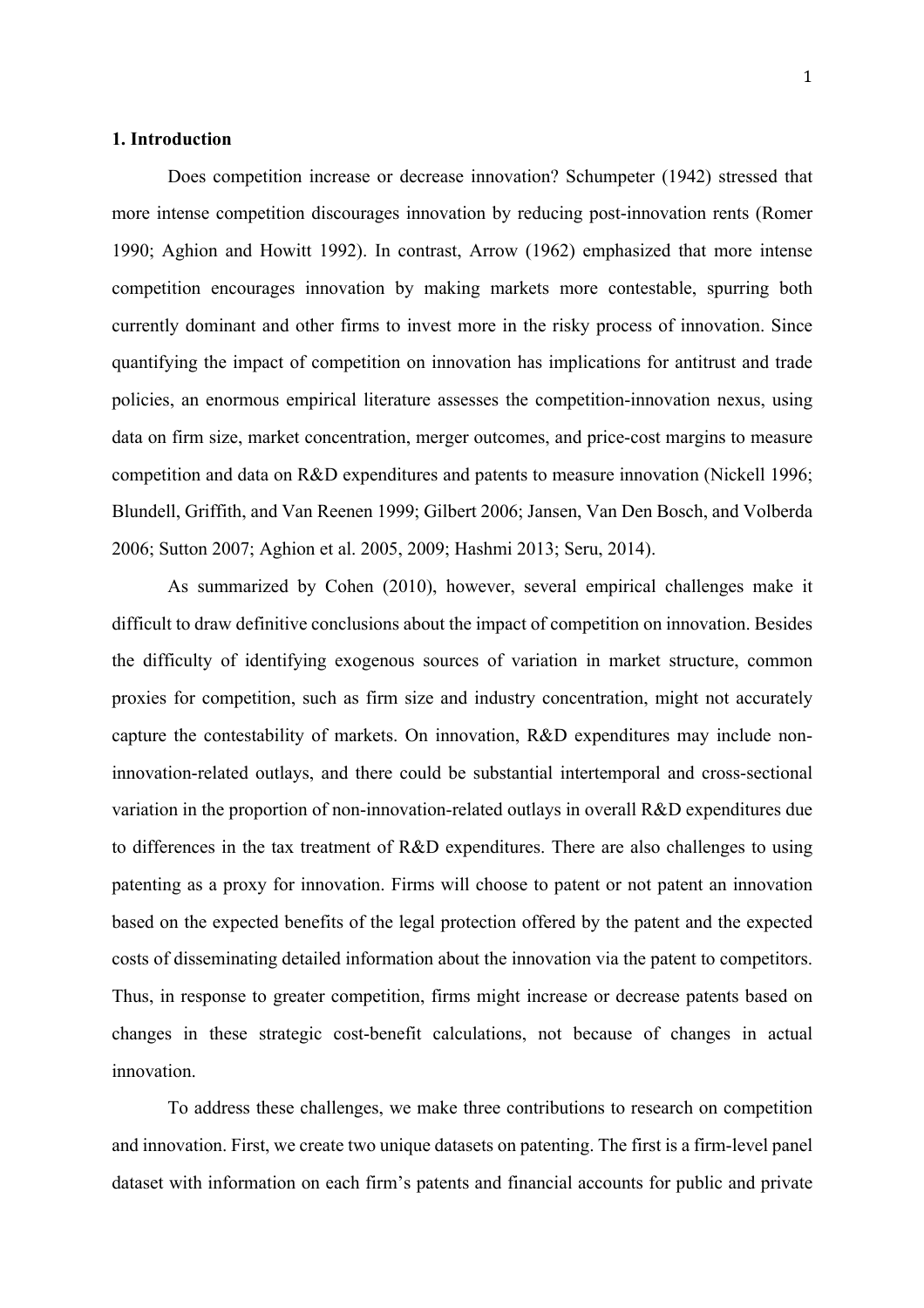firms, across 66 countries, over the period from 1991 through 2011. We combine two global databases on patents (PATSTAT and OrbisIP) and link these patenting data with corporate income statements, balance sheet figures, and ownership structure data. This matching is extraordinarily labor intensive, as firm identifiers differ across datasets and change over time. Using this new dataset with about 1 million firm-year observations, we construct measures of the number, impact, and explorative nature of corporate patents. The second dataset includes country-industry information on patenting in 186 countries from 1888 through 2011. The scope and detail of our data means that we can provide the first examination of the relation between competition and patenting in a large, international panel of private and public firms with information on financing constraints, ownership structure, and other corporate traits. As we show, it is crucial to differentiate by these corporate characteristics in assessing how competition influences innovation.

Second, we combine these data with insights from corporate finance to (a) reduce concerns about using patents as a proxy for innovation, (b) enhance identification, and (c) explore whether and how the competition-patenting relation differs by corporate characteristics. While the Arrow-view stresses that competition increases incentives for firms to invest in innovation, corporate finance offers a corollary to this view: the impact of competition on a firm's investment in innovation depends on the extent to which (i) the firm is constrained in raising funds to make those investments and (ii) the firm's influential owners have large proportions of their personal wealth exposed to the firm, making them reluctant to having their firms invest more in risky projects. Evidence confirming these predictions would not only be consistent with the view that competition increases incentives for firms to invest in innovation. It would also reduce concerns that competition increases patenting primarily by adjusting the strategic cost-benefit calculations of patenting a given innovation, rather than by changing innovation per se. The reason is that corporate finance offers clear conceptual reasons for expecting that competition will increase investment in risky, innovative endeavors more in less financially-constrained firms and firms with less financially-exposed owners, but there are less clear arguments for why competition will differentially alter the strategic decision to patent or not patent a given innovation based on financing constraints and ownership structure.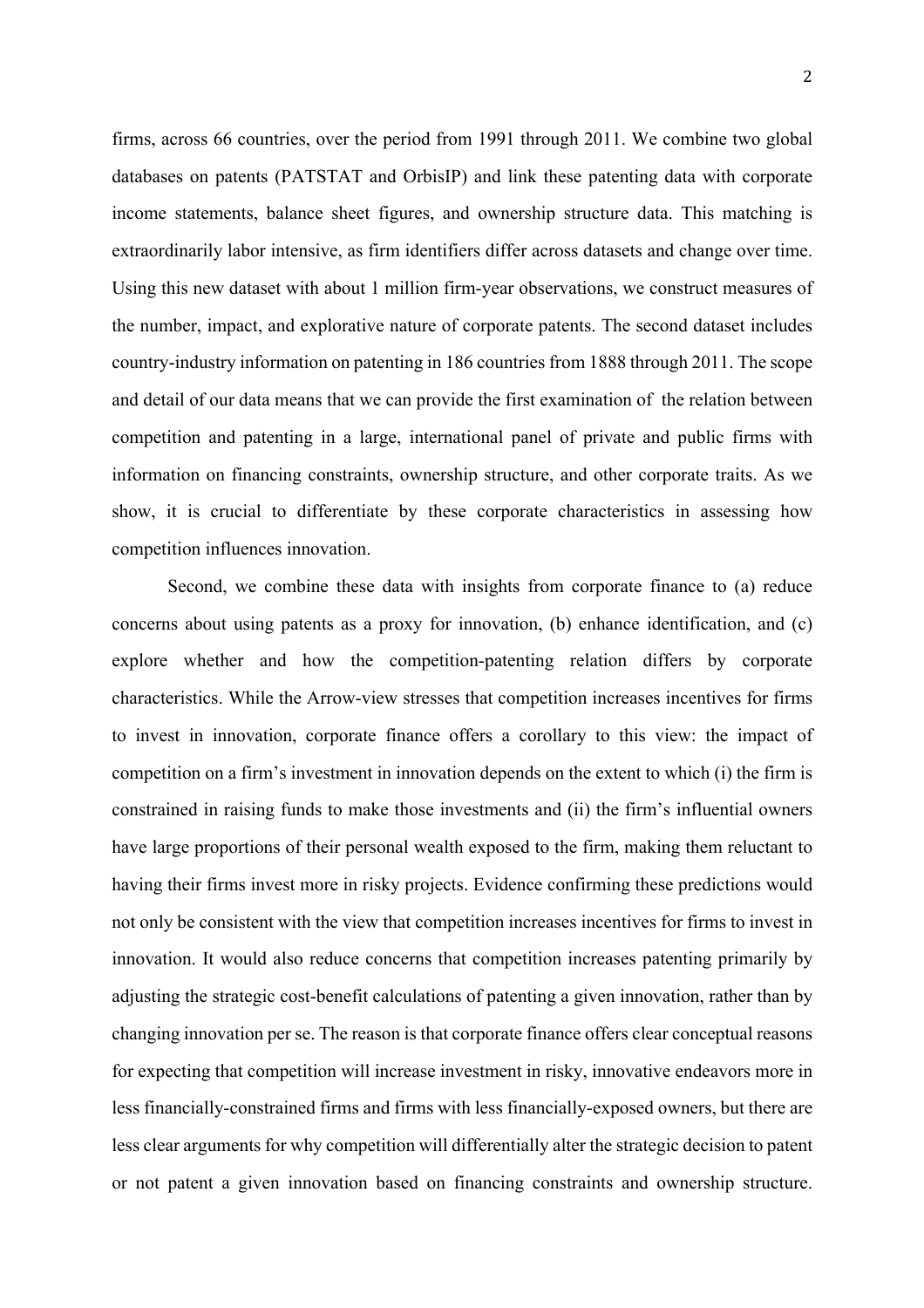Furthermore and relatedly, since the corporate finance corollary identifies particular mechanisms through which competition shapes innovation, empirically confirming these mechanisms enhances our ability to identify the impact of competition laws on innovation. Thus, we use firm-specific measures of financing constraints and ownership structure to assess how the competition-patenting nexus varies across corporations.

Third, we are the first to use a new, comprehensive dataset on competition laws across 123 countries from 1888 through 2010 to examine the relation between competition laws and patenting. That is, rather than analyzing measures of market structure, we examine the statutory laws that regulate competition among firms. Chilton (2018) and Bradford et al. (2019) compiled and codified data on the multiplicity of competition laws that regulate mergers and acquisitions, the use of anticompetitive agreements, the abuse of dominant positions, and who has the authority and tools to address and remedy violations of those statutes. These data are much more extensive with respect to the measurement of different competition laws and the coverage of countries and years than any other dataset on competition laws. Based on Bradford et al (2019), we examine both their overall index of competition laws (*Competition Law Index*) and the subcomponents that focus on laws governing mergers and acquisitions, anticompetitive agreements, the abuse of dominant positions and authority over antitrust. These data offer a unique opportunity to evaluate the connections between the competition laws that regulate competition among firms and patenting.

We begin our firm-level analyses by assessing the connections between patenting and the overall index of competition laws. Besides measuring the number of patents, we measure patent impact using indicators of forward citations to a firm's patents, the average number of citations per patent in a firm, and the extent to which a firm creates patents that have forward citations in the top 25% or 10% of all patents in a technology class. In addition, we measure the degree to which a firm's patents are explorative, meaning the inventions fall outside of the firm's historic base of innovative knowledge as reflected in its patent applications, or the patents are exploitative, meaning the inventions fall within the firm's historic technology classes. Each of these patenting measures is computed at the firm-year level. In our initial analyses, we regress patent-based measures of innovation on the *Competition Law Index* while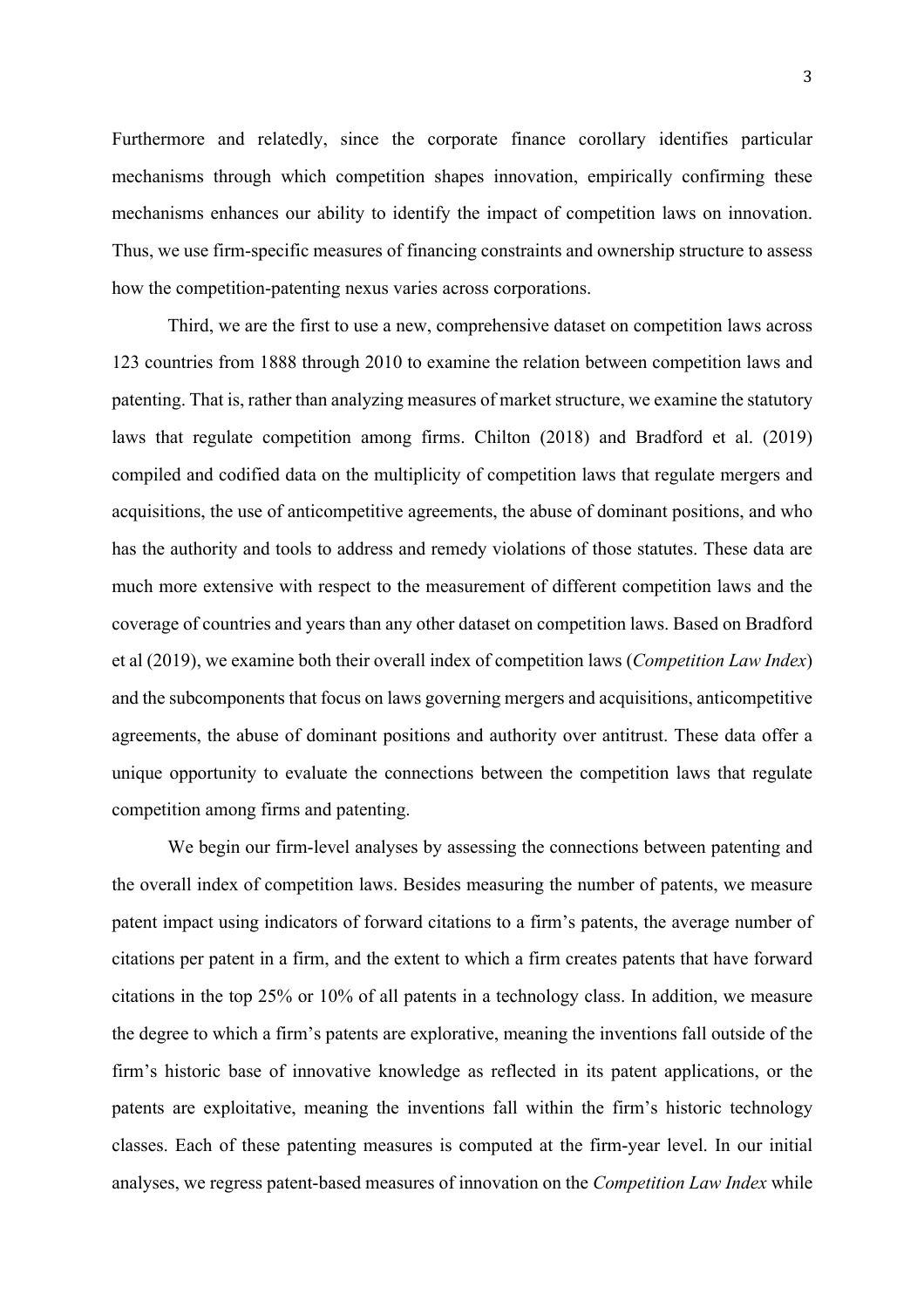controlling for firm fixed effects, industry-year fixed effects, lagged time-varying firm characteristics (e.g., size, leverage, profitability, and age), and an array of time-varying country traits, policies, laws, and regulations. Given these extensive controls, we view the results as providing suggestive evidence on the impact of competition laws on patenting. As discussed below, we employ additional strategies to better identify the effects of national competition laws on corporate innovation.

We find a strong positive connection between the stringency of competition laws and patenting. That is, when countries intensify the degree to which their laws encourage product market competition, patenting increases. The coefficient estimates suggest an economically large effect of competition laws on firm innovation, as measured by the number of patents, forward citations to patents, citations per patent, the number of very highly cited patents (topquartile or top-10% of the citation distribution among patents in a year and technology class), and the number of explorative patents, i.e., patents that fall beyond a firm's historic base of innovative activities. For example, the coefficient estimates indicate that if a country's *Competition Law Index* increased by one standard deviation, then the total number of citations to patents received by firms in the country would increase by 10%. The results are robust to limiting the sample to manufacturing firms. Thus, it is unlikely that the results are driven by differences and changes in the industrial composition of firms across countries. Furthermore, we considered potential nonlinearities. Aghion et al. (2005) develop a model and provide evidence from the U.K. of a nonlinear, inverted-U shaped relation between the Lerner index of competition and citation-weighted patents. We consider a broad sample of countries and conduct our analyses at the firm-level. We do not find evidence of a nonlinear relation between competition laws and various patenting indicators, e.g., the number, impact, and explorativenature of patents.

Next, we assess whether an intensification of competition induces a bigger effect on patenting (a) among less financially-constrained firms and (b) among firms that have owners with less of their personal wealth invested in the firm. To conduct this assessment, we use indicators of corporate financial constraints and ownership structure. First, we use the Hadlock and Pierce (2010) (HP) measure of the degree to which a firm is more financially constrained,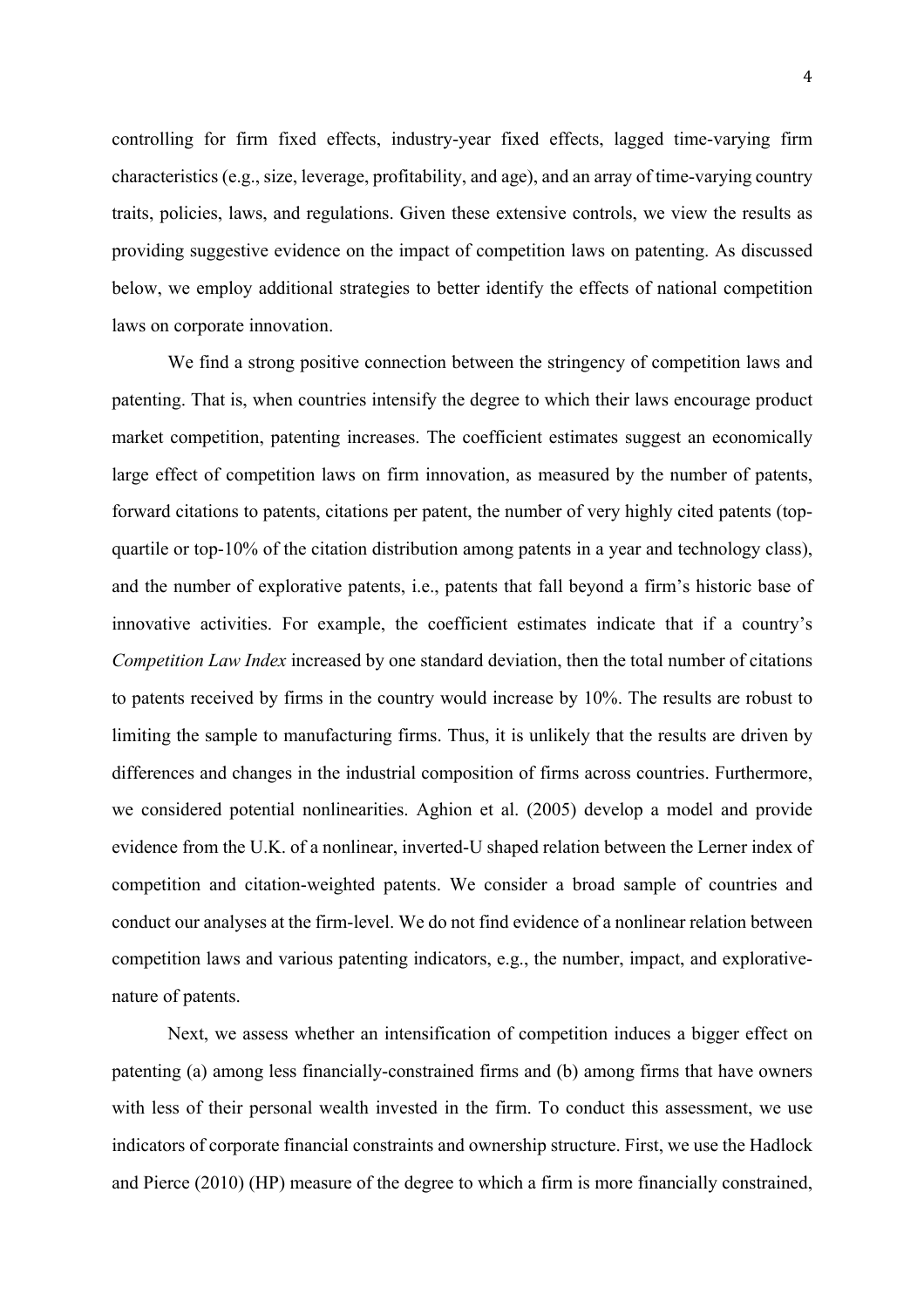which is based on firm size and age. Second, we differentiate between publicly-listed and privately-held companies, since public companies can generally tap equity and bond markets more readily to finance projects, including innovative projects (e.g., Acharya and Xu 2017). Third, we differentiate family-controlled firms—firms where a family owns more than 50% of the voting rights—from other firms, since those families will tend have a large proportion of their wealth concentrated in the firm. We differentiate by family ownership because a significant number of corporations around the world are controlled by families (e.g., La Porta, Lopez-de-Silanes, and Shleifer 1999; Claessens, Djankov, and Lang 2000). According to Smith and Stulz (1985) and Faccio, Marchica, and Mura (2011), families' wealth is largely concentrated in the firms they own, and therefore tend to be less diversified than other types of shareholders. From this perspective, risk-averse and poorly-diversified family owners will be more averse to their firmsincreasing risk than similarly risk-averse, but well-diversified owners of identical firms. In terms of innovation, wealth concentration will tend to make family owners more averse to their firms making large investments in the risky process of innovation than otherwise similar firms with owners holding more diversified portfolios. Thus, we re-evaluate the relation between competition and patenting while differentiating firms by these three corporate characteristics, i.e., we test the corporate finance corollary to Arrow's view of how competition shapes innovation.

We discover that intensifying competition laws is associated with smaller increases in the number, impact, and explorative-nature of patents among more financially-constrained firms and family-controlled firms (i.e., firms with controlling owners likely to have large proportions their personal wealth invested in the firm). Specifically, firms with below the median values of the HP measure of financing constraint experience significant increases in patenting activity following an intensification of competition laws, but those with above the median HP values do not. Using the public-private distinction as an indicator of financial constraints confirms these findings: Following an intensification of competition laws, patenting activity increases more among publicly-listed corporations than privately-held ones. On corporate ownership, intensifying competition laws is not associated with an increase in patenting among family-controlled firms. To further isolate whether these findings on family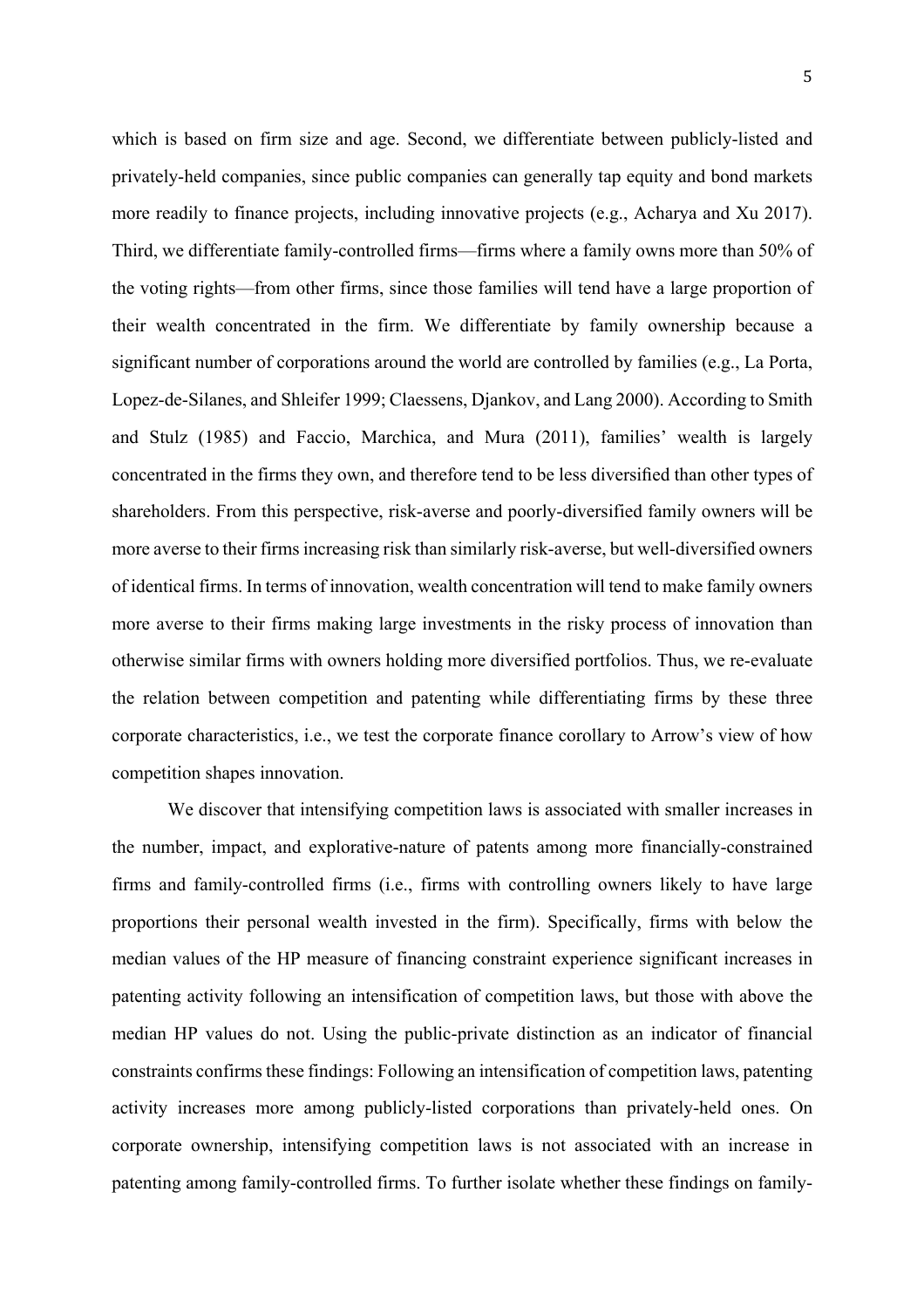controlled firms are driven by concentrated wealth exposure, or the possibility that familycontrolled firms are more financially constrained, we control for the HP measure of financing constraints. The results on family ownership hold when controlling for financing constraints, suggesting that the personal wealth exposures of influential owners shape the willingness of firms to invest more in the risky process of innovation.

These findings on corporate characteristics offer three lessons. First, they demonstrate the importance of distinguishing firms by financing constraints and ownership structure in assessing the impact of competition on innovation. Second, they enhance identification by showing that the relation between competition and patenting varies across corporations in a manner consistent with the Arrow-view of competition and innovation. Third, they improve the ability to interpret patenting as a proxy for innovation—and not simply as reflecting a strategic decision about whether to obtain a formal property right over a given innovation. In particular, the corporate finance corollaries about competition and finance interact to shape innovation are about innovation per se. Thus, since the empirical findings are consistent with the particular mechanisms outlined by these theories, it reduces concerns about interpreting patenting as proxying for innovation in our study.

We also address the concern that omitted time-varying country traits confound the analyses. Specifically, we conjecture that if intensifying competition spurs innovation, the effects should be stronger among firms in more "innovative-intensive" industries, i.e., competition should have a bigger effect on innovation among firms in industries in which innovation is more important. To categorize industries as "innovative-intensive," we use the Eurostat definition of high-technology industries, e.g., pharmaceuticals, computer, electronics, and optical products. We then evaluate whether intensifying competition laws spur patenting more among firms in innovative-intensive industries while controlling for country-year fixed effects to eliminate concerns about omitted country factors. This approach is similar to the identification strategy employed by Moshirian et al., (2020) and Levine, Lin, and Wei (2017), who assess the impact of stock market liberalization and insider trading laws on innovation respectively. These cross-industry, cross-firm panel analyses indicate that among firms in innovative-intensive industries, intensifying competition laws increases the number, impact,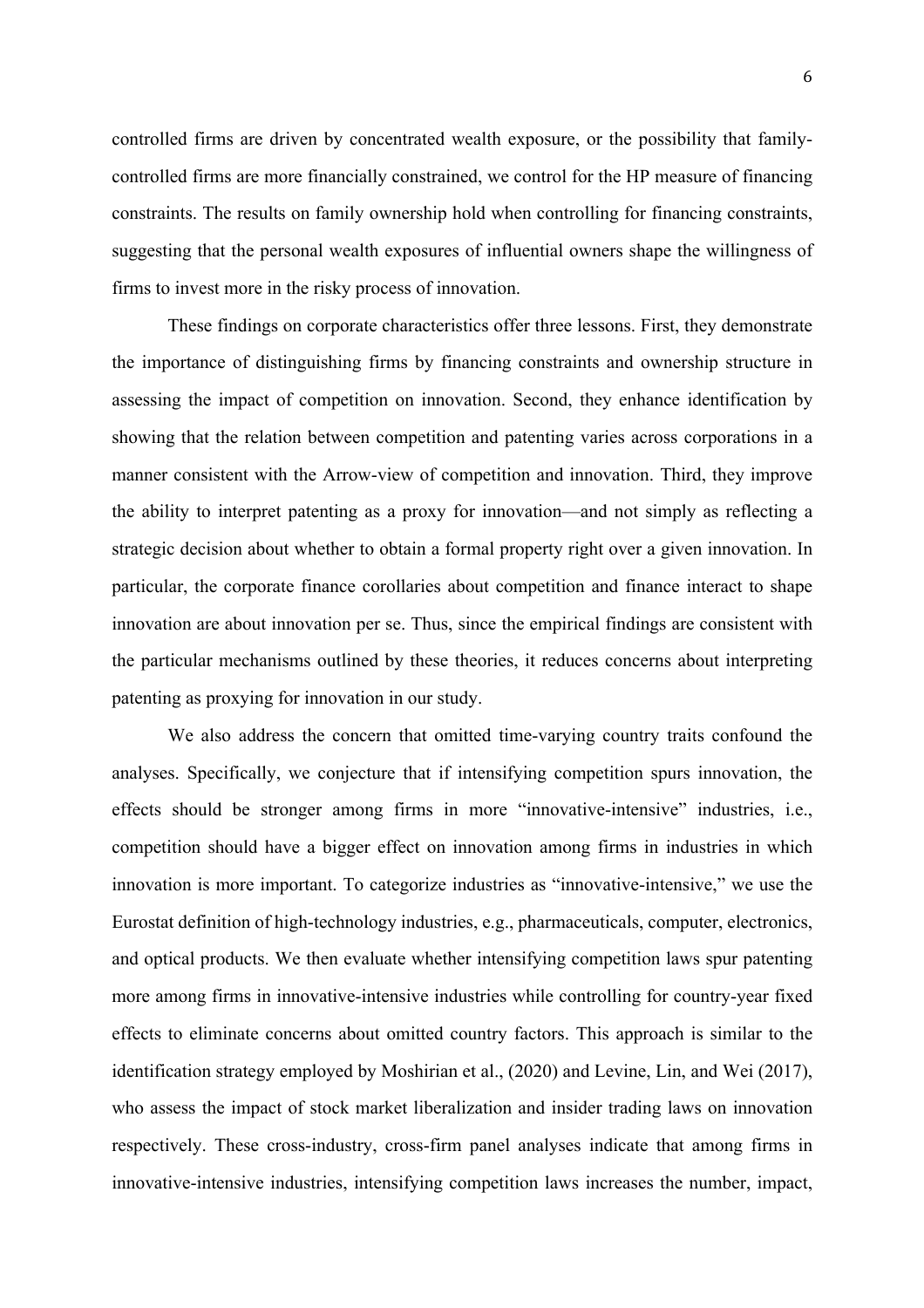and explorative-nature of patents. By controlling for country-year effects, these findings reduce omitted variable concerns.

Finally, we discover a positive relation between competition and patenting using our new industry-country level investigation that covers the period from 1888 through 2011 and includes a cross-section of 186 countries. We do not have firm-level data going back to the 19<sup>th</sup> century and cannot employ the strategy of differentiating firms by financing constraints and ownership structure in assessing the mechanisms linking competition laws and patenting. Nevertheless, we do have patenting data by industry, country, and year, so that we can differentiate industries by innovative-intensity and include country-industry, industry-year, and country-year fixed effects. The findings from the 124-year industry-country panel confirm those from the firm-level analyses.

Besides the large body of research on competition and innovation, our research relates to several other lines of inquiry. A growing literature examines the financial and institutional determinants of innovation, as reviewed by He and Tian (2020). We examine a different but important determinant of innovation: competition laws. Furthermore, a well-established literature shows that laws shape the functioning of financial institutions, the contestability of markets, and economic outcomes (e.g., La Porta et al. 1998; La Porta, Lopez-De-Silanes, and Shleifer 2008; Ellul, Pagano, and Panunzi 2010; Brown, Martinsson, and Petersen 2013). We build on this work by showing that particular laws regulating firm competition have a material impact on innovation. A related line of research explores the regulation of entry. Djankov et al. (2002) show that countries that make it more costly for start-up firms to enter a market typically suffer from higher corruption levels, supporting a public choice view of entry regulation. We focus on competition laws and their effects on innovation and our findings indicate that laws that limit anti-competition actions and activities are associated with faster rates of innovation. Researchers also show that competition shapes corporate valuations (e.g., Giroud and Mueller 2011). By showing the large impact of competition laws on firm innovation, our work offers an additional mechanism through which competition can influence firm valuations.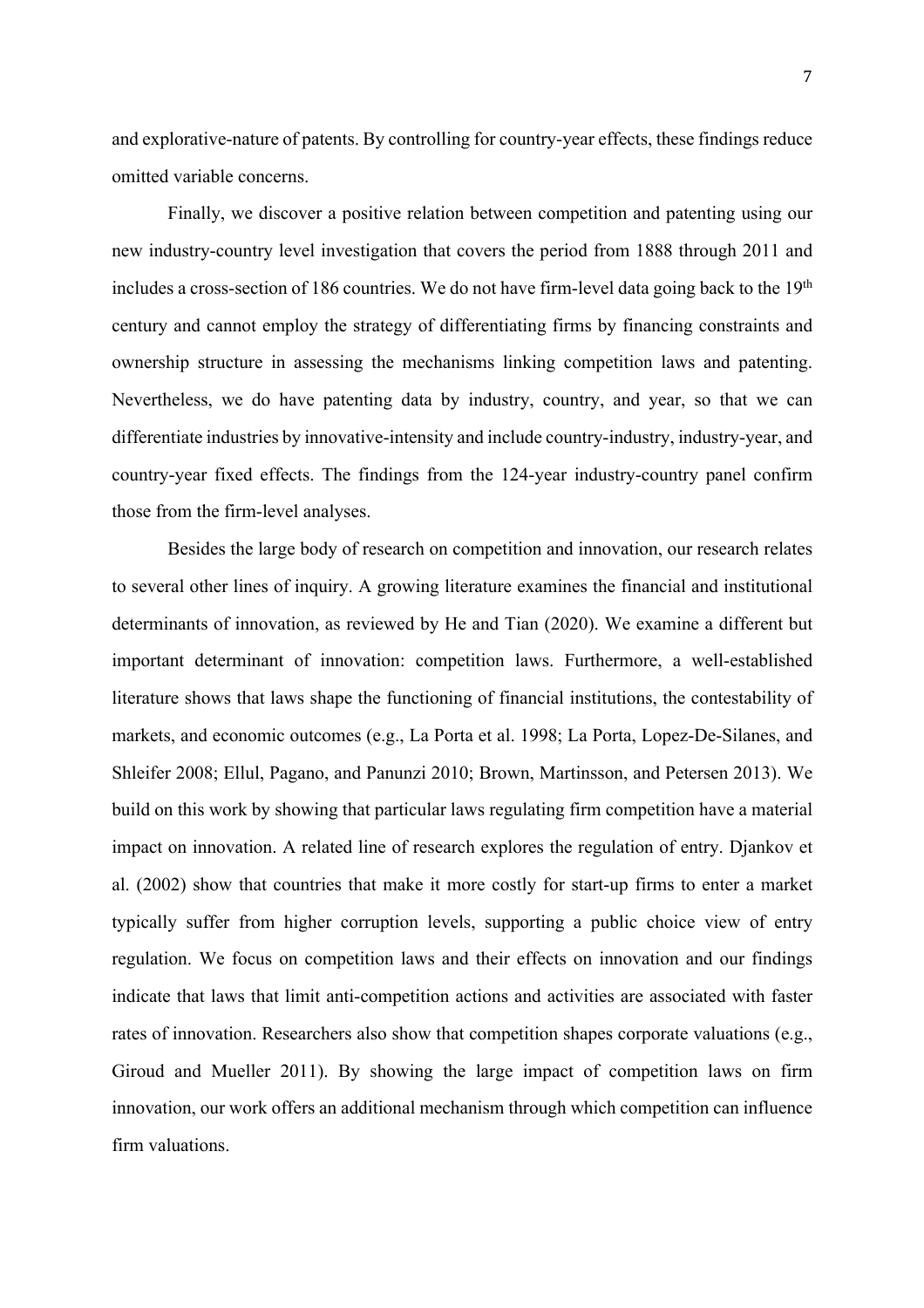The remainder of the paper is organized as follows. Sections 2 and 3 respectively discuss the unique patenting and competition law data used in our study. Section 4 provides the firm-level regression analyses, and Section 5 presents the country-industry-year results. Section 6 concludes.

### **2. International Data on Patenting at the Firm and Country-Industry Levels**

In this section, we first describe the construction of our firm-level dataset. These data include information on firms' patenting activity and financial accounts for a large panel of private and public firms across 66 countries for the period covering 1991 through 2011. We then describe the country-industry level dataset on patenting that covers the period from 1888 through 2011. We complete the section by providing summary statistics. To mitigate concerns that the United States might dominate the results, we exclude U.S. firms from the analyses. All of the findings reported below, however, hold when including U.S. data.

#### **2.1 Firm-level patent and financial data**

We compile a unique dataset that combines the two most comprehensive global databases on patents with detailed financial data on public and private firms. To the best of our knowledge, this is the first study to create and examine a firm-level dataset that contains panel information on each firm's financial accounts, patents, and the nature and impact of those patents for a broad range of firms, across many countries, and over an extensive time period.

The two global databases on patents are (1) the Worldwide Patent Statistical Database (PATSTAT), which is administered by the European Patent Office, and (2) OrbisIP, which is maintained by Moody's Bureau van Dijk (BvD). Each of these patent databases covers over 100 million patents filed with about 100 patent offices around the world, dating back to the 1800s. Each patent database provides detailed information on patents, such as application date, grant status, and technological class (e.g., International Patent Classification (IPC)). Our firmlevel database covers the period starting in 1991 because we match these patenting data with firm balance sheet and income data that only starts in 1991 for a broad selection of firms. As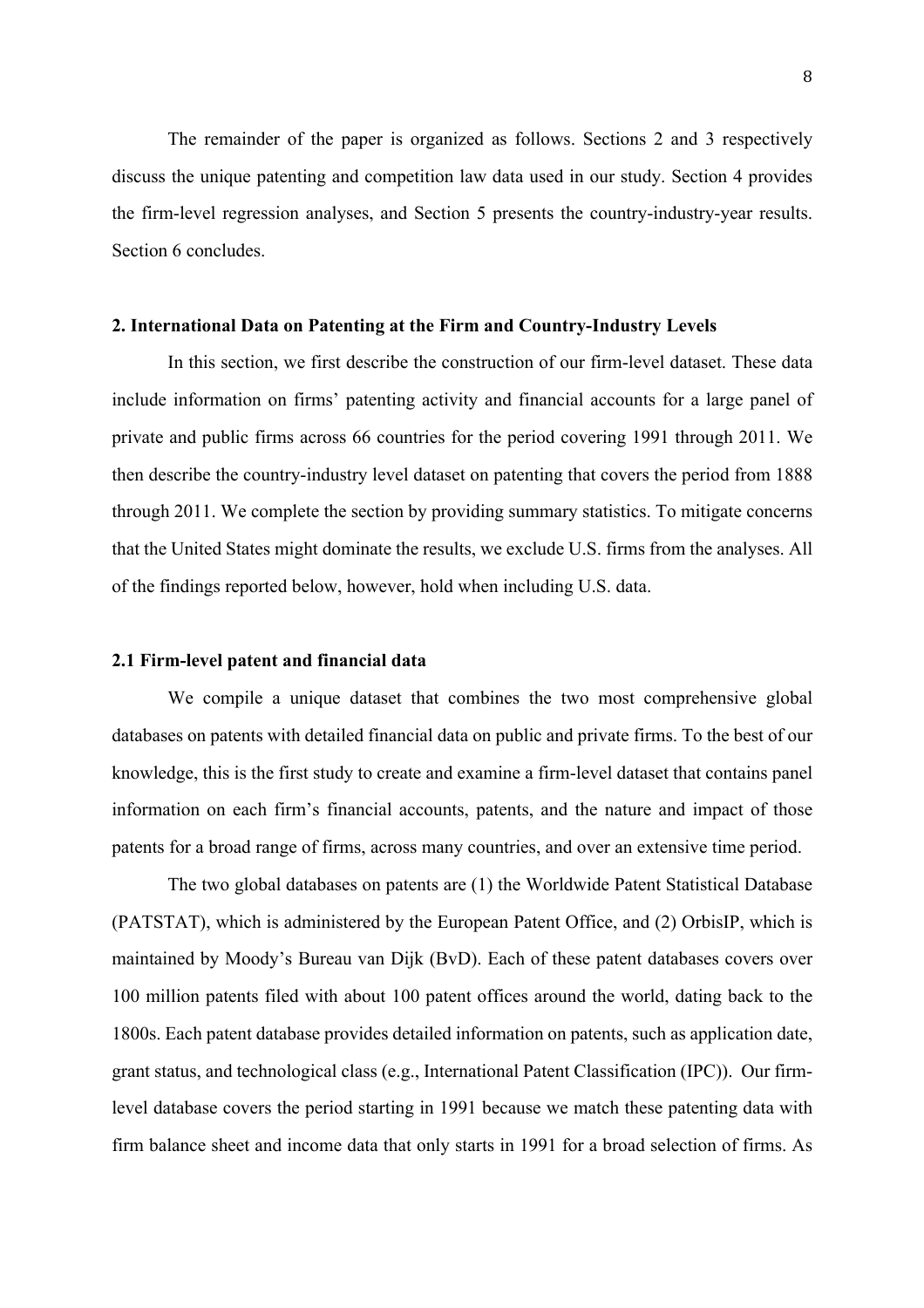discussed below, we also construct a country-industry-level dataset on patenting and use it to examine a longer time period.

The PATSTAT and OrbisIP datasets provide distinct and complementary information that we exploit to (1) measure patenting activity more accurately and (2) link these patenting datasets to firm-level datasets that contain income and balance sheet information. With respect to measuring patenting activity, researchers face the following challenge: firms can, and do, apply for and receive patents in multiple patent offices. This means that there are sometimes multiple patents on the same underlying invention. Failure to account for this can lead to measurement problems. For example, researchers might incorrectly (a) record a single invention multiple times for a firm that obtains a patent from multiple patent offices; (b) record the wrong innovation date depending on which patent office filing the researchers use, and (c) measure patent citations by counting all of the citations from a single invention that received patents in multiple patent offices.<sup>1</sup>

To address these measurement challenges, we focus on the original invention. PATSTAT provides unique "patent family" identifiers, where a patent family includes all of the patents filed in different patent offices on the single underlying invention. This information, however, is not readily available from OrbisIP. Based on the PATSTAT patent family identifier, we ascertain the first time that an invention is granted a patent and we call this the "original patent." We date patents using the application year of the original patent (rather than the date when the patent is granted) because the application year is closer to the invention date (Griliches, Pakes, and Hall 1987) and various factors can influence the gap between the application and grant dates (Hall, Jaffe, and Trajtenberg 2001). We also use the International

<sup>&</sup>lt;sup>1</sup> For example, if patent A is cited by patent B and patent C, and patents B and C are simply the same invention filed in two different patent offices, then failure to link patents B and C as a single invention will mean that patent A will be recorded as having two citations rather than the correct value of one.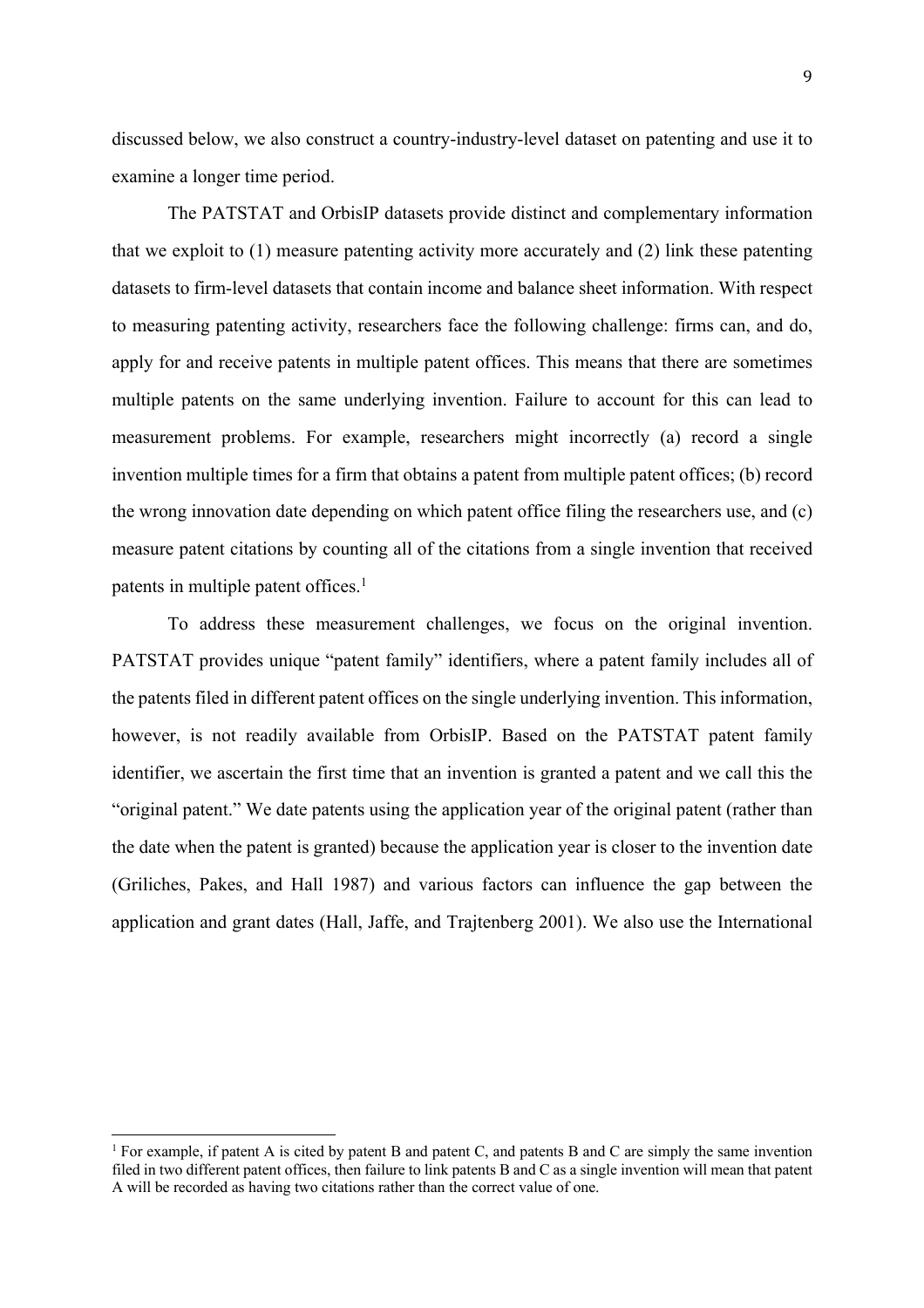Patent Classification (IPC) of the original patent to define the technological section and subclass(es) of the invention.<sup>2,3</sup>

OrbisIP provides critical information—that is unavailable in PATSTAT—that allows us to link the patenting data with other firm-level datasets. In particular, OrbisIP provides unique identifiers (i.e., Bvd ID) for firms applying for patents that are the same as those in other Orbis databases that contain firm-level income and balance sheet data. OrbisIP links patent assignees, as shown in the patent documents, to their Orbis company counterparts.<sup>4</sup> Then, we merge patent records between PATSTAT and OrbisIP, and link firm records in OrbisIP and other Orbis databases. By combining these datasets, we can (1) use the patent family identifiers of PATSTAT to locate original patents filed by the firms to construct various innovation measures at the firm level, and (2) use the BvD ID of the firms to obtain financial data from other Orbis databases. In this way, we create a firm-level dataset on patenting and financial data for private and public firms around the world from 1991 through 2011.

There are two challenges in this merging process. First, while both patent databases use the patent application number from the original filing documents, PATSTAT and OrbisIP use different standardization methods for recording and presenting this "common" identifier. Moreover, the standardization rules changed over time and the different patent offices changed

<sup>&</sup>lt;sup>2</sup> A typical IPC takes a form as follows: in the case of "A61K 36/815", the first character, "A", identifies the IPC "section". There are eight sections in total (from A to H). The first four characters, "A61K" provide the "subclass". With the next two characters ("36") and the last three characters ("815"), we can further identify the IPC at the "main group" and "sub-group" level. Since IPCs are not always available at the main group and sub-group level, we use the first four characters, i.e., the subclass level, as the most granular technological class in our analysis.

<sup>&</sup>lt;sup>3</sup> As more than one IPC can be assigned to a patent, we follow the procedures in Levine et al. (2017). All patents have at least one inventive IPC. If the patent authority designates an inventive IPC as secondary ("L" in the ipc position of the PATSTAT), we remove that IPC from further consideration. This leaves only inventive IPCs that the patent authority designates as primary ("F" in the ipc\_position of the PATSTAT) or that the patent authority does not designate as either primary or secondary, but rather as an undesignated IPCs. In no case does a patent authority designate a patent as having two primary IPCs. In the few cases with multiple inventive IPCs where none are designated as primary, we keep the IPC with the highest alphabetical order.<br><sup>4</sup> Although the exact procedure is proprietary, Orbis indicates that it follows the following five-step approach in

matching firms across databases. First, it standardizes the format of each possible data matching field, including the name, street, city, postal code, and country of the patent assignees, to minimize the differences across databases. Second, it applies an automated fuzzy matching tool to search for the best potential candidate matches for each patent assignee. Third, it generates a weighted average proximity score across the data fields for each pair of potential matches and produces a quality indicator on the matches based on the score. Any match with a score below a certain threshold will go through a manual matching procedure. Fourth, OrbisIP conducts the manual matching procedure with its proprietary matching software, which examines whether each patent assignee record definitely matches, does not match, or might match one or more records in the Orbis databases. Records that cannot be matched automatically are presented to the software users so that they can accept or reject possible matches "manually." Finally, a patent assignee in OrbisIP can be linked to the appropriate BvD ID.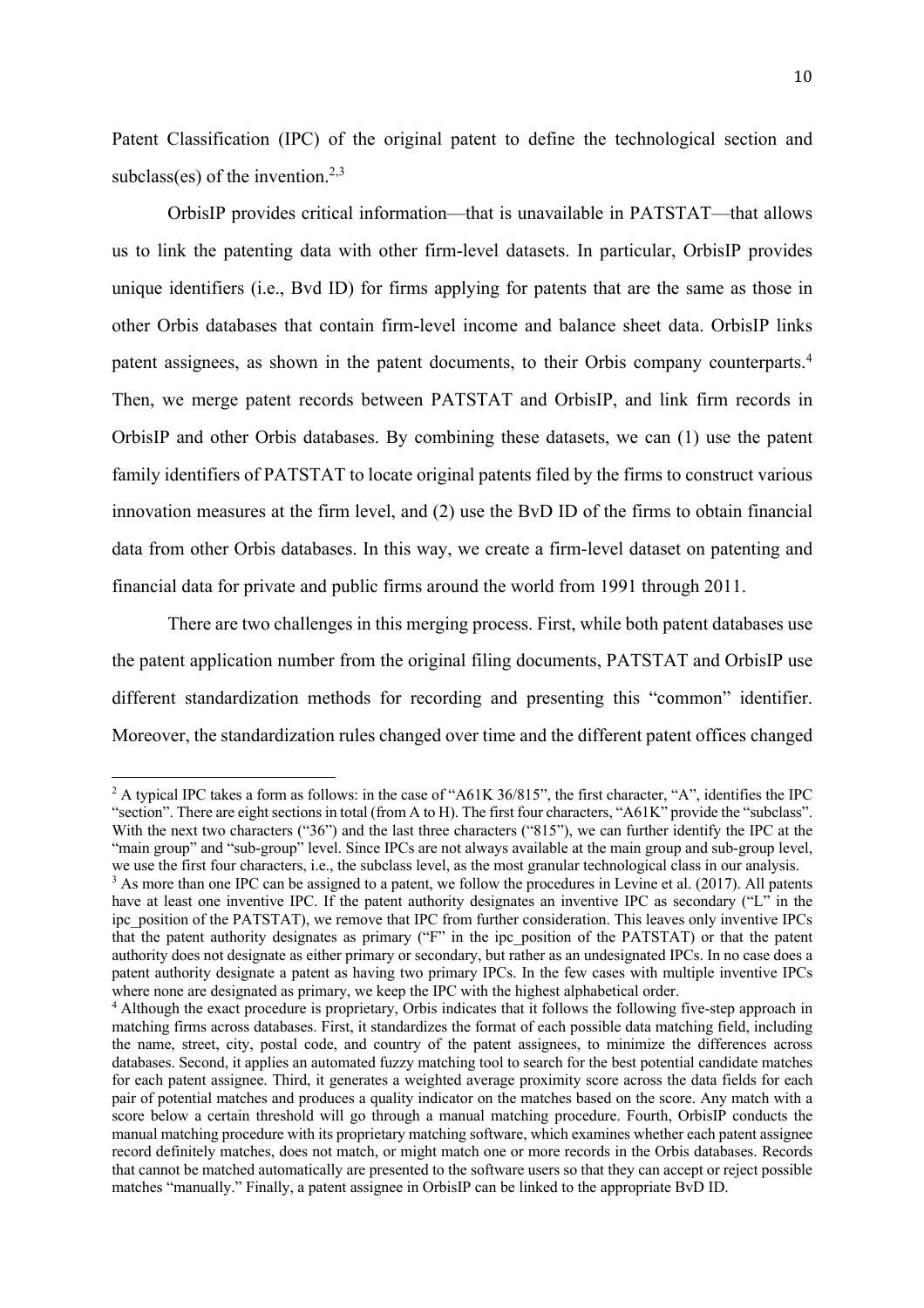how they recorded the patent application number over time. Thus, we have reviewed the rules for each patent office and the standardization methods of the two patent databases and constructed our own unified identifiers to ensure a one-to-one matching between all patent records.5

A second challenge to compiling our firm-level dataset involves the retrieval of historical data from Orbis. For any particular version of Orbis, BvD only provides firm-level information for the most recent ten years. Thus, to cover the 1991-2011 period, we need to combine data from multiple versions of Orbis. However, the firm-level identifies (i.e., the BvD IDs) change over time, making it difficult to match firms over time across the different versions of Orbis. Thus, we had to check these records individually to resolve changes in a firm's BvD ID and eliminate duplicate records from overlapping years. By doing this, we construct what we believe is the broadest dataset containing a panel of firm-level data on patents and financial information for private and public firms worldwide.

#### **2.2 Firm-level patent measures**

We construct six patent-based measures of innovation for each firm in each year, which have been used by an extensive literature (see, e.g., Chang et al., 2015, 2019; Balsmeier, Fleming, and Manso, 2017; Lin, Manso, and Liu, 2019).

#### 2.2.1 Patent quantity

*Patent Count* equals the natural logarithm of one plus the total number of eventuallygranted patents that firm *f* applied for in year *t*, i.e., the application date of the original patent in year *t*. We use the natural logarithm of one plus the total number of eventually-granted patents because the distribution of the number of patents is right-skewed. *Patent Count* measures the quantity of patents, but it does not measure the quality of patents.

 $<sup>5</sup>$  Given the idiosyncrasies of patenting offices, we restrict our analyses to patent offices that granted at least</sup> 100,000 patents over their full history based on the records in PATSTAT. This accounts for more than 97% of the universe of eventually-granted patents in PATSTAT.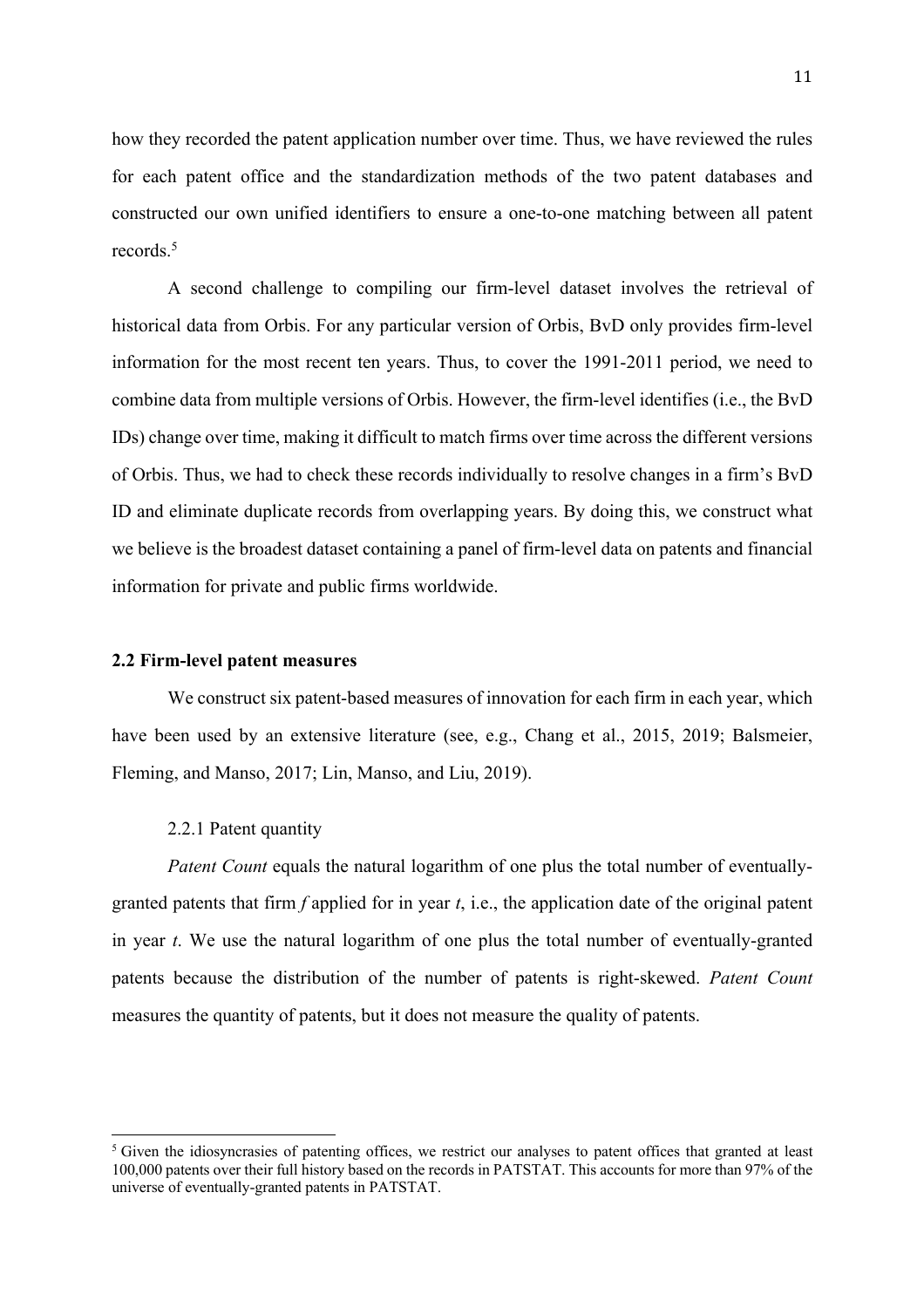#### 2.2.2 Patent impact

We also use four citation-based measures of the "impact" of patents.

*Citation* equals the natural logarithm of one plus the total number of forward citations received by all eventually-granted patents that firm *f* applied for in year *t*. Since a patent may continue to receive citations beyond the observable coverage of the database, we adjust for truncation bias using the approach employed in Hall et al. (2001, 2005) and Levine et al. (2017). This measure gauges the degree to which an innovation influences other inventions.

*Cit/Pat* equals the natural logarithm of one plus the *average* number of forward citations received by all eventually-granted patents that firm *f* applied for in year *t*. This measure captures the average impact, rather than the aggregate impact, of a firm's patents in year *t*.

*Cited Patent* equals the natural logarithm of one plus the total number of eventuallygranted patents that firm *f* applied for in year *t* that received at least one citation. We use *Cited Patent* to assess whether competition influences the degree to which firms create new patents that are cited by at least one other invention.

*Top Cited Patent* equals the natural logarithm of one plus the total number of eventually-granted patents that firm *f* applied for in year *t* that have forward citation counts falling in the top 25% of the forward citation count distribution for patents within the same technology class and application year. *Top Cited Patent (top 10%)* equals the natural logarithm of one plus the total number of eventually-granted patents that firm *f* applied for in year *t* that have forward citation counts falling in the top 10% of the citation count distribution for patents within the same technology class and application year. These gauge whether a firm created a very high-impact patent. We use these measures to assess the relation between changes in the competition laws facing firms and the likelihood that they create very impactful patents.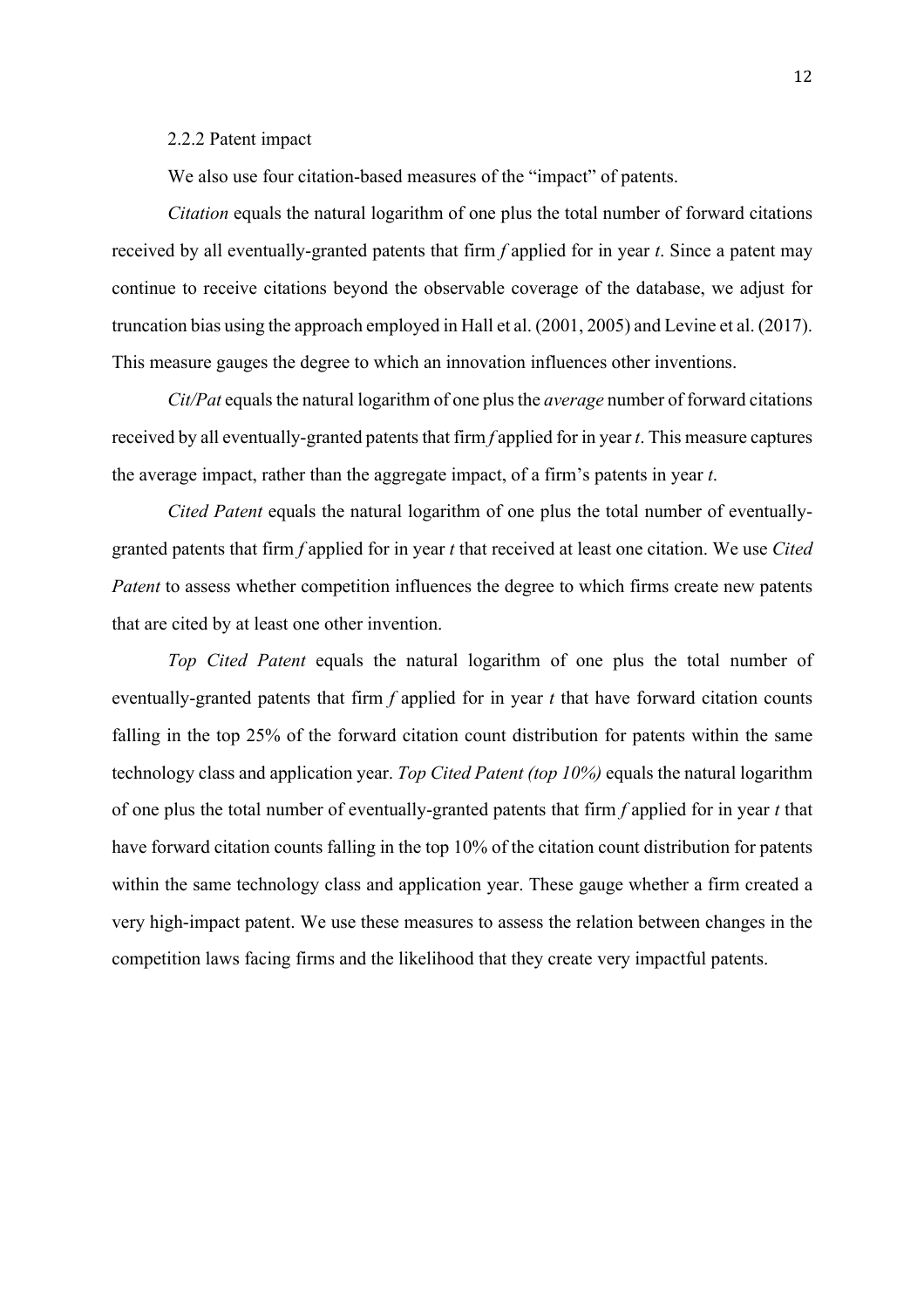#### 2.2.3 Explorative patents

Finally, in addition to measuring the quantity and impact of patents, we use an indicator of the extent to which a firm's patents are "explorative," meaning that the innovative activity reflected in the patent falls outside of the firm's typical line of research.

*Explorative Patent* equals the natural logarithm of one plus the total number of explorative patents that firm *f* applied for in year *t*. Following prior research (see, e.g., Manso, 2011; Balsmeier et al., 2017; Lin et al., 2019), a patent is defined as explorative if at least 60% of the citations to which it refers are neither to patents that the firm produced during the last five years nor to patents that were cited by the firm's others patents filed over the past five years. Thus, an explorative patent is an invention that falls outside of the firm's historic base of innovative knowledge as reflected in its patent applications. *Explorative Patent* gauges the degree to which a firm engages in more explorative inventions—inventions in areas different from the firm's past inventions and lines of research. Furthermore, *Explorative Patent (90% new knowledge)* equals one if at least 90% of the citations to which it refers are neither patents that the firm produced nor patents that were cited by the firm's other patents filed during the past five years.

## **2.3 Other firm-level characteristics and country traits**

For the firm-level sample, we start the sample in 1991 because the availability of income and balance sheet data increases in 1990 and we constructed the firm-level control variables with a one-year lag. We follow the literature (see, e.g., Hsu, Tian, and Xu, 2014) and include the following control variables in our analysis: *Firm Size*, *Leverage*, *Profitability* and *Age*. *Firm Size* is the natural logarithm of total assets of a firm in a year. *Leverage* is the ratio between non-current liability and total assets of a firm in a year. *Profitability* is the net income scaled the total assets of a firm in a year. *Age* is the natural logarithm of the number of years since the incorporation of a firm.

We also include an assortment of country-level characteristics. *GDP per capita* is the natural logarithm of Gross Domestic Product (GDP in real U.S. dollar in 2010) of a country in a year, scaled by its total population. *Credit/GDP* is the ratio of total credit provided by the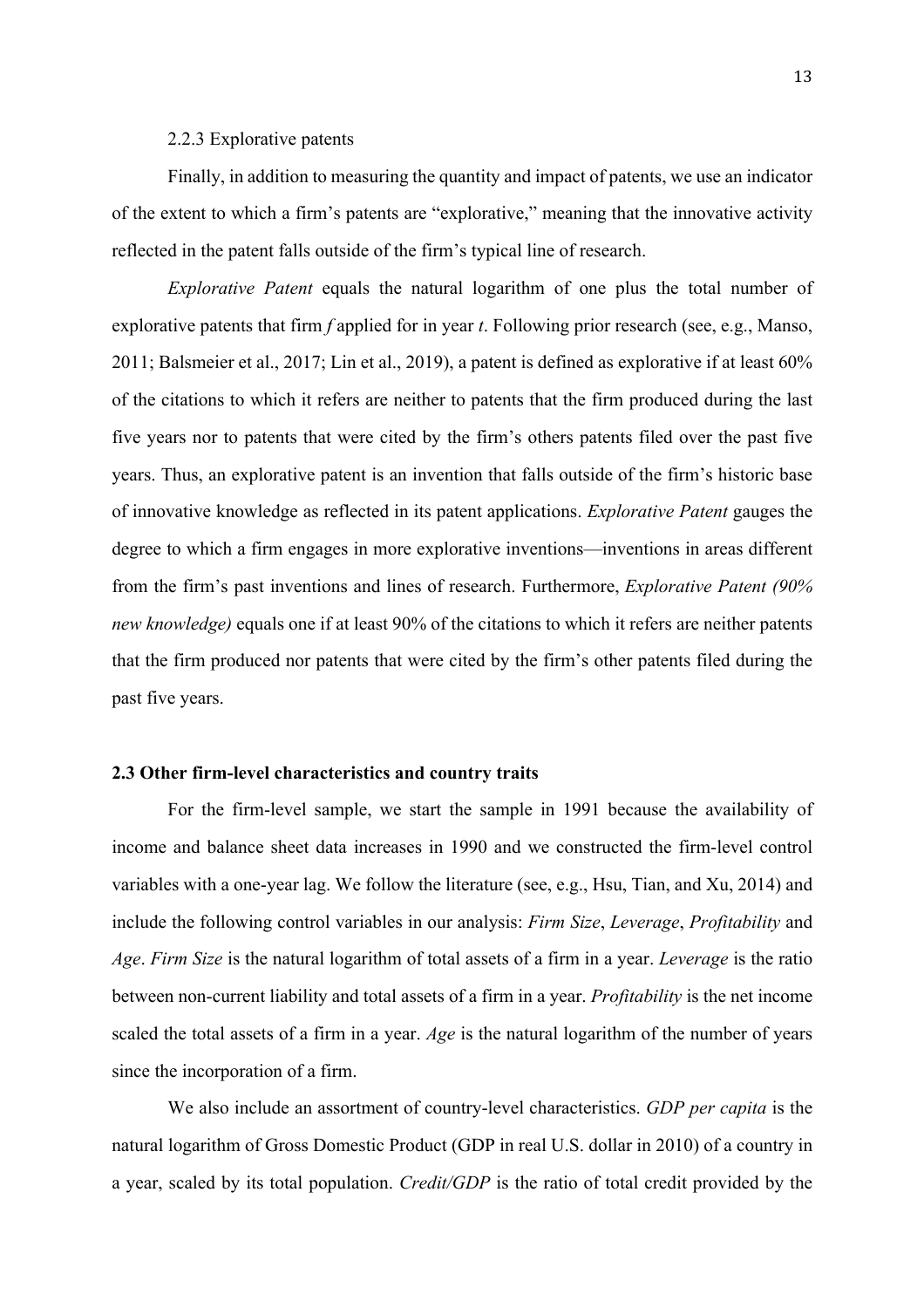financial sector over GDP in a country-year. *Stock/GDP* is the ratio of total market capitalization of domestic firms over GDP in a country-year. The detailed definitions and sources of the variables introduced in this section are presented in Appendix Table A1.

By requiring non-missing values for these firm-level characteristics and the firm's industry classification and country traits, the final firm-level sample consists of about 150,000 firms from 66 countries over the period from 1991 through 2011.

## **2.4 Country-industry-level innovation measures**

We complement the firm-level analyses with country-industry data. In moving to the country-industry-level, we extend the sample period to cover 124 years: 1888 through 2011. Thus, while we lose the granularity of firm-level data and the transactions-level information, we gain the ability to examine the connections between competition and patent-based measures of innovation for 186 countries over more than a century.

In constructing the country-industry-level patent-based innovation measures, we continue to (a) consider all eventually-granted patents, (b) use the PATSTAT "patent family" identifier to identify the original patent, (c) date patents using the application year of the original patent, and (d) use the IPC of the original patent to define the technological section and subclass(es) of each invention. To assign patents to industries, we convert the patent's IPC subclass level to the two-digit Standard Industry Classification (SIC) level using the latest mapping scheme from the World Intellectual Property Office (WIPO) and the United Nations Statistical Division.<sup>6</sup> To assign patents to countries, we use information from the original patent on the country of residence of the patent's primary assignee.

We construct four patent-based measures of innovation for each industry *j*, in country *c*, in year *t* from PATSTAT: *Patent Count-Ind*, *Citation-Ind*, *Top Cited Patent-Ind*, and *Explorative Patent-Ind. Patent Count-Ind<sub>c,j,t</sub>* equals the natural logarithm of one plus the total number of eventually-granted patents in industry *j*, in country *c*, in year *t*. *Citation-Ind* and *Top* 

<sup>&</sup>lt;sup>6</sup> We first map IPC subclasses to the International Standard Industrial Classifications (ISICs) using the mapping scheme at: https://are.ucdavis.edu/people/faculty/travis-lybbert/research/concordances-patents-and-trademarks/. Then, we convert the ISICs to SICs using the concordance scheme from the United Nations Statistical Division, which is available at: http://unstats.un.org/unsd/cr/registry/regdnld.asp?Lg=1.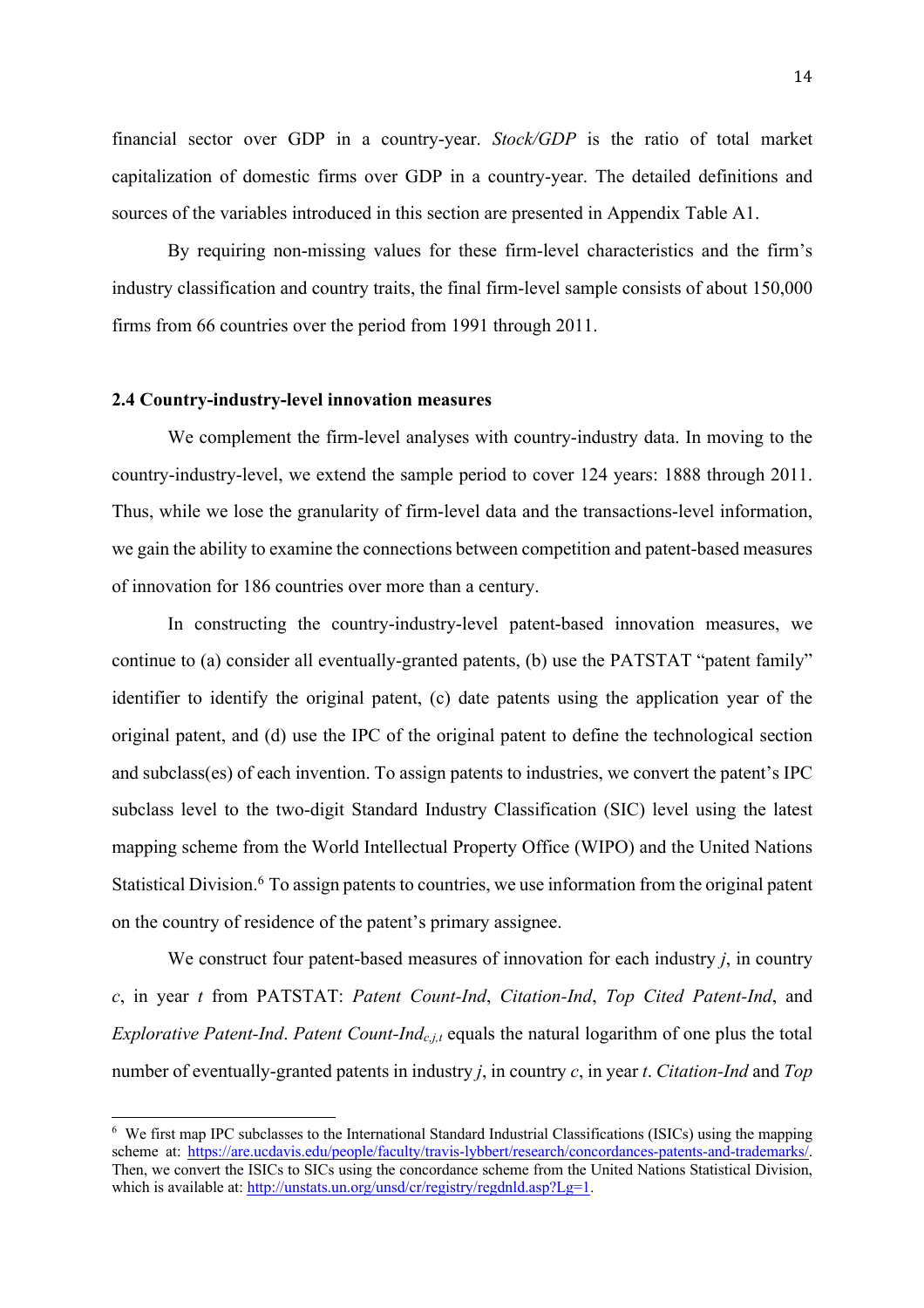*Cited Patent-Ind* are defined analogously, building on the firm-level variables defined above. For *Explorative Patent-Ind*, we need to identify the degree to which a patent involves innovation beyond the firm's past inventive activity. Thus, we first restrict the sample to those patents where OrbisIP has the applicants' BvD ID to (a) identify the firm connected to the patent and (b) evaluate whether the patent under consideration is considered as explorative for this firm.<sup>7</sup> Then, we count the number of explorative patents belonging to a certain IPC subclass that are filed by firms in a country-year, convert it to the two-digit SIC level, and take the natural logarithm of one plus the count to obtain the final value for *Explorative Patent-Ind*. Given the restrictions on the sample during construction, the number of industry-country-year observations with *Explorative Patent-Ind* available is smaller than that for the other patentbased innovation measures in the industry-country-level dataset. We require each industrycountry to have at least one eventually-granted patent to be included in our analysis.

#### **2.5 Summary information on patent-based measures of innovation**

Table 1 provides summary statistics on patenting at (1) the firm-level for the period 1991-2011 on a maximum of 66 countries and (2) country-industry-level for the period 1888- 2011 on a maximum of 186 countries. The average firm (a) develops 1.1 eventually-granted patents in a year and (b) receives 20 forward citations to the eventually-granted patents that it applies for in a year. Furthermore, about 0.21 of an average firm's 1.1 eventually-granted patents in a year generate forward citations that place the innovation in the top 25% of the forward citation distribution for all patents within the same technology class and application year. An average firm has 0.23 explorative patents (out of its 1.1 patents) in a year. <sup>8</sup> We follow the common practice in the literature and treat the firm-year observations without any patent records as containing a value of zero for these measures. All these measures of innovation are highly right skewed as shown by the standard deviations and values at the  $10<sup>th</sup>$ , median, and 90<sup>th</sup> percentiles. The median size firm in our sample has total assets of US\$5.2 million, with a leverage ratio of 7.6% and profitability (net income/assets) of 4.5%.

<sup>7</sup> This sample restriction is unnecessary for the other three patent-based measures of innovation.

<sup>8</sup> We exclude firms with no patents, so *Explorative Patent* does not measure firms innovating for the first time.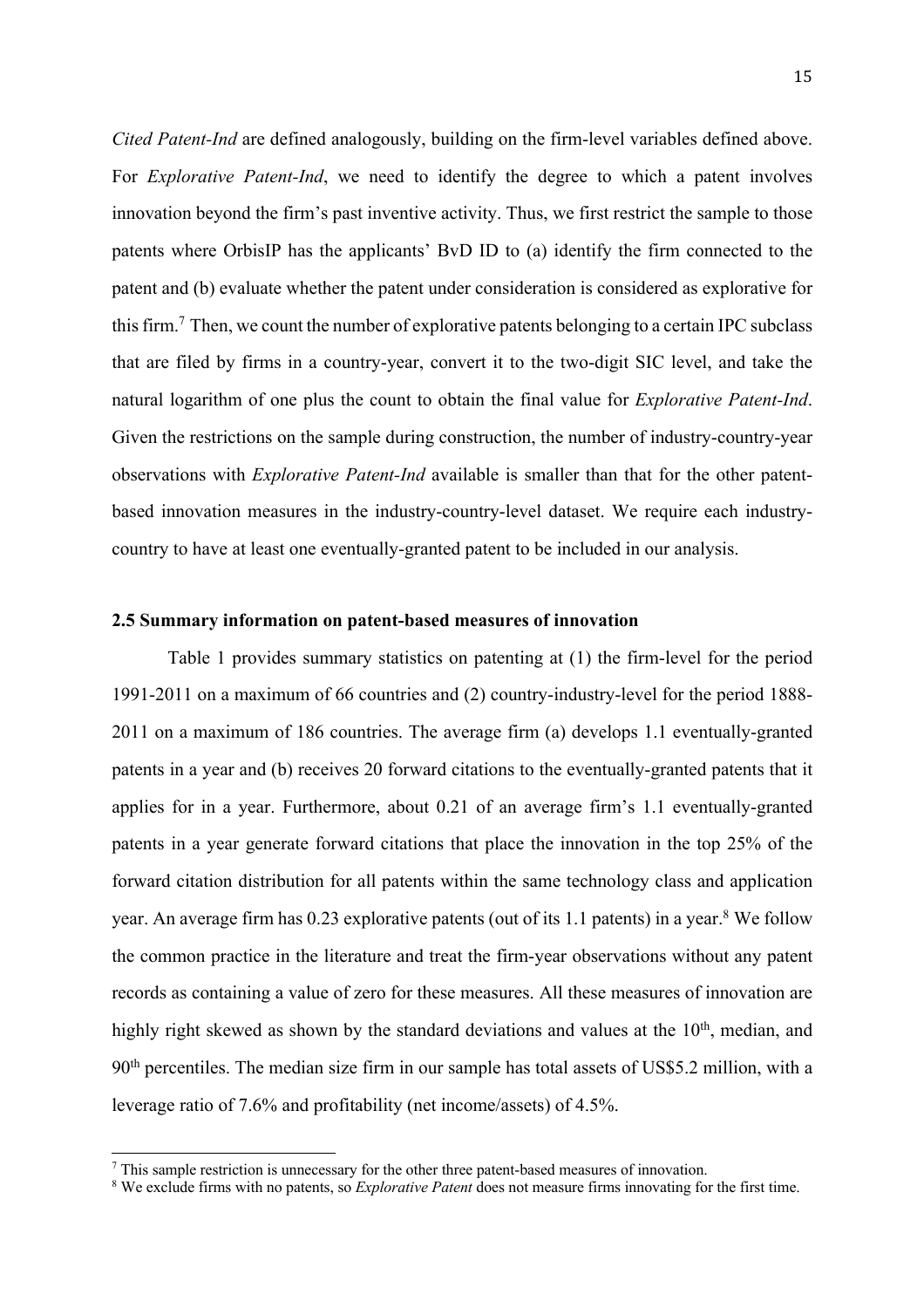## **3. Competition Laws**

Bradford and Chilton (2018) and Bradford et al. (2019) recently compiled the most comprehensive dataset on competition laws around the world and over time. The data cover 123 countries that have had a competition law in place over the period from 1888 through 2010. Their data go well beyond other datasets with respect to the coverage of (a) competition laws, (b) countries, and (c) years. Researchers have only begun to exploit the wealth of information contained in their dataset on the statutory laws that shape competition among firms (see, e.g., Bradford and Chilton 2018; Bradford et al. 2019).<sup>9</sup> In this section, we summarize features of their data that are central to our examination of competition laws and innovation.

Bradford and Chilton (2018) and Bradford et al. (2019) constructed the data as follows. First, they collected all laws containing provisions regulating market competition for 123 countries dating back to each country's first competition law or 1888, whichever came later. For example, the first relevant U.S. federal law regulating market competition is the Sherman Act of 1890. They then coded the content of those laws with respect to provisions concerning mergers and acquisitions, the abuse of dominant positions, anticompetitive agreements, and the authority for addressing and remedying violations of those provisions. In this way, Bradford and Chilton (2018) and Bradford et al. (2019) codify the multifaceted provisions of competition laws for a large panel of countries.

Bradford and Chilton (2018) aggregate data on individual competition laws into four indexes. *Authority* captures provisions concerning who has standing to raise concerns about the violation of competition laws and the remedies available for enforcing those laws. The next three indexes measure the regulation of (1) mergers and acquisitions (*Merger Control*), (2) agreements among firms that limit competition (*Anticompetitive Agreements*), and (3) strategies used by dominant firms to abuse their positions (*Abuse of Dominance*). In the remainder of this section, we discuss the codification of these four indexes. Appendix Table A1 provides more detailed definitions of these competition law indexes.

<sup>9</sup> See: http://comparativecompetitionlaw.org//.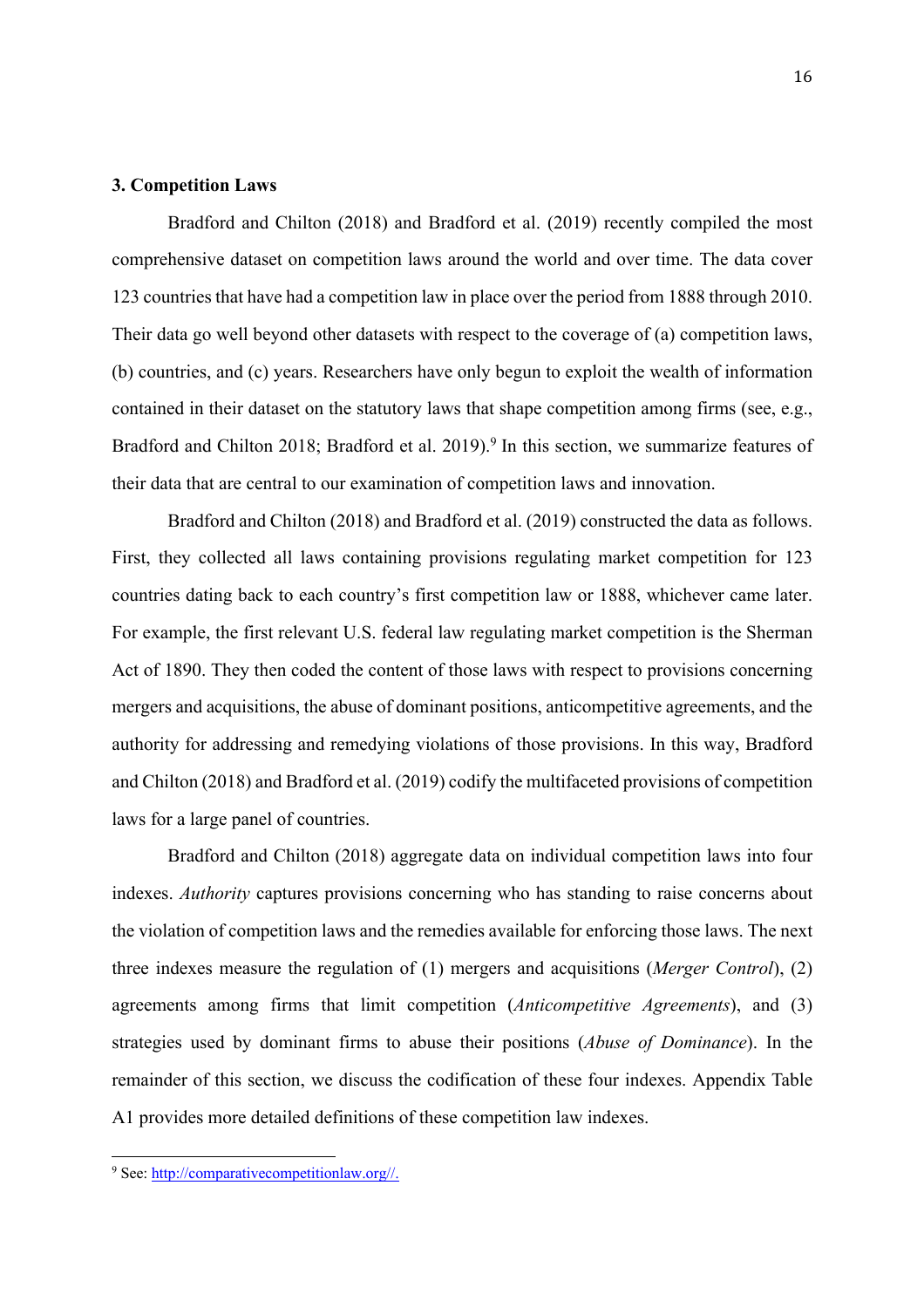In constructing the *Authority* index, Bradford and Chilton (2018) include information on (1) who can bring suits against firms that are alleged to have engaged in anticompetitive behavior, (2) the remedies that the authorities can impose on firms that violate competition laws, and (3) the scope of the law, i.e., the degree to which all industries and enterprises fall under the purview of a country's competition laws.

To gauge the extent to which competition laws regulate mergers and acquisitions, Bradford and Chilton (2018) create *Merger Control*, which includes information on each country's laws in each year with respect to (1) regulating pre-merger notification and approval, (2) granting expansive powers to the authorities to restrict mergers for economic and public interest reasons, and (3) permitting an assortment of arguments by firms to defend mergers and acquisitions and limiting the scope of laws, i.e., the degree to which all industries and enterprises are within the purview of the competition laws.

Competition laws often limit the ability of a dominant firm to abuse its power and limit competition. In a few countries, the law gives the authorities broad, general powers to prohibit abusive conduct. In most countries, the law identifies specific behaviors that are considered anticompetitive abuses of a dominant position. Bradford and Chilton (2018) compute an overall index, *Abuse of Dominance*, that measures the extent to which competition laws limit the ability of dominant firms to abuse their market positions in uncompetitive ways.

Competition laws often limit the ability of firms to form cartels and collude in setting prices, dividing-up markets, limiting supply, rigging bids, and engaging in other activities designed to limit competition. The *Anticompetitive Agreements* index is designed to measure the degree to which a country's competition laws prohibit firms from colluding—both horizontally and vertically—to constrain competition.

Following Bradford and Chilton (2018), we construct an overall *Competition Law Index* from these four sub-indexes. Bradford and Chilton (2018) assign a weight of 50% to *Authority* and a weight of 16.67% to each of the other three indexes: *Merger Control*, *Abuse of Dominance*, and *Anticompetitive Agreements*. Since the exact weighting is arbitrary, we (1) follow their weighting and (2) explore the relation between innovation and each of the four sub-indexes, which addresses concerns with this particular weighting.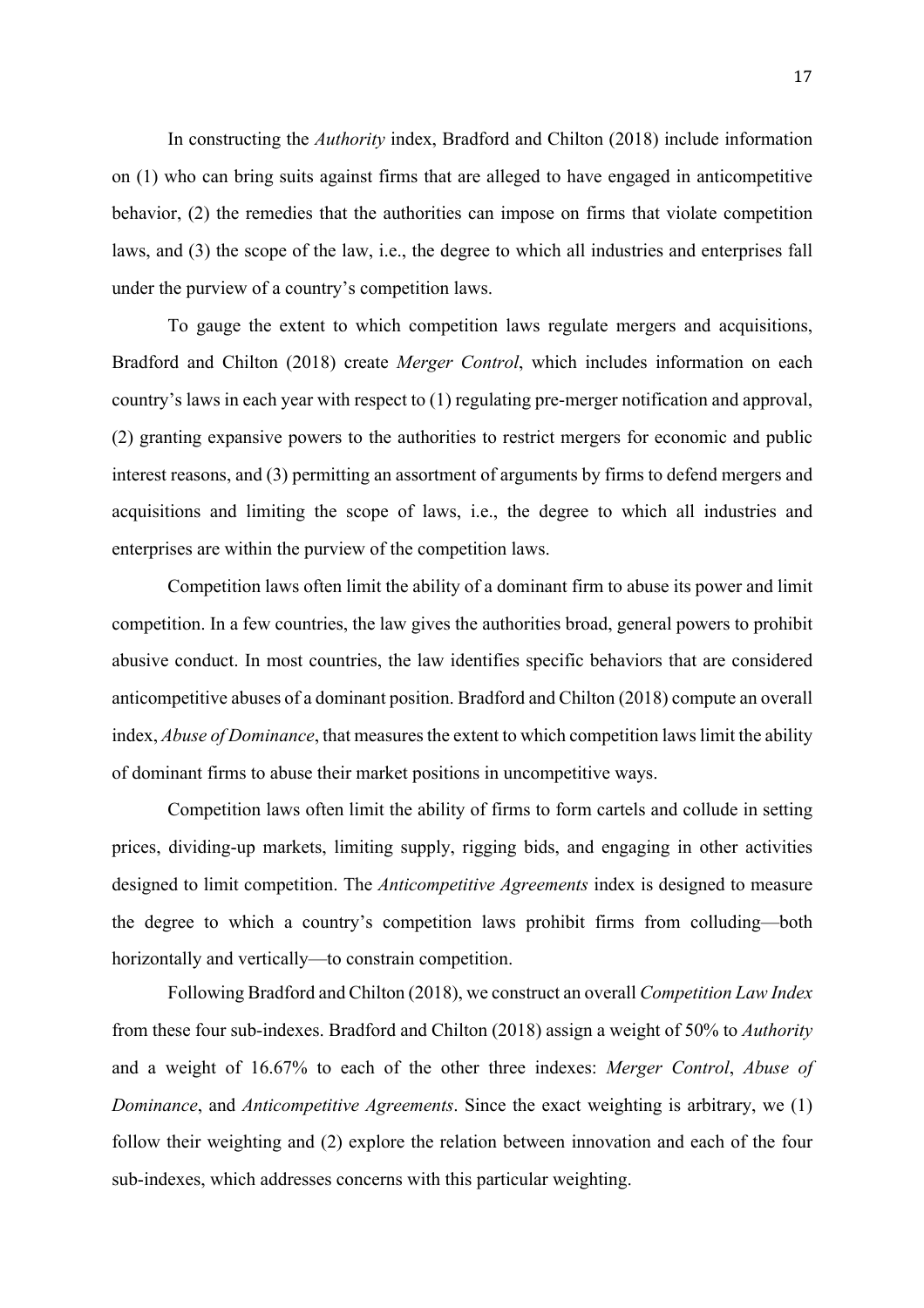To illustrate the broad relation between the stringency of competition laws and innovation, we plot the number of patents and citations against the *Competition Law Index* in Figure 1. Each observation represents one country. The number of patents is defined as the average number of patents in a country over the 1990 – 2011 period, while the number of citations is the average number of citations in a country over the same period. In particular, we first calculate the total number of patents (citations) in each country across all industries in a year using data from PATSTAT. We then compute the average annual number of patents (citations) for each country over the 1990 – 2011 period. As shown, there is a positive correlation between the stringency of competition laws (as measured by the *Competition Law Index*) and innovation (as measured by the number of patents and the impact of those patents). Since many confounding factors could account for these patterns, we now provide firm-level and then industry-country level analyses of the connections between the *Competition Law Index* and our patent-based innovation measures.

## **4. Firm-Level Results**

#### **4.1 Empirical Strategy**

To evaluate the relation between national competition laws and firm innovation, we begin with the following regression specification.

*Innovation*<sub>f,c,t</sub> = 
$$
\alpha_0 + \beta \times
$$
 *Competition Law Index*<sub>c,t-1</sub> +  $\gamma X'_{f,c,t-1}$  +  $\delta_f$  +  $\delta_{ind,t}$  +  $\varepsilon_{f,c,t}$ , (1)

where *f*, *c*, and *t* index firm, country, and year, respectively. The dependent variable, *Innovation<sub>f.c,t</sub>*, represents one of the patent-based measures of innovation for firm  $f$  in country *c* in year *t* defined in Section 2. The key explanatory variable, *Competition Law Index<sub>c,t-1</sub>* denotes the *Competition Law Index* in country *c* in year *t*-1. In robustness tests reported below, we separately examine the sub-indexes of the *Competition Law Index* (*Authority*, *Merger Control*, *Abuse of Dominance*, and *Anticompetitive Agreements*). *X'f,c,t-1* denotes a set of oneyear-lagged time-varying firm characteristics (*Firm size*, *Leverage*, *Profitability*, and *Age*) and country traits (*GDP per capita*, *Credit/GDP*, and *Stock/GDP*). We include firm  $(\delta_f)$  and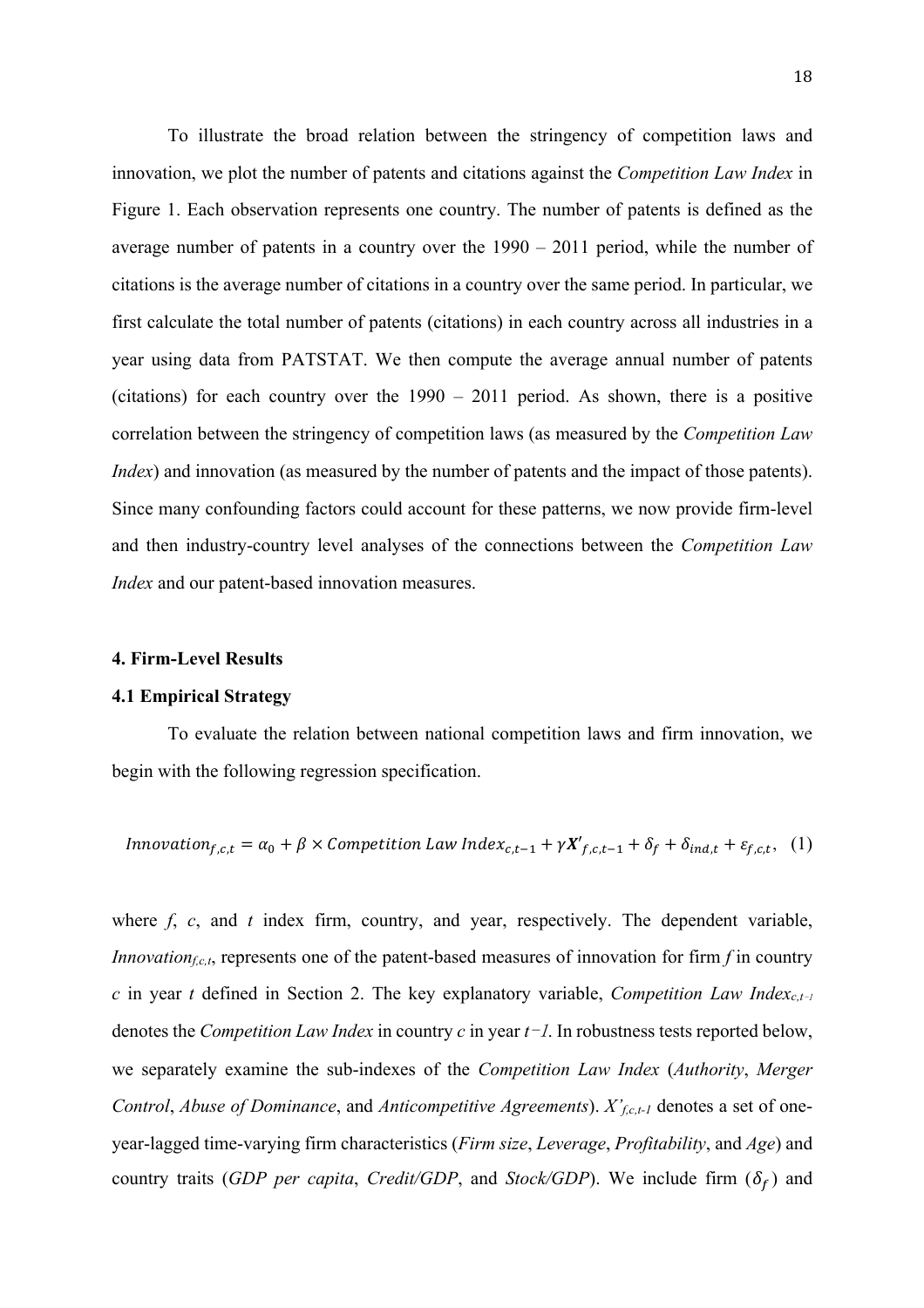industry-by-year ( $\delta_{ind,t}$ ) fixed effects. In this way, our analyses account for all unobservable time-invariant firm characteristics (and hence for time-invariant country effects) and timevarying industry influences. The firm-level analyses cover the period from 1991 through 2011 for about 1 million firm-year observations.<sup>10</sup> We estimate Equation  $(1)$  using ordinary least squares (OLS) and cluster the standard errors at the country level since competition laws are defined at the country level.<sup>11</sup>

## **4.2 Validity Test**

One potential challenge to drawing confident inferences about the influence of competition laws on innovation is reverse causality: changes in innovation among firms in an economy could trigger changes in its competition laws. As a first step toward addressing this concern, we examine whether innovation predicts changes in competition laws using the following regression equation.

Competition Law Index<sub>c,t</sub> = 
$$
\alpha_0 + \beta \times \text{Innovation}_{c,t-1} + \gamma X'_{c,t-1} + \delta_c + \delta_t + \varepsilon_{c,t}
$$
, (2)

where the *Competition Law Index* and  $X'$  are the same as in equation (1). *Innovation<sub>c,t-1</sub>* is the average value of one of the innovation measures across firms in country *c* in year *t-1*. We include country  $(\delta_c)$  and year  $(\delta_t)$  fixed effects to account for any unobservable time-invariant country characteristics and time effects. We estimate Equation (2) using ordinary least square (OLS), with standard errors clustered at the country level.

As shown in Table 2, we find no evidence that innovation predicts changes in competition laws. The lagged patent-based innovation measures enter the regressions with estimated coefficients that are insignificantly different from zero. These findings are consistent with the view that changes in firms' innovative activity do not drive changes in competition laws, reducing reverse causality concerns.

<sup>&</sup>lt;sup>10</sup> To match the data on competition laws, we end our sample in 2011 and, as noted, we use the one-year lagged value of the *Competition Law Index* in the regressions. Our results, however, are robust to ending the sample in 2012, 2013, or 2014 with the *Competition Law Index* and other explanatory variables entering the regressions with

a two-, three-, and four-year lag, respectively. The results are shown in Appendix Table A3. 11 In Appendix Table A4, we conduct the analysis using a Poisson model and find consistent results.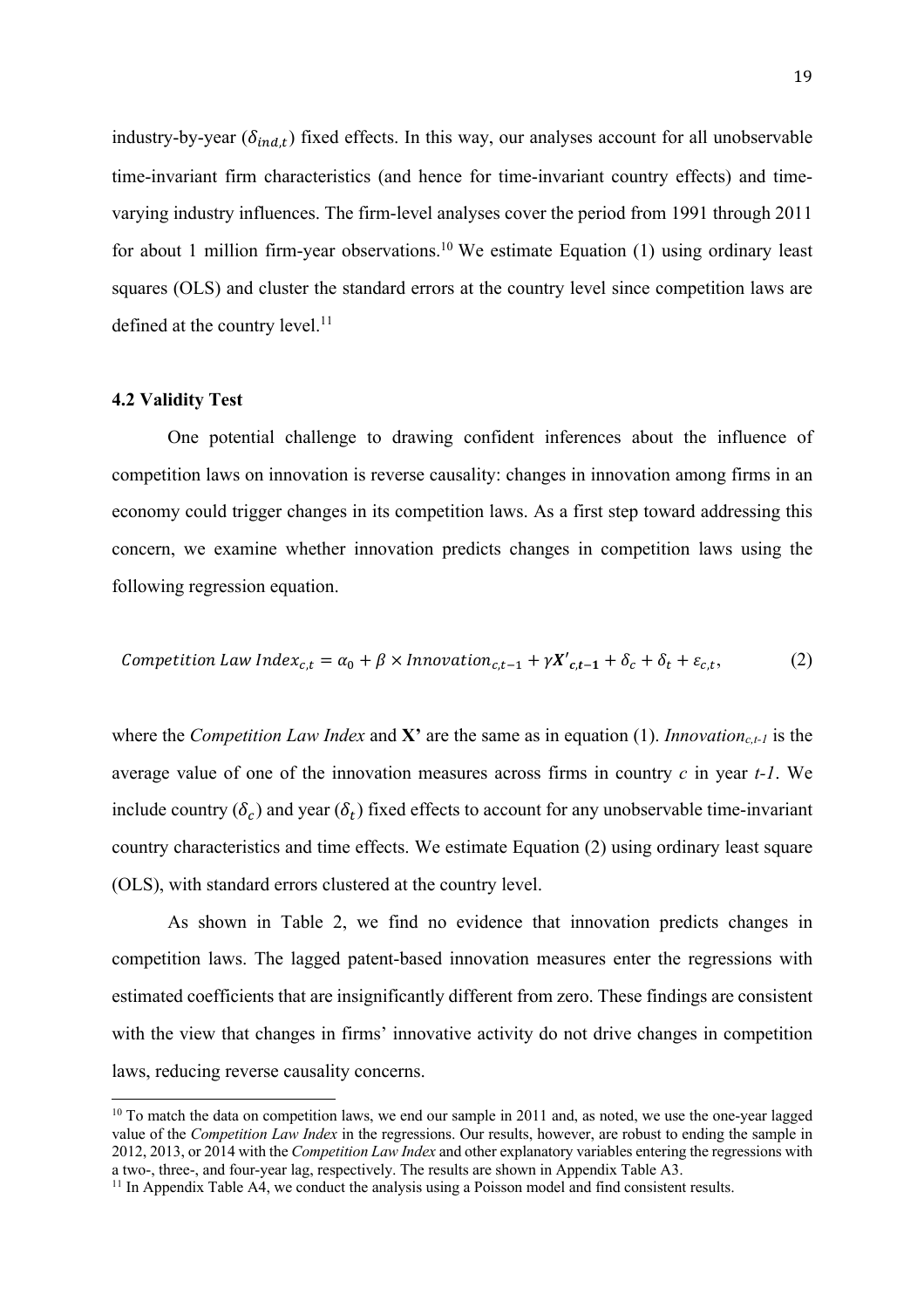#### **4.3 Firm Innovation**

Table 3 presents our initial examination of the relation between national competition laws and firm innovation. The dependent variable, *Patent Count*, is a simple measure of the number of eventually-granted patents filed by a firm in a given year. The main explanatory variable, *Competition Law Index*, gauges the stringency of a country's competition laws.

As shown, the *Competition Law Index* enters positively and significantly in all specifications. The results are robust to conditioning on firm and year fixed effects (column 1) or firm and industry-year fixed effects (column 2). The results also hold when limiting the sample to manufacturing firms (column 3), which Moshirian et al. (2019) find are the most innovative industries. The estimated coefficients are similar in magnitude across each specification. Moreover, the estimated coefficients on *Competition Law Index* suggest an economically meaningful relation between competition laws and firm-level innovation as measured by *Patent Count*. For example, the estimates from column 2 indicate that a one standard deviation increase in the *Competition Law Index* would increase the number of patents by about  $3\%$  (=0.12\*0.2517).

We next examine the connections between competition laws and firm-level measures of patent quality. That is, we move beyond simply measuring the quantity of patents (*Patent Count*) and measure the impact of a firm's patents using five citation-based indicators: (1) the total number of forward citations received by a firm's eventually granted patents (*Citation*), (2) the average number of citations per patent (*Cit/Pat*), (3) the total number of patents that have received at least one citation (*Cited Patent*), (4) the total number of patents whose citations fall in the top quartile or the top 10% of the citation distributions (*Top Cited Patent (25%)* or *Top Cited Patent (10%)*), and (5) the number of explorative patents (*Explorative Patent (60% new knowledge)* or *Explorative Patent (90% new knowledge)*).

The estimation results reported in Table 4 suggest that with stricter competition laws, firms produce higher impact and more explorative patents. Firms operating in countries in which competition laws are more focused on intensifying product market competition tend to produce higher-impact patents, as measured by the total number of citations (*Citation*), the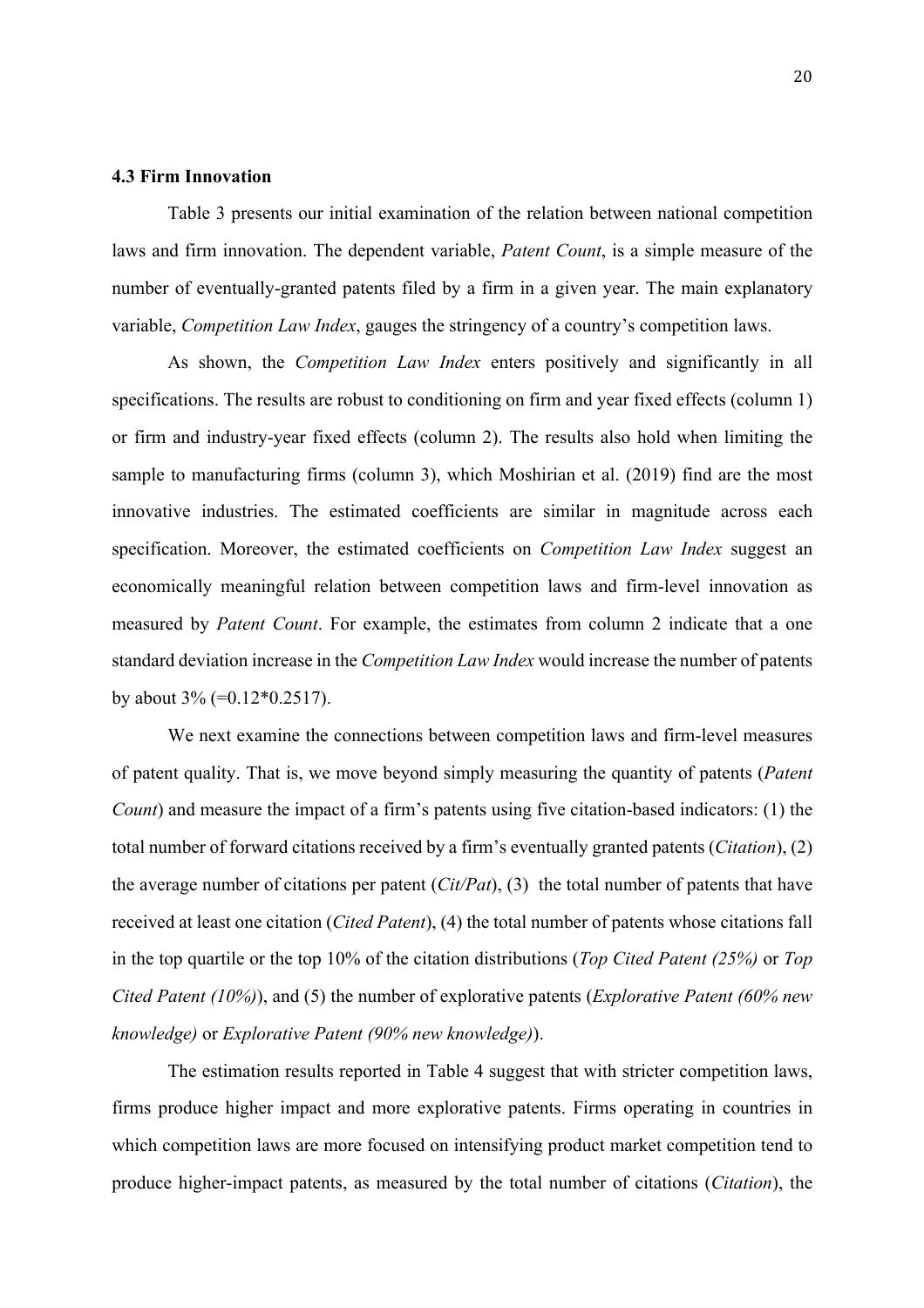average number of citations per patent (*Cit/Pat*), and the number of high impact patents (*Top Cited Patent*). For example, the coefficient estimates from columns 1, 2 and 4 indicate that if the *Competition Law Index* increases by one standard deviation, *Citation* would rise by 7% (=0.2872\*0.2517), *Cit/Pat* would rise by 5% (=0.1793\*0.2517), and *Top Cited Patent* would rise by 2% (=0.0592\*0.2517). Furthermore, the *Competition Law Index* is positively associated with the extent to which patents are ever cited. The coefficient estimate in column 3 indicates that a one-standard-deviation increase in a country's *Competition Law Index* will raise the number of patents that are ever cited (*Cited Patent*) by 3% (=0.1146\*0.2517). Also note positive connection between *Competition Law Index* and the extent to which firms engage in explorative innovation, as measured by *Explorative Patent*. In particular, the estimated coefficients in column 5 suggest that a one standard deviation increase in *Competition Law Index* will increase *Explorative Patent* by 3% (=0.1355\*0.2517).

### **4.4 Robustness**

We were concerned that changes in a country's competition laws could happen simultaneously with changes in other laws, regulations, and policies. By omitting these other variables from the analyses, we might be misinterpreting the results above as reflecting the impact of competition laws on innovation when the results are driven by omitted factors. We address this concern in two key ways. We now discuss a control function approach. Then, we differentiate across industries so that we can include country-year fixed effects.

For the control function approach, we condition on three policy indicators: *Financial Reform Index*, *PR & Legal Index*, and *Patent Law*. *Financial Reform Index* is an index of the degree to which a country's laws and regulations foster competition, the setting of market prices, private ownership, and liberalization more generally in the financial sector. This index, which was developed by Abiad, Detragiache, and Tressel (2010), includes information on credit controls, interest rate controls, capital controls, entry barriers, bank privatization, and the regulation of banks and securities markets and the extent of liberalization of the financial market. The *Financial Reform Index* ranges from 0 to 27, with higher values indicating fewer restrictions on a country's financial markets. *PR & Legal Index* is a measure of the strength of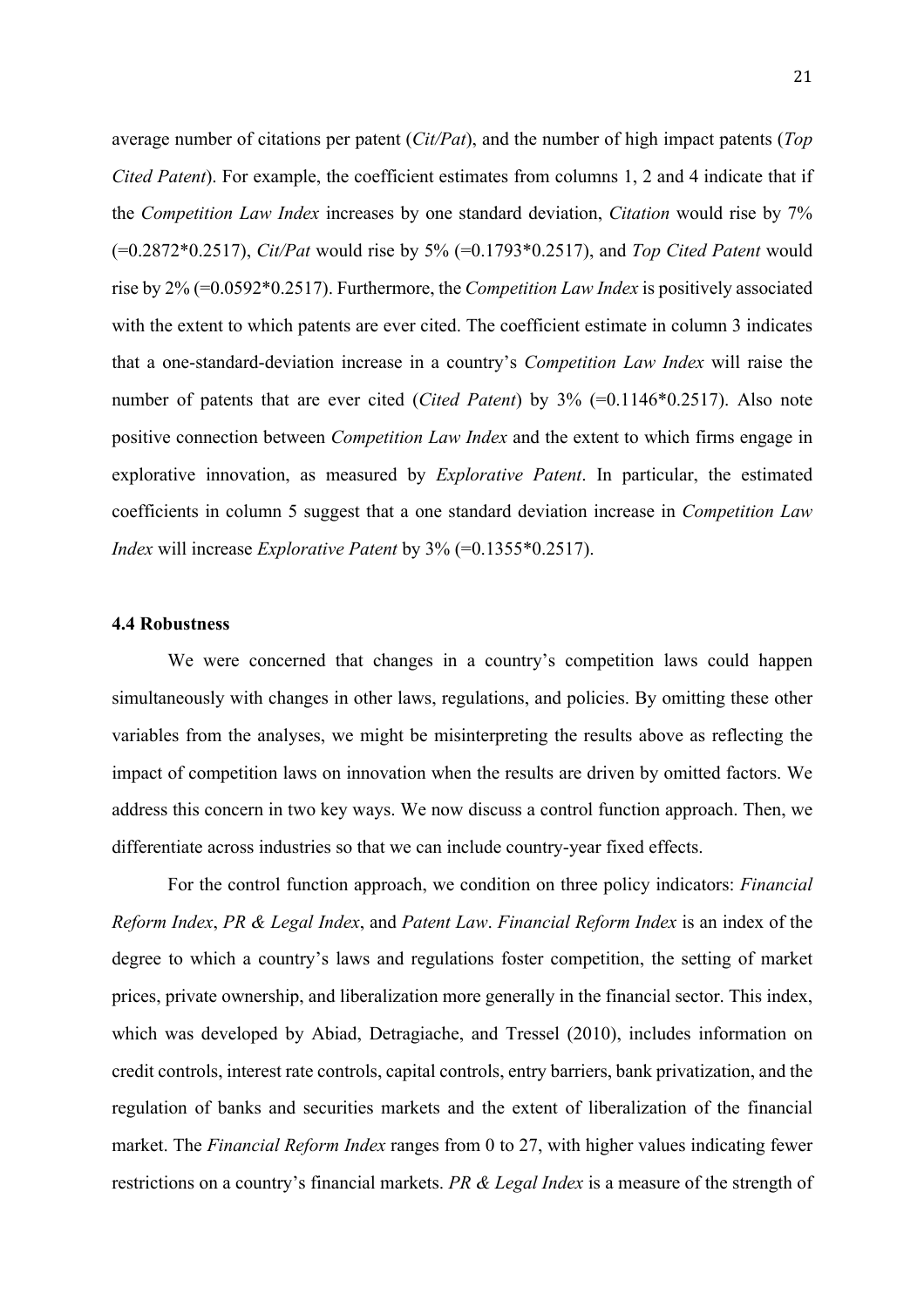a country's system for protecting private property rights and fostering the rule of law and the effective enforcement of contracts. The *PR & Legal Index* was created by Gwartney, Lawson, and Hall (2015) for the Fraser Institute and includes information on (a) protecting private property rights and effectively enforcing contracts, (b) judicial independence, impartiality, and integrity, as well as the reliability of the police and military influence over the rule of law, (c) regulatory restrictions on the sale of real property, and (d) cost of crime to businesses. The index ranges from 0 (weakest) to 10 (strongest). *Patent Law* is an indicator that equals one in the years after a country enacts its first patent law, and zero otherwise. We obtain *Patent Law* from World Intellectual Property Organization (WIPO) Lex Database. Appendix Table A1 provides detailed definitions for these variables. We follow the same specification in equation (1) and present the results for key innovation measures in Table 5.

As shown in columns  $(1)$ ,  $(3)$ ,  $(5)$ ,  $(7)$  of Table 5, the results are robust to conditioning on these additional policy reform indicators. *Competition Law Index* continues to enter positively and significantly in regressions where the dependent variable is (1) the quantity (*Patent Count*) or patents, (2) the quality of patents as measured by either *Citation* or *Top Cited Patent*, or (3) the explorative nature of patents as measured by *Explorative Patent*. The economic magnitudes of the coefficients become slightly smaller than those from the baseline results but remain statistically and economically significant, and most of the coefficient estimates are within one standard deviation of those reported in Tables 3-4 and all are well within two standard deviations. These results mitigate concerns that the association between the competition law and patenting is driven by simultaneous changes of other policies.

Next, we test whether the innovation-enhancing effects of competition are more pronounced in innovative-intensive industries. We do this by differentiating industries by innovative intensiveness, which also allows to control for country-year fixed effects. To measure innovative-intensive, we use the Eurostat definition of high-technology industries and knowledge intensive industries, such as (a) basic pharmaceutical products and pharmaceutical preparation, (b) chemicals and chemical products, (c) computer, electronics, and optical products, (d) electrical equipment and machinery, and (e) telecommunication, computer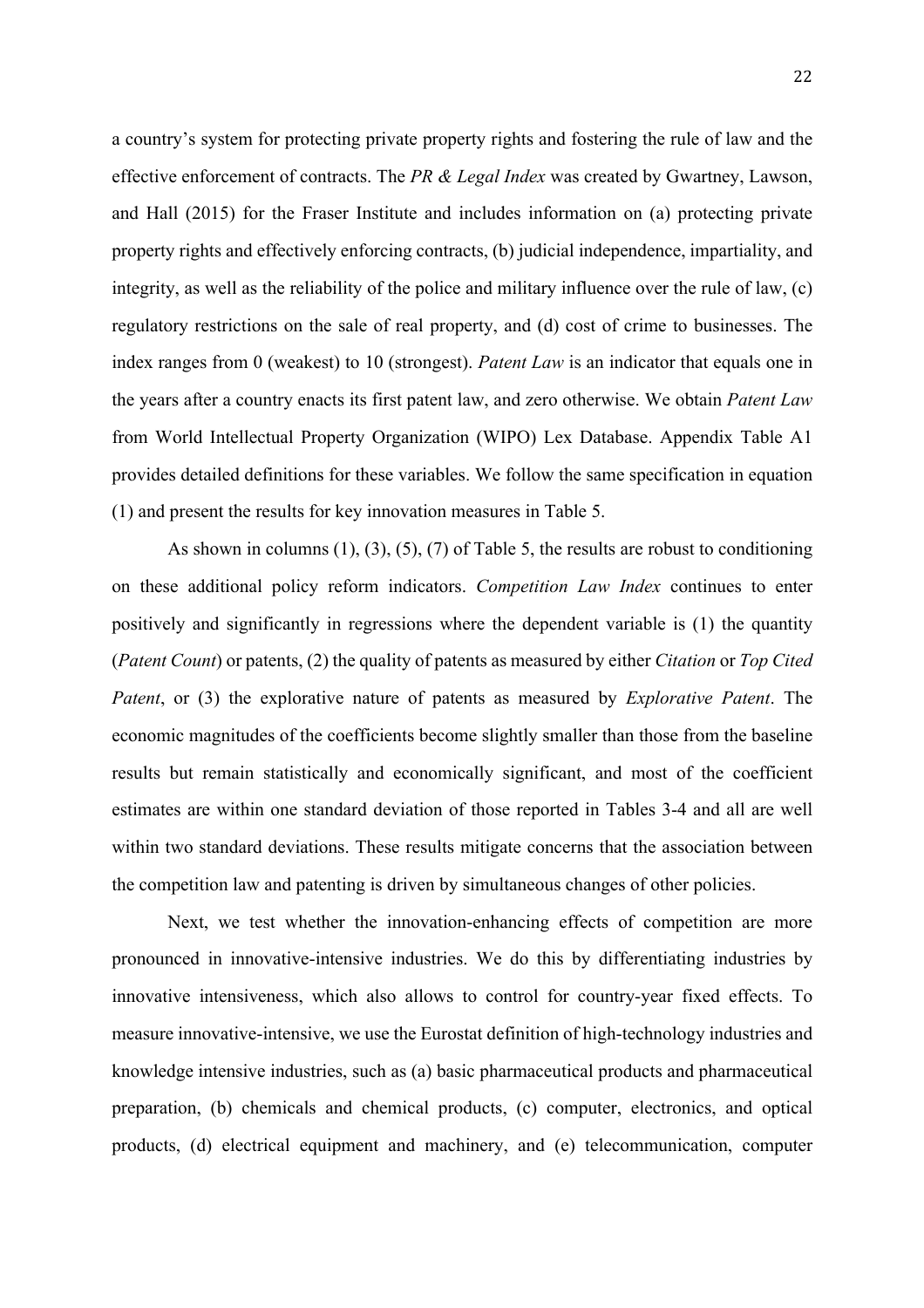programming and information service activities. <sup>12</sup> We then define *High-tech* as a dummy variable that equals one if a firm belongs to a high-technology industry and zero otherwise.

As in Levine, Lin, and Wei (2017), and other cross-firm studies of innovation, we conjecture that if more stringent competition laws (laws designed to intensify competition) spur innovation, the effects should be stronger among firms in more innovative-intensive industries. We evaluate whether more stringent competition laws spur innovation more among firms in innovative intensive industries by modifying equation (1) and including interaction between the *Competition Law Index* and *High-tech*. In particular, we use the following specification that allows us condition out time-varying country factors, including laws, policies, and regulations.

$$
In novation_{f,c,t} = \alpha_0 + \beta \times Competition Law Index_{c,t-1} \times High Tech_j + \gamma \mathbf{X'}_{f,c,t-1} +
$$
\n
$$
\delta_f + \delta_{j,t} + \delta_{c,t} + \varepsilon_{f,c,t}, \quad (3)
$$

where *f*, *j*, *c*, and *t* index firm, industry, country, and year, respectively. *High Tech<sub>j</sub>* denotes the indicator of whether firm *f* in industry *j* belongs to a high-technology industry. Other variables have the same definition as in Equation (1) above. The coefficient of interest,  $\beta$ , captures the differential impact of the *Competition Law Index* on firms in innovative-intensive industries. In addition to firm  $(\delta_f)$  and industry-by-year  $(\delta_{ind,t})$  fixed effects, we include country-by-year fixed effects ( $\delta_{c,t}$ ), which conditions out time-varying country characteristics. Note that these fixed effects subsume the linear terms, i.e., *Competition Law Index* and *High Tech*. We estimate Equation (3) using OLS regression and cluster the standard errors at the country level.

Consistent with the view that more stringent competition laws spur innovation more among firms in more innovative-intensive industries, we find that the interaction term, *Competition Law Index \* High-Tech*, enters positively and significantly when the dependent variable is either *Patent Count*, *Citation*, *Top Cited Patent*, or *Explorative Patent*, as reported in columns (2), (4), (6), (8) of Table 5. These cross-firm analyses allow us to condition out

<sup>&</sup>lt;sup>12</sup> The classification of high-tech and knowledge intensive industries is available at: https://ec.europa.eu/eurostat/cache/metadata/Annexes/htec\_esms\_an3.pdf.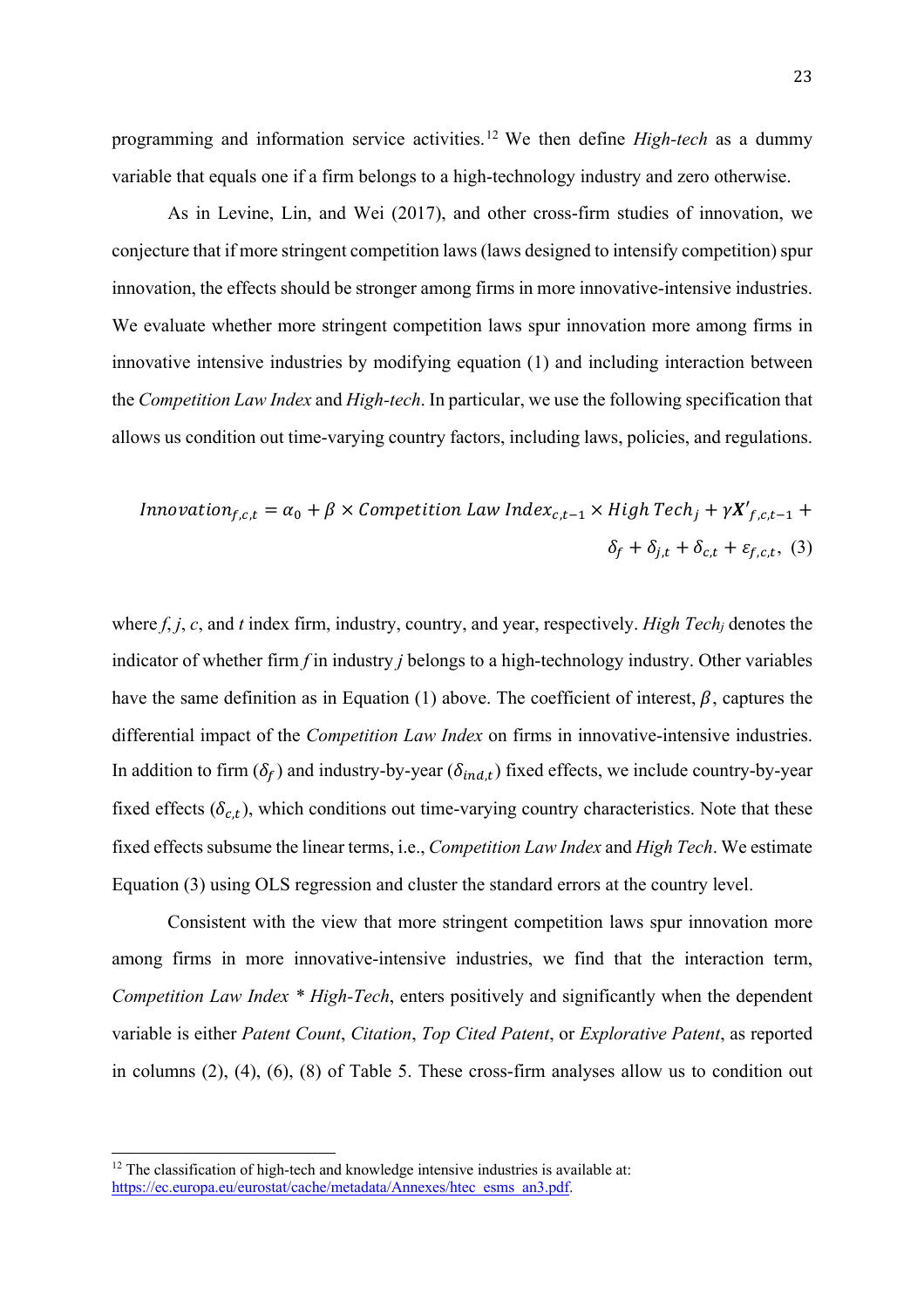time-varying country characteristics, confirm the results explicitly controlling for country-level policy indicators, and hence mitigate omitted variable concerns.

So far we have examined an overall index of competition laws, the *Competition Law Index*, which is composed of data on (1) authority, (2) laws limiting mergers, (3) laws prohibiting anticompetitive agreements among firms, and (4) laws limiting the ability of firms to abuse their dominant positions in a market to restrict competition. We also separately examine the association between firm innovation and each of the sub-indexes of *Competition Law Index*: *Authority*, *Merger Control*, *Abuse of Dominance* and *Anticompetitive Agreements*. Appendix Table A2 presents the results.

As shown in Panel A, the findings hold for the individual sub-indexes *Authority*, *Merger Control*, and *Anticompetitive Agreements*. Each of these sub-indexes enters positively and significantly in all the regressions. These results are consistent with the view that competition laws that (a) grant greater authority to the antitrust regime, (b) contain a broader range of provisions regulating mergers, and (c) more stringently limit horizontal and vertical agreements between companies foster technological innovation and increase self-developed patents relative to the acquisition of patents from others.

Since the results in Panel A of Table A2 also demonstrate that the sub-index, *Abuse of Dominance*, enters insignificantly across all of the regressions, we dig deeper into its components. As constructed by Bradford and Chilton (2018), *Abuse of Dominance* is composed of (1) *Prohibition (Dom.)*, which accounts for the extent to which laws prohibit a firm from abusing its dominant market position (i.e., it is the summation of *General Prohibition*, *Market Access*, *Tying*, *Discounts*, *Discriminatory Pricing*, *Unfair Pricing*, *Predatory Pricing*, *Retail Price Maintenance*, *Other Abusive Acts*), (2) *Efficiency Defense (Dom.)*, which measures whether firms can argue that the economic efficiency benefits from abusive actions dominate the anticompetitive costs of those actions, and (3) *Public Interest Defense (Dom.)*, which measures whether firms can argue that the public interest benefits of abusive actions outweigh the adverse anticompetitive effects.

Dividing *Abuse of Dominance* into its components highlights a potential explanation for why the overall *Abuse of Dominance* index is not strongly correlated with innovation: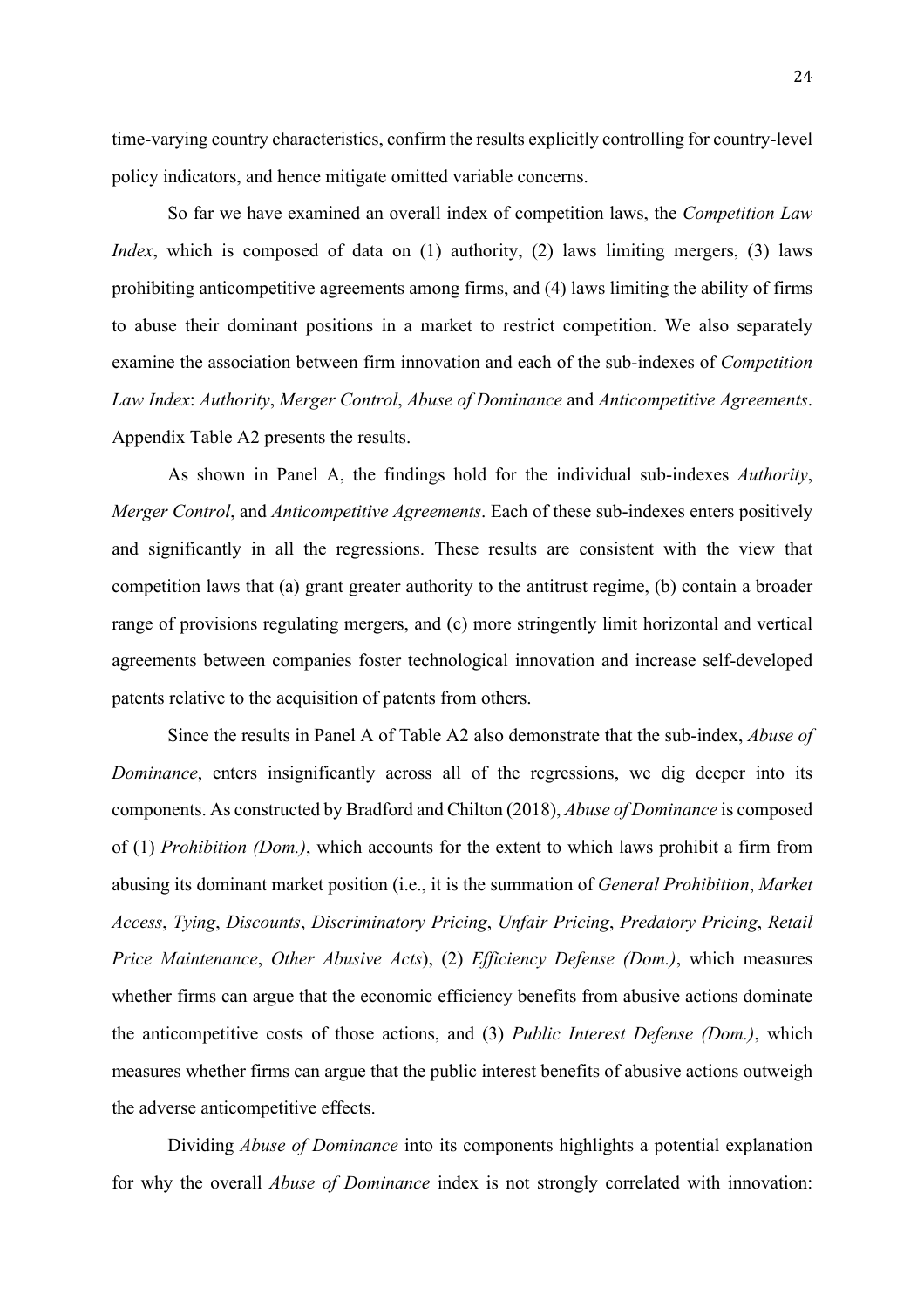exploiting the dominant position created by a patent might be one mechanism that firms use to maximize the returns from innovation, so that limiting such "abuse" could reduce investment in innovation and hence future patenting. From the perspective of maximizing patent-based innovation, therefore, a legal system that allows firms to exploit their dominant positions based on efficiency considerations could boost innovation. Thus, in Panel B of Appendix Table A2, we examine the association between the sub-components of *Abuse of Dominance* (namely *Prohibition (Dom.)*, *Efficiency Defense (Dom.)*, and *Public Interest Defense (Dom.)*) and firmlevel measures of innovation.

Consistent with the view that allowing firms to exploit their positions of dominance for economic efficiency reasons boosts innovation, we find that *Efficiency Defense (Dom.)* enters positively and significantly in the regressions of *Patent*, *Citation*, *Top Cited Patent* and *Explorative Patent*. These findings suggest that the presence of an efficiency defense for actions that would otherwise be classified as abusive enhances corporate inventive activities.

#### **4.7 Cross-Sectional Heterogeneity**

We now assess whether the positive association between the stringency of competition laws and corporate innovation varies across firms in a theoretically predictable manner.

## *4.7.1 Financial constraints*

First, we differentiate firms by the extent to which they are more or less financially constrained. As innovation activities tend to be costly (e.g., He and Tian 2018), less financiallyconstrained firms should have greater capabilities in investing in costly innovative projects when facing more stringent competition laws. To measure financial constraints, we use the *Size-Age Index* (*SA Index*) developed by Hadlock and Pierce (2010), who show that firm size and age are particularly useful in predicting financial constraints. <sup>13</sup> We first compute *SA Index* for each firm in a year. We then calculate the average of *SA Index* across the sample period for each firm. A firm is classified as *More Constrained* financially if the value of *SA Index* is above

<sup>&</sup>lt;sup>13</sup> *SA Index* = -0.737 \* *Size* + 0.043 \* *Size* $\textdegree$ 2 - 0.040 \* *Age*, where *Size* is the natural logarithm of total assets and *Age* is the number of years since a firm is incorporated.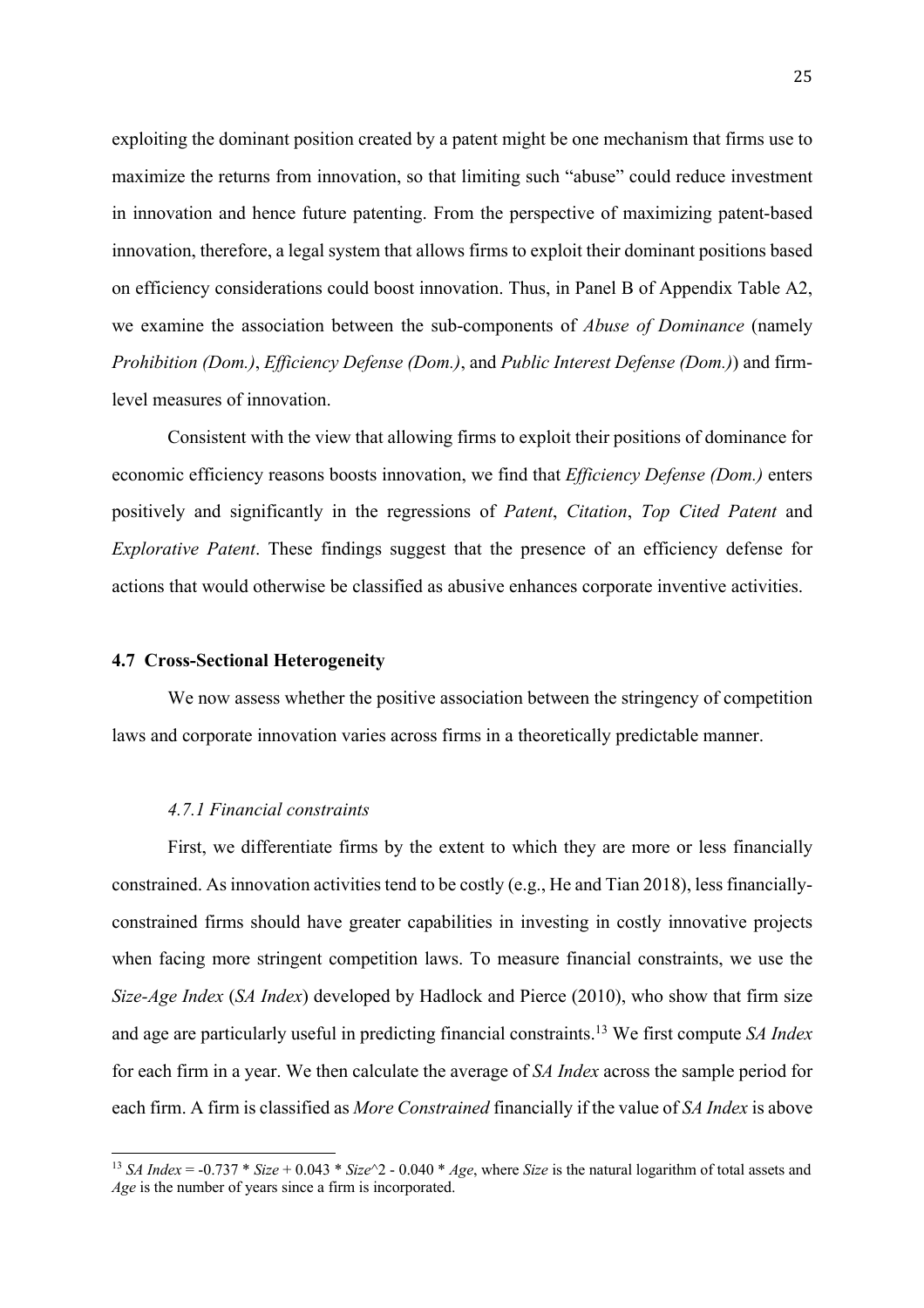the sample median and *Less Constrained* otherwise. Finally, we evaluate whether more stringent competition laws spur innovation more among the *Less Constrained* firms.

Results reported in Table 6 suggest that the innovation-boosting effects of competition are stronger among firms that are comparatively less financially constrained. As shown, the coefficient estimates on *Competition Law Index* are positive and statistically significant in the less-constrained group, and insignificant with an economically small magnitude in the moreconstrained group. The results hold when examining the total number of patents, the impact of patents, the number of highly cited patents, or the number of explorative patents.

## *4.7.2 Publicly-listed and privately-held firms*

We also differentiate firms by whether they are public listed or privately held. Acharya and Xu (2017) show that public firms in high external-finance-dependence industries have more patent and citation counts than private firms, suggesting that public listing facilitates access to capital markets and alleviates financing constraints. Thus, we repeat the analyses in equation (1) while partitioning the sample into public listed and privately held firms.

Results in Table 7 suggest that the positive association between innovation and competition is more pronounced among publicly listed firms than privately held firms. As shown, the coefficient estimates on *Competition Law Index* are positive and statistically significant in the public group, except for where the dependent variable is *Top Cited Patent*. The coefficients on *Competition Law Index* between public and private groups are mostly significantly different. Overall, the evidence is consistent with the view that public listing enables easier access to cheaper capital, promoting firms' innovative activities.

### *4.7.3 Ownership structure*

Furthermore, we examine whether the association between competition and innovation varies across firms' ownership structure. In particular, we disentangle firms by whether they have a family owner. According to La Porta, Lopez-de-Silanes, and Shleifer 1999) and Claessens, Djankov, and Lang (2000), a vast majority of firms around the world are closely held by controlling shareholders, such as families. As family owners tend to have their wealth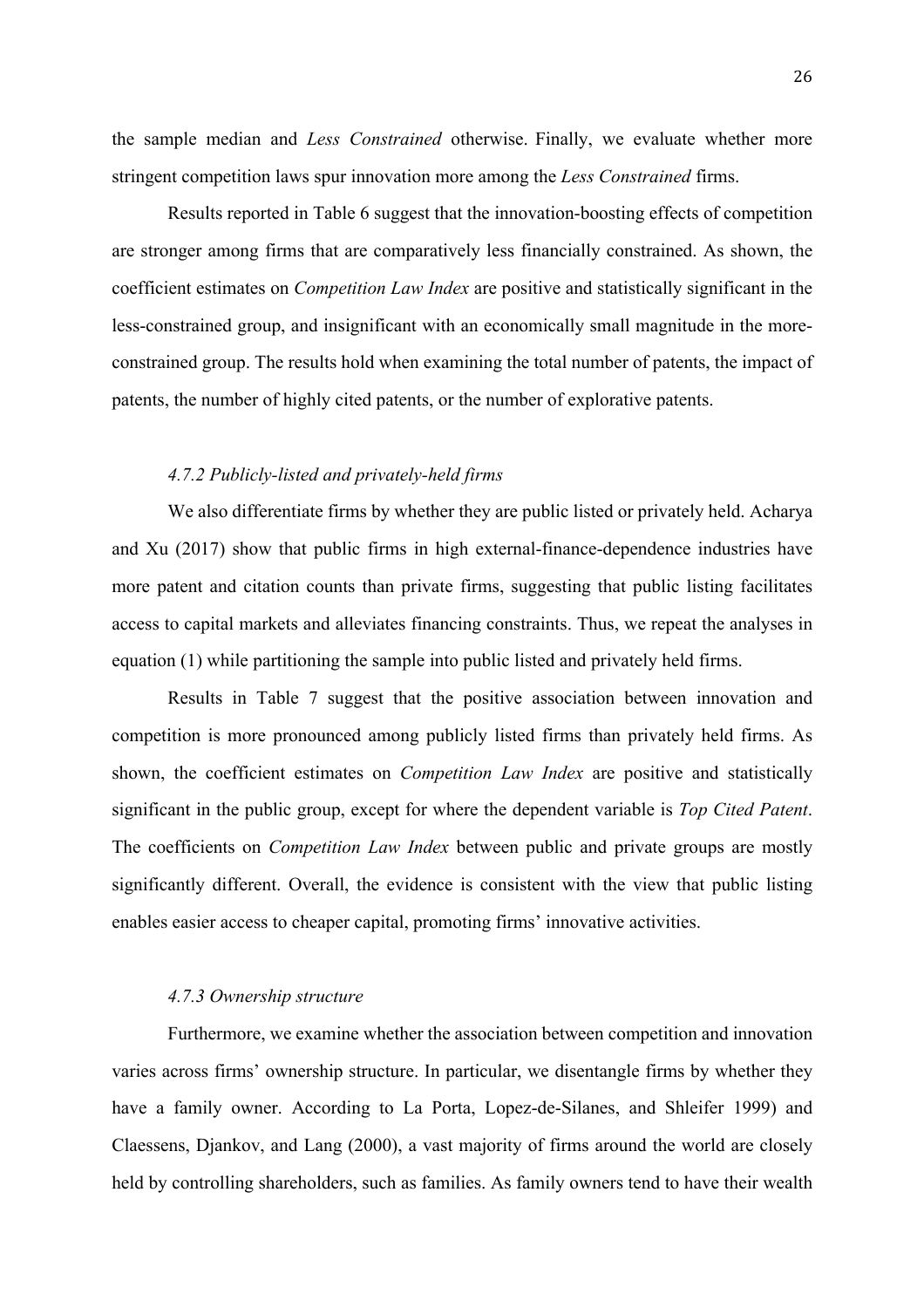concentrated in the firms they control and hold less-diversified portfolios, they have greater incentive to reduce the variance of the firm's value as implied in the model of Smith and Stulz (1985) and Faccio, Marchica, and Mura (2011). The risk aversion and concentrated wealth will in turn induce family-controlled firms to invest less in risky projects including innovation. From the agency perspective, since these large shareholders usually gained controls via complicated shareholding structures, they end up with excessive control rights over cash flow rights that subject them to tunneling incentives and other agency problems (Shleifer and Vishny, 1997; Claessens, Djankov, Fan and Lang, 2002). As a result, they are less likely to allocate the resources they control for long-term projects that maximizes overall shareholders' value at their own cost of private benefits, leading to a lower rate of innovation (Morck, Wolfenzon, and Yeung, 2005). Therefore, we conjecture that the effect of an intensification of competition will be smaller among family-controlled firms.

We obtain a firm's family ownership using the Bureau van Dijk Orbis Dataset, which provides information on each firm's ultimate controlling owner over the period from 2001 – 2011. Orbis traces control by calculating voting rights, not cash flow rights. Orbis defines an ultimate controlling owner as a legal entity controlling—either directly or indirectly—50 percent of the voting rights. We classify a firm as family-owned if more than 50% of voting rights are directly or indirectly held by families using the initial observation during the sample period.

Results presented in Table 8 show that only non-family-controlled firms boost innovation when facing more stringent competition. In contrast, we do not observe a significant increase in innovation among family firms. As shown, the coefficient estimates on *Competition Law Index* are positive and statistically significant among non-family firms, whereas those among family firms are insignificant. The coefficients on *Competition Law Index* between family and non-family firms are significantly different from each other. These findings are consistent with the conjecture that family firms, due to tunneling incentives and concentrated wealth portfolios, are refrained from pursuing risky innovative activities.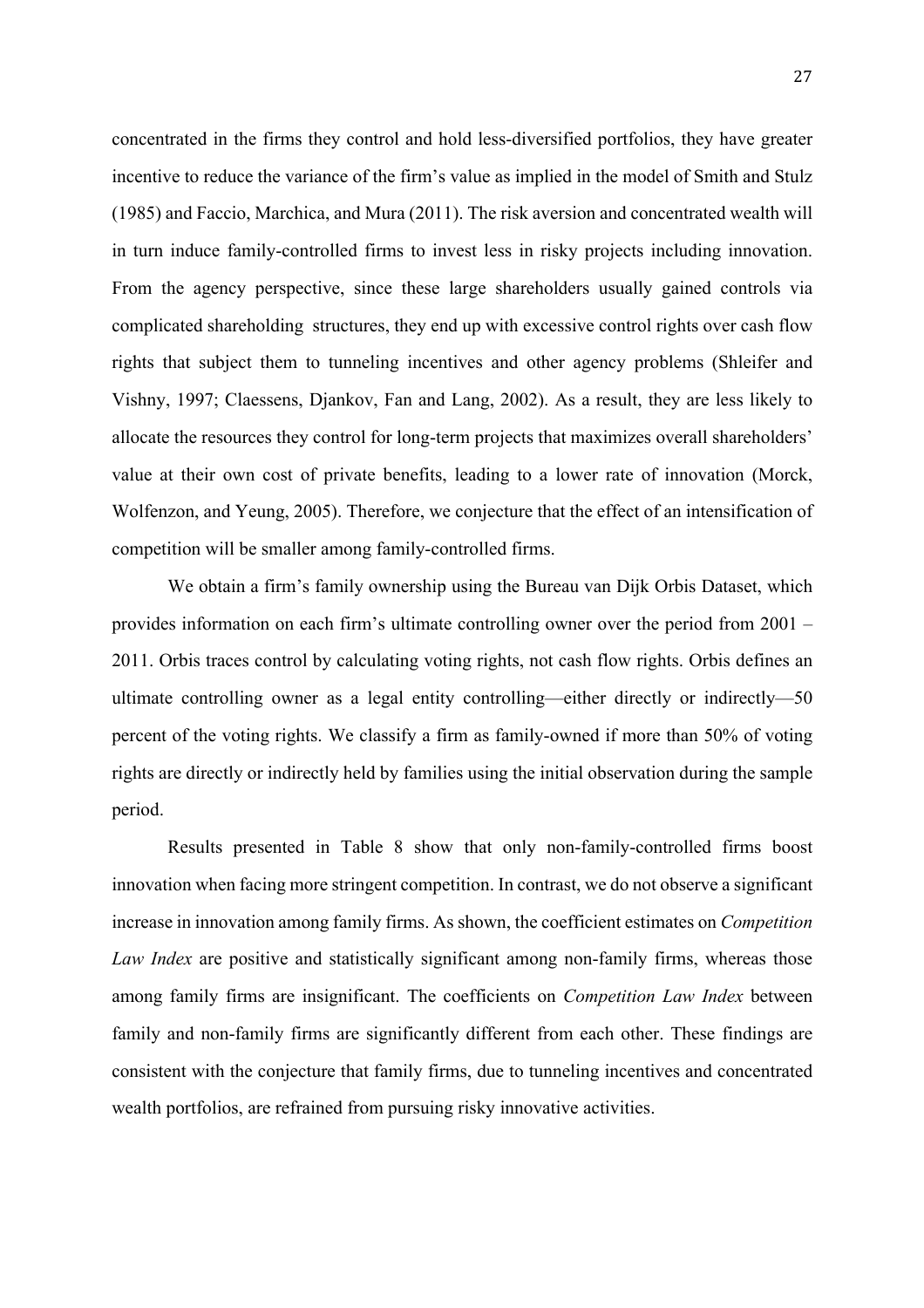#### **5. Country-Industry-Level Results**

We complement these firm-level analyses with an industry-country level investigation. The industry-country level investigation covers a much longer period, 1888 (the first year that the *Competition Law Index* is available) through 2011 and includes a cross-section of 186 countries. In particular, we estimate the following regression:

$$
Innovation_{j,c,t} = \alpha_0 + \beta \times Competition Law Index_{c,t-1} \times High Tech_j + \delta_{c,j} + \delta_{j,t} + \delta_{c,t} + \delta_{c,t} + \delta_{c,t} + \delta_{c,t} + \delta_{c,t} + \delta_{c,t} + \delta_{c,t} + \delta_{c,t} + \delta_{c,t} + \delta_{c,t} + \delta_{c,t} + \delta_{c,t} + \delta_{c,t} + \delta_{c,t} + \delta_{c,t} + \delta_{c,t} + \delta_{c,t} + \delta_{c,t} + \delta_{c,t} + \delta_{c,t} + \delta_{c,t} + \delta_{c,t} + \delta_{c,t} + \delta_{c,t} + \delta_{c,t} + \delta_{c,t} + \delta_{c,t} + \delta_{c,t} + \delta_{c,t} + \delta_{c,t} + \delta_{c,t} + \delta_{c,t} + \delta_{c,t} + \delta_{c,t} + \delta_{c,t} + \delta_{c,t} + \delta_{c,t} + \delta_{c,t} + \delta_{c,t} + \delta_{c,t} + \delta_{c,t} + \delta_{c,t} + \delta_{c,t} + \delta_{c,t} + \delta_{c,t} + \delta_{c,t} + \delta_{c,t} + \delta_{c,t} + \delta_{c,t} + \delta_{c,t} + \delta_{c,t} + \delta_{c,t} + \delta_{c,t} + \delta_{c,t} + \delta_{c,t} + \delta_{c,t} + \delta_{c,t} + \delta_{c,t} + \delta_{c,t} + \delta_{c,t} + \delta_{c,t} + \delta_{c,t} + \delta_{c,t} + \delta_{c,t} + \delta_{c,t} + \delta_{c,t} + \delta_{c,t} + \delta_{c,t} + \delta_{c,t} + \delta_{c,t} + \delta_{c,t} + \delta_{c,t} + \delta_{c,t} + \delta_{c,t} + \delta_{c,t} + \delta_{c,t} + \delta_{c,t} + \delta_{c,t} + \delta_{c,t} + \delta_{c,t} + \delta_{c,t} + \delta_{c,t} + \delta_{c,t} + \delta_{c,t} + \delta_{c,t} + \delta_{c,t} + \delta_{c,t} + \delta_{c,t} + \delta_{c,t} + \delta_{c,t} + \delta_{c,t} + \delta_{c,t} + \delta_{c,t} + \delta_{c,t} + \delta_{c,t} + \delta_{c,t} + \delta_{c,t} + \delta_{c,t} + \delta_{c,t} + \delta_{c,t} + \delta_{c,t} + \delta_{c
$$

where *j*, *c*, and *t* denote industry (2-digit SIC), country, and year, respectively. The dependent variable, *Innovationj, c, t*, is one of the patent-based measures of innovation of industry *j* in country *c* in year *t* defined in Section 2. The key explanatory variable is the interaction between the *Competition Law Indexc,t-1* and *High Techj*, where *High Techj* represents the indicator of whether industry *j* is classified as a high-technology industry or not. For each industry at the two-digit SIC level, we define high-tech industries using the average growth rate of R&D expenditures of U.S. firms over the period from 1950 through 2010 (see, e.g., Hsu et al., 2014; Levine et al., 2017). *High-tech* equals one if the average growth rate is greater than the sample median value and zero otherwise.<sup>14</sup> We include the full array of possible fixed effects for this level of analysis: country-by-industry ( $\delta_{c,i}$ ), industry-by-year ( $\delta_{i,t}$ ), and country-by-year ( $\delta_{c,t}$ ) fixed effects. We estimate the model using the OLS regression and cluster the standard errors at the country level.

The estimation results at the country-industry-year level reported in Table 9 confirm our earlier findings based on firm-level measures of innovation. The coefficient estimates on the interaction term, *Competition Law Index \* High-Tech*, are positive and statistically significant in all columns, suggesting that the positive connections between stricter competition laws and innovation are particularly strong among innovation-intensive industries. The

<sup>&</sup>lt;sup>14</sup> We use a different definition of High-tech industries in the firm-level and country-industry level data for the following reason. The industry code in the Historical Orbis firm-level data is NACE, and Eurostat defines industries as high-tech based on NACE. In contrast, the country-industry data are from PATSTAT, where the technological classes can be converted into SIC categories using the mapping scheme described above.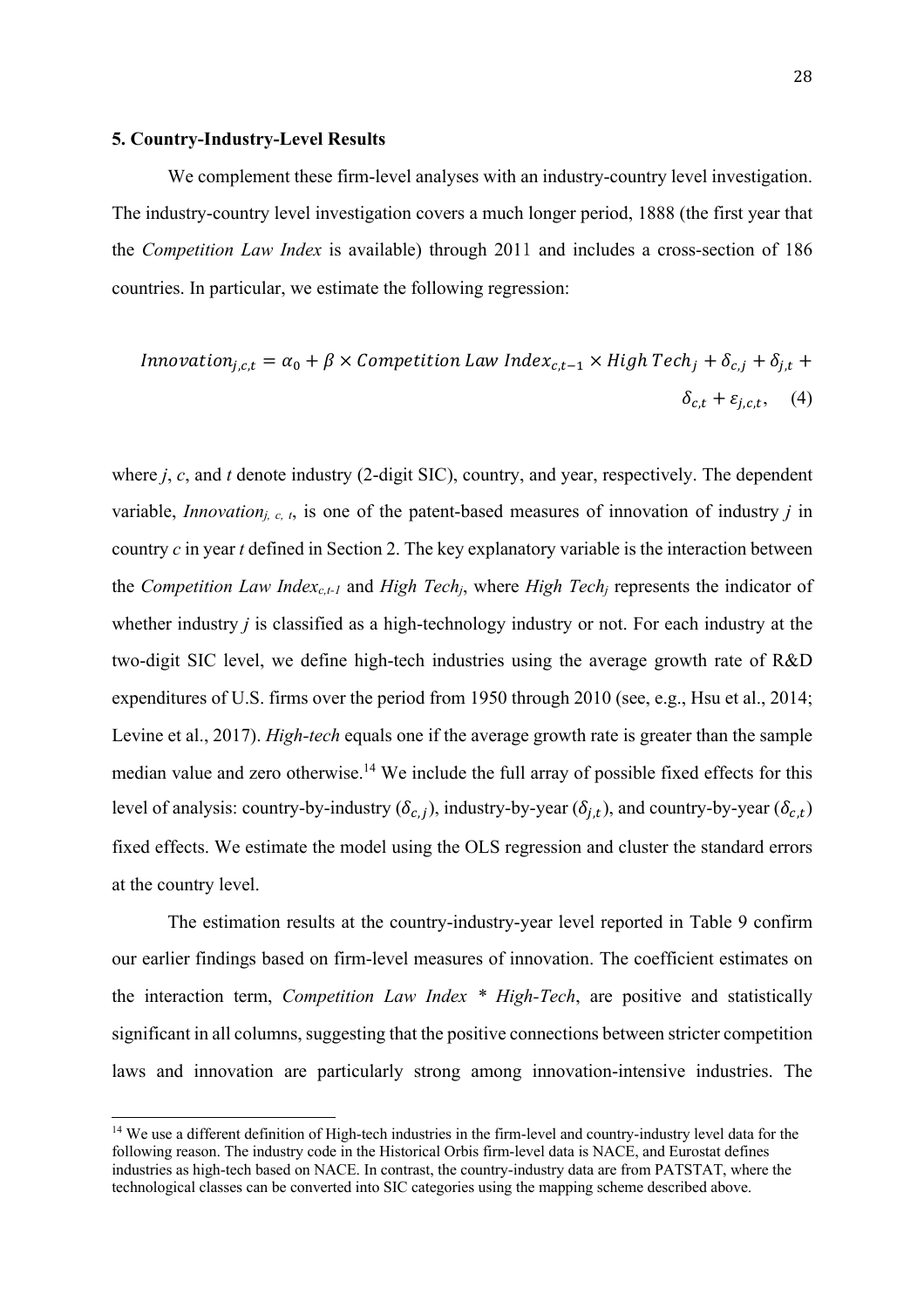differential effects are economically meaningful. The estimated coefficients in column 1, for example, imply that a one-standard-deviation increase in a country's *Competition Law Index* would raise the number of patents among firms in the high-technology group by almost 4 percentage points more than that of the low-technology group (=0.1480\*0.2517).

## **6. Conclusion**

We examined the impact of competition laws on innovation. To conduct this study, we (1) used a new dataset on competition laws, and (2) created a large, international firm-level panel dataset with detailed information on patenting activity and financial accounts. These unique data allow us to evaluate the impact of different competition laws on a multiplicity of firm-level patenting activities, including the number of patents, the impact of those patents as measured by forward citations, and the explorative nature of those patents.

We discovered a tight connection between competition laws and firm innovation. First, more stringent competition laws are associated with sharp increases in firm innovation, as measured by the number of patents, forward citations to patents, citations per patent, the number of very highly cited patents, and the number of explorative patents. Second, the results are stronger among firms that are less financially constrained, publicly listed firms, and nonfamily-controlled firms. These results are robust to several robustness tests and extensions. For example, we confirm that these results hold when (a) differentiating by firms so that we can condition on country-year effects to mitigate omitted variable concerns, (b) examining the subcomponent of the overall competition law stringency index, and (c) employing an industrycountry panel that covers the period from 1888 through 2011 and includes 186 countries.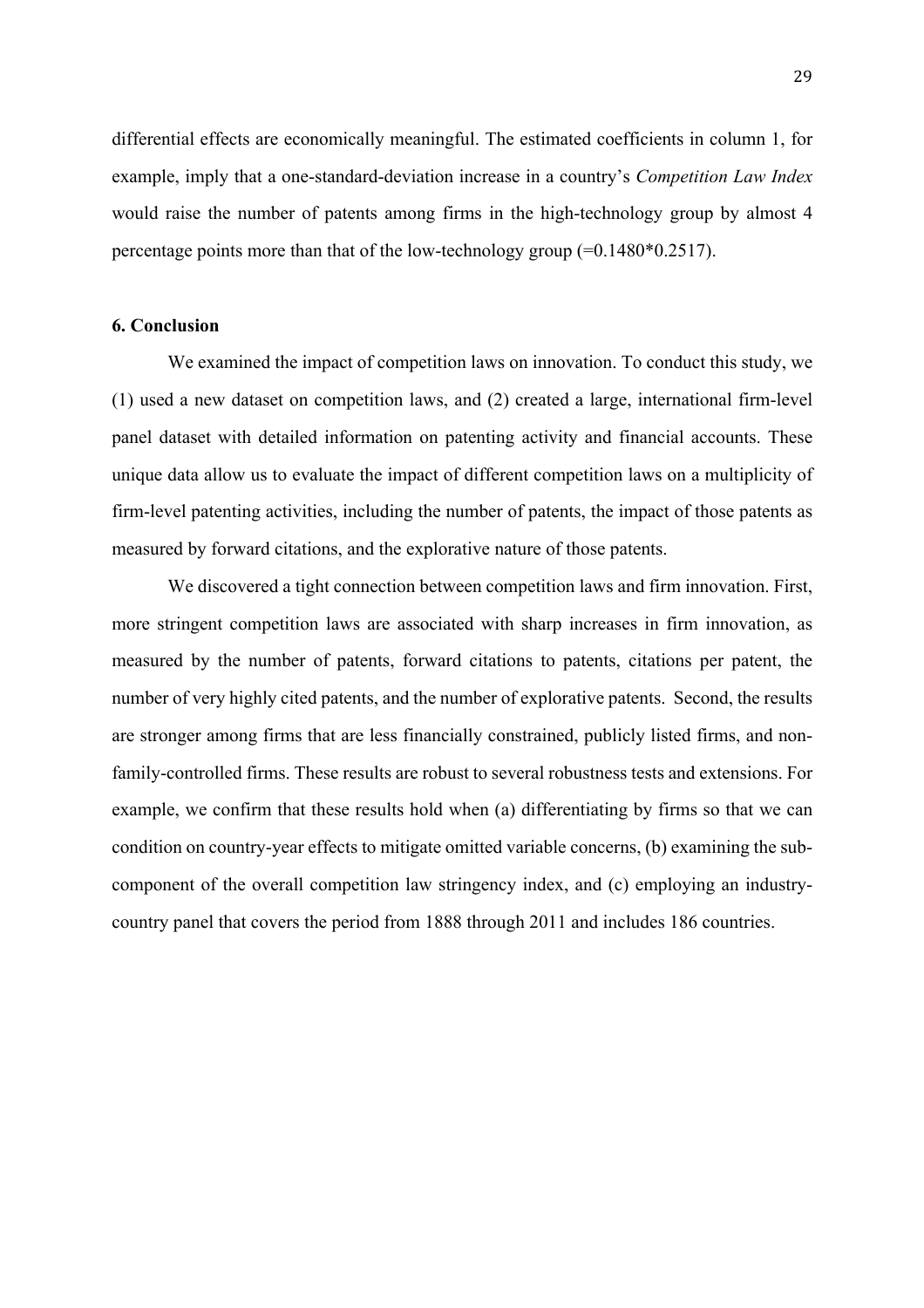#### **References**

- Abiad, A., Detragiache, E., Tressel, T., 2010. A new database of financial reforms. *IMF Staff Papers* 57, 281-302.
- Acharya, V., Xu, Z., 2017. Financial dependence and innovation: The case of public versus private firms. *Journal of Financial Economics* 124, 223-243.
- Aghion, P., Bloom, N., Blundell, R., Griffith, R., Howitt, P., 2005. Competition and innovation: An inverted-u relationship. *Quarterly Journal of Economics* 120, 701-728.
- Aghion, P., Blundell, R., Griffith, R., Howitt, P., Prantl, S., 2009. The effects of entry on incumbent innovation and productivity. *Review of Economics and Statistics* 91, 20-32.
- Aghion, P., Howitt, P., 1992. A model of growth through creative destruction. *Econometrica* 60, 323-351.
- Arrow, K., 1962. Economic welfare and the allocation of resources to invention. In: The Universities-National Bureau Committee for Economic Research and the Committee on Economic Growth of the Social Science Research Councils (ed.) *The rate and direction of inventive activity: Economic and social factors*. Princeton, NJ: Princeton University Press, pp. 609-626.
- Balsmeier, B., Fleming, L., Manso, G., 2017. Independent boards and innovation. *Journal of Financial Economics* 123, 536-557.
- Blundell, R., Griffith, R., van Reenen, J., 1999. Market share, market value and innovation in a panel of British manufacturing firms. *Review of Economic Studies* 66, 529-554.
- Bradford, A., Chilton, A.S., 2018. Competition law around the world from 1889 to 2010: The competition law index. *Journal of Competition Law & Economics* 14, 393-432.
- Bradford, A., Chilton, A.S., Megaw, C., Sokol, N., 2019. Competition law gone global: Introducing the comparative competition law and enforcement datasets. *Journal of Empirical Legal Studies* 16, 411-443.
- Brown, J.R., Martinsson, G., Petersen, B.C., 2013. Law, stock markets, and innovation. *Journal of Finance* 68, 1517-1549.
- Brown, J.R., Martinsson, G., 2019. Does transparency stifle or facilitate innovation? *Management Science* 65, 1600-1623.
- Chang, X., Chen, Y., Wang, S.Q., Zhang, K., Zhang, W., 2019. Credit default swaps and corporate innovation. *Journal of Financial Economics* 134, 474-500.
- Chang, X., Fu, K., Low, A., Zhang, W., 2015. Non-executive employee stock options and corporate innovation. *Journal of Financial Economics* 115, 168-188.
- Claessens, S., Djankov, S., and Lang, Larry H. P., 2000, The separation of ownership and control in East Asian corporations, *Journal of Financial Economics* 58, 81-112.
- Claessens, S., Djankov, S., Fan Joseph P. H., and Lang, Larry H. P. , 2002, Disentangling the incentive and entrenchment effects of large shareholdings, *The Journal of Finance* 57, 2741-2771.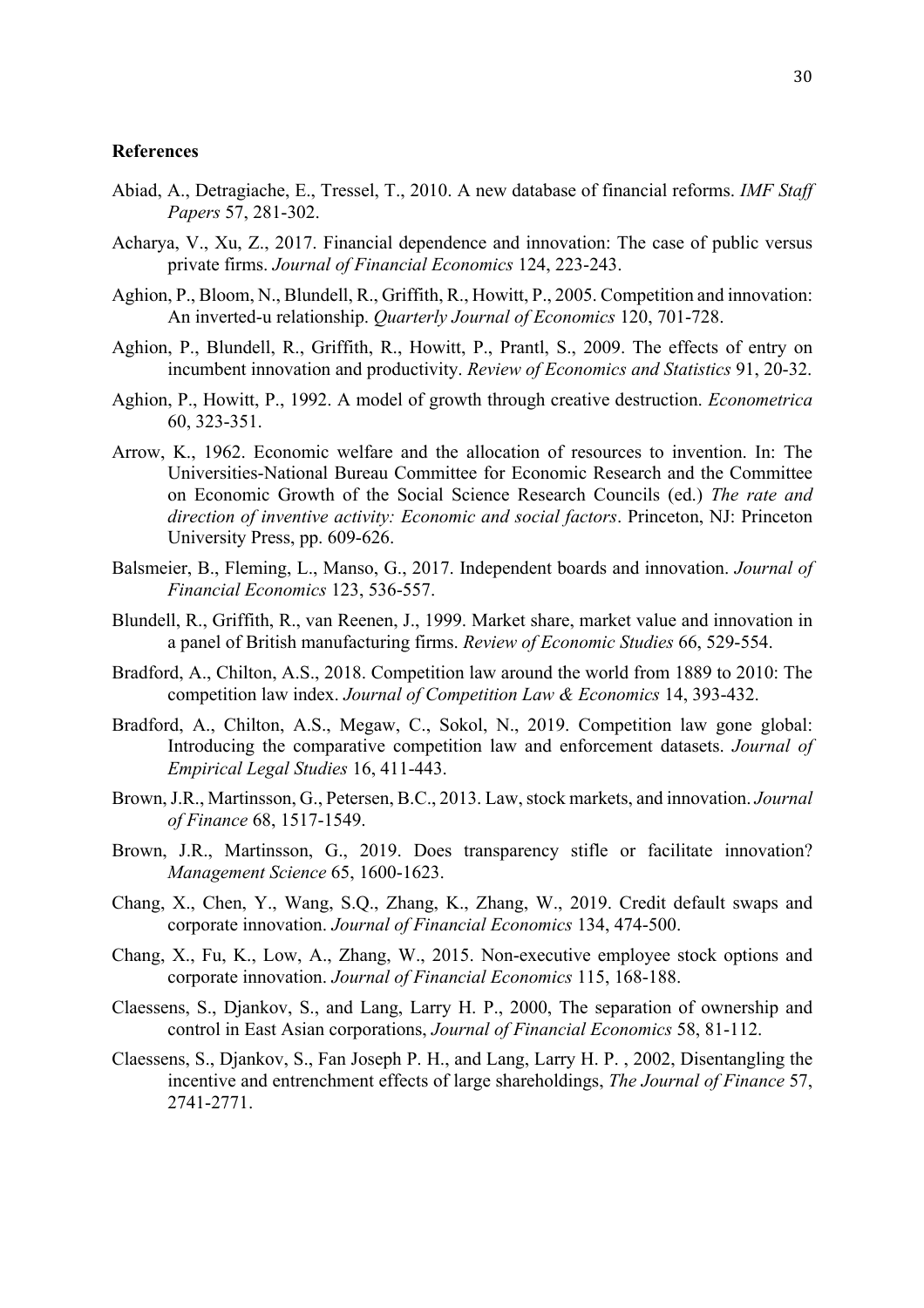- Cohen, W.M., 2010. Fifty years of empirical studies of innovative activity and performance. In: Hall BH & Rosenberg N (eds.) *Handbook of the Economics of Innovation*. North-Holland, pp. 129-213.
- Djankov, S., La Porta, R., Lopez-De-Silanes, F., Shleifer, A., 2002. The regulation of entry. *Quarterly Journal of Economics* 117, 1-37.
- Ellul, A., Pagano, M., Panunzi, F., 2010. Inheritance law and investment in family firms. *American Economic Review* 100, 2414-2450.
- Faccio, M., Marchica, M.-T., Mura, R., 2011. Large shareholder diversification and corporate risk-taking. *Review of Financial Studies* 24, 3601-3641.
- Gilbert, R., 2006. Looking for Mr. Schumpeter: Where are we in the competition-innovation debate*? Innovation Policy and the Economy* 6, 159-215.
- Giroud, X., Mueller, H.M., 2011. Corporate governance, product market competition, and equity prices. *Journal of Finance* 66, 563-600.
- Griliches, Z., Pakes, A., Hall, B.H., 1987. The value of patents as indicators of inventive activity. In: Dasgupta P & Stoneman P (eds.) Economic policy and technical performance. Cambridge University Press, London, pp. 97-124.
- Gwartney, J., Lawson, R., Hall , J., 2015. Economic freedom of the world: 2015 annual report. Vancouver: Fraser Institute.
- Hall, B.H., Jaffe, A., Trajtenberg, M., 2005. Market value and patent citations. *RAND Journal of Economics*, 16-38.
- Hall, B.H., Jaffe, A.B., Trajtenberg, M., 2001. The NBER patent citation data file: Lessons, insights and methodological tools. National Bureau of Economic Research.
- Hashmi, A.R., 2013. Competition and innovation: The inverted-U relationship revisited. *Review of Economics and Statistics* 95, 1653-1668.
- Jansen, J.J.P., Bosch, F.A.J.V.D., Volberda, H.W., 2006. Exploratory innovation, exploitative innovation, and performance: Effects of organizational antecedents and environmental moderators. *Management Science* 52, 1661-1674.
- He, J., Tian, X., 2018. Finance and Corporate Innovation: A Survey. *Asia-Pacific Journal of Financial Studies* 47, 165-212.
- He, J., Tian, X., 2020. Institutions and innovation: A review of recent literature. *Annual Review of Financial Economics*, forthcoming.
- Hsu, P.H., Tian, X., Xu, Y., 2014. Financial development and innovation: Cross-country evidence. *Journal of Financial Economics* 112, 116-135.
- La Porta, R., Lopez‐De‐Silanes, F., Shleifer, A., Vishny, Robert W., 1998. Law and finance. *Journal of Political Economy* 106, 1113-1155.
- La Porta, R., Lopez-De-Silanes, F., and Shleifer, A., 1999, Corporate ownership around the world, *The Journal of Finance* 54, 471-517.
- La Porta, R., Lopez-De-Silanes, F., Shleifer, A., 2008. The economic consequences of legal origins. *Journal of Economic Literature* 46, 285-332.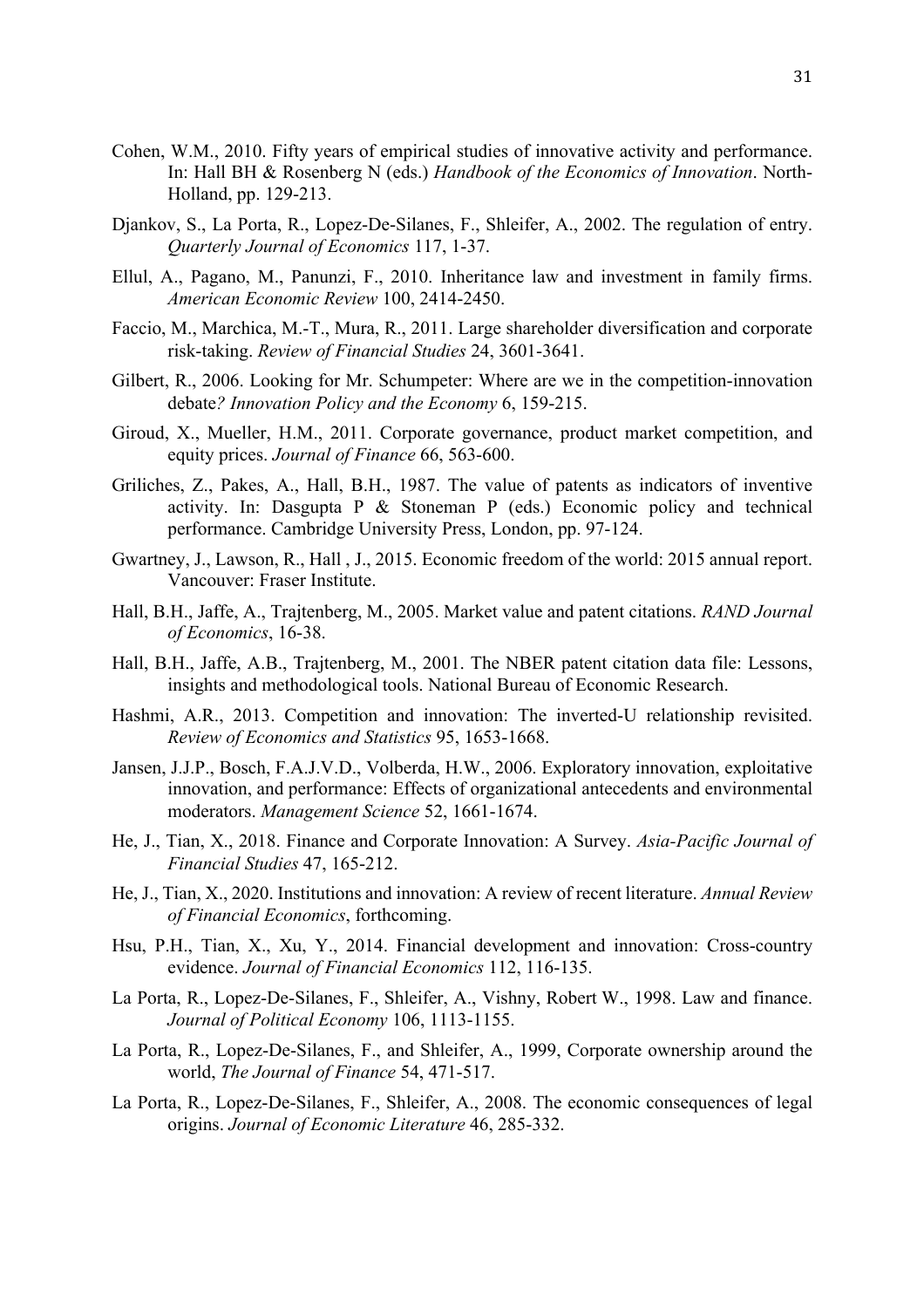- Levine, R., Lin, C., Wei, L., 2017. Insider trading and innovation. *Journal of Law and Economics* 60, 749-800.
- Lin, C., Manso, G., Liu, S., 2020. Shareholder litigation and corporate innovation. *Management Science*, forthcoming.
- Manso, G., 2011. Motivating innovation. *Journal of Finance* 66, 1823-1860.
- Morck, R., Wolfenzon, D., and Yeung, B., 2005, Corporate governance, economic entrenchment, and growth, *Journal of Economic Literature* 43, 655-720.
- Moshirian, F., Tian, X., Zhang, B., Zhang, W., 2019. Stock market liberalization and innovation. *Journal of Financial Economics*, Forthcoming.
- Nickell, S.J., 1996. Competition and corporate performance. *Journal of Political Economy* 104, 724-746.
- Romer, P.M., 1990. Endogenous technological change. *Journal of Political Economy*, *98*(5, Part 2), pp.S71-S102.
- Schumpeter, J.A., 1942. *Capitalism, socialism, and democracy*. New York: Harper & Brothers.
- Seru, A., 2014, Firm boundaries matter: Evidence from conglomerates and R&D activity, *Journal of Financial Economics* 111, 381-405.
- Shapiro, C., 2012. Competition and innovation: Did arrow hit the bull's eye? In: Lerner J & Stern S (eds.) *The rate and direction of inventive activity revisited*. University of Chicago Press, pp. 361-404.
- Shleifer, A., and Vishny, R.W., 1997, A survey of corporate governance, *The Journal of Finance* 52, 737-783.
- Smith, C.W., Stulz, R.M., 1985. The determinants of firms' hedging policies. *Journal of Financial and Quantitative Analysis* 20, 391-405.
- Sutton, J., 2007. Market structure: Theory and evidence. In: Armstrong M & Porter R (eds.) Handbook of industrial organization. Elsevier, pp. 2301-2368.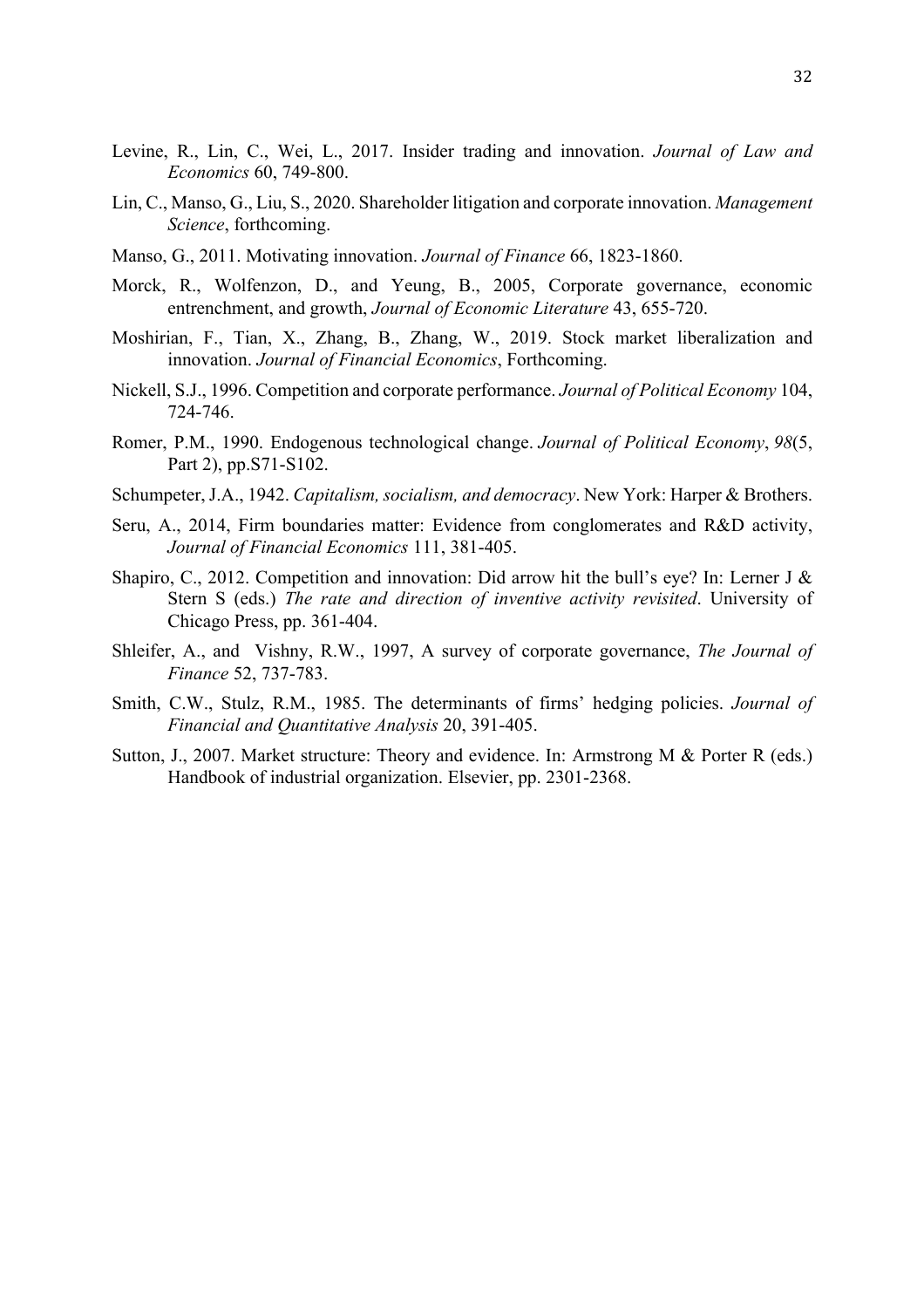#### **Figure 1. Cross-country innovation and CLI, 1990 – 2011**

These figures plot (a) the average annual number of patents filed by entities from each country and (b) the average annual number of forward citations to patents filed by entities from each country against the average value of the *Competition Law Index*. The averaging is done over the years from 1990 through 2011. That is, we first calculate the total number of patents (citations) in each country in a year and then compute the average number of patents (citations) for each country over 1990 – 2011. Each dot represents one country.

## **(a1) # of Patents**





**(b1) # of Citations**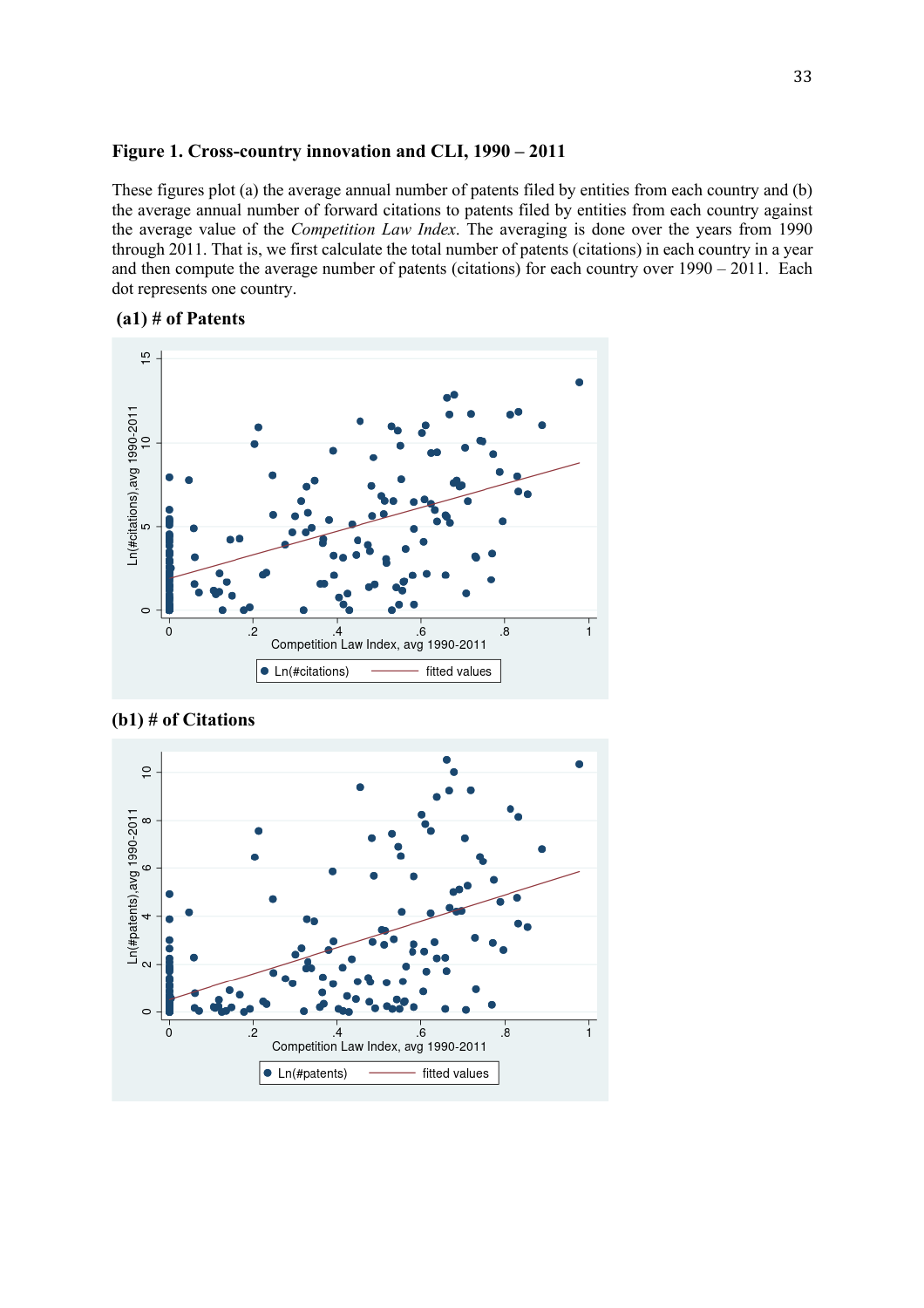## **Table 1 Summary Statistics**

This table presents the summary statistics of the variables used in our analysis. Statistics for firm-level variables are calculated based on the firm-level sample during 1991-2011; statistics for country-level and country-industrylevel variables are based on the broadest country-industry level sample from 1888 to 2011.

| Variable                                    | ${\bf N}$ | Mean    | Std. Dev. | P10              | P50              | P90              |
|---------------------------------------------|-----------|---------|-----------|------------------|------------------|------------------|
| <b>Innovation Measures</b>                  |           |         |           |                  |                  |                  |
| Firm Level (log)                            |           |         |           |                  |                  |                  |
| Patent Count                                | 855243    | 0.1796  | 0.5166    | $\boldsymbol{0}$ | $\boldsymbol{0}$ | 0.6931           |
| Citation                                    | 855243    | 0.3482  | 1.091     | $\boldsymbol{0}$ | $\overline{0}$   | 1.534            |
| Cit/Pat                                     | 855243    | 0.2619  | 0.8003    | $\boldsymbol{0}$ | $\boldsymbol{0}$ | 1.224            |
| <b>Cited Patent</b>                         | 855243    | 0.1272  | 0.4389    | $\boldsymbol{0}$ | $\boldsymbol{0}$ | 0.6931           |
| Top Cited Patent (top 25%)                  | 855243    | 0.04766 | 0.2669    | $\boldsymbol{0}$ | $\mathbf{0}$     | $\boldsymbol{0}$ |
| Top Cited Patent (top 10%)                  | 855243    | 0.02162 | 0.1759    | $\boldsymbol{0}$ | $\mathbf{0}$     | $\boldsymbol{0}$ |
| Explorative Patent (60% new knowledge)      | 855243    | 0.1007  | 0.3549    | $\boldsymbol{0}$ | $\mathbf{0}$     | $\boldsymbol{0}$ |
| Explorative Patent (90% new knowledge)      | 855243    | 0.08609 | 0.3138    | $\boldsymbol{0}$ | $\boldsymbol{0}$ | $\boldsymbol{0}$ |
| Firm Level (non-log)                        |           |         |           |                  |                  |                  |
| Patent Count                                | 855243    | 1.1     | 34.23     | $\boldsymbol{0}$ | $\boldsymbol{0}$ | 1                |
| Citation                                    | 855243    | 20.39   | 960.6     | $\boldsymbol{0}$ | $\boldsymbol{0}$ | 3.636            |
| Cit/Pat                                     | 855243    | 1.994   | 22.07     | $\boldsymbol{0}$ | $\mathbf{0}$     | 2.402            |
| <b>Cited Patent</b>                         | 855243    | 0.7354  | 24.34     | $\boldsymbol{0}$ | $\mathbf{0}$     | 1                |
| Top Cited Patent (top 25%)                  | 855243    | 0.2133  | 7.915     | $\boldsymbol{0}$ | $\theta$         | $\boldsymbol{0}$ |
| Top Cited Patent (top 10%)                  | 855243    | 0.08007 | 3.152     | $\boldsymbol{0}$ | $\theta$         | $\boldsymbol{0}$ |
| Explorative Patent (60% new knowledge)      | 855243    | 0.228   | 0.9586    | $\boldsymbol{0}$ | $\mathbf{0}$     | $\boldsymbol{0}$ |
| Explorative Patent (90% new knowledge)      | 855243    | 0.1771  | 0.7329    | $\boldsymbol{0}$ | $\boldsymbol{0}$ | $\boldsymbol{0}$ |
| <b>Firm characteristics</b>                 |           |         |           |                  |                  |                  |
| Firm Size                                   | 855243    | 8.605   | 2.324     | 5.746            | 8.548            | 11.6             |
| Leverage                                    | 855243    | 0.1651  | 0.2358    | $\boldsymbol{0}$ | 0.07601          | 0.4483           |
| Profitability                               | 855243    | 0.0365  | 0.2231    | $-0.09906$       | 0.04482          | 0.214            |
| Age                                         | 855243    | 2.6     | 1.004     | 1.386            | 2.639            | 3.85             |
| <b>Country-Industry Level (log)</b>         |           |         |           |                  |                  |                  |
| Patent-Ind                                  | 475687    | 0.3934  | 0.9125    | $\boldsymbol{0}$ | $\boldsymbol{0}$ | 1.553            |
| Citation-Ind                                | 475687    | 0.5276  | 1.206     | $\boldsymbol{0}$ | $\mathbf{0}$     | 2.285            |
| Top Cited Patent-Ind (top 25%)              | 475687    | 0.1453  | 0.4306    | $\boldsymbol{0}$ | $\mathbf{0}$     | 0.4056           |
| Top Cited Patent-Ind (top 10%)              | 475687    | 0.07671 | 0.2518    | $\boldsymbol{0}$ | $\boldsymbol{0}$ | 0.1534           |
| Explorative Patent-Ind (60% new knowledge)  | 396212    | 0.3151  | 0.7769    | $\boldsymbol{0}$ | $\boldsymbol{0}$ | 1.166            |
| Explorative Patent (90% new knowledge)      | 396212    | 0.289   | 0.7226    | $\boldsymbol{0}$ | $\theta$         | 1.051            |
| <b>Country-Industry Level (non-log)</b>     |           |         |           |                  |                  |                  |
| Patent-Ind                                  | 475687    | 2.445   | 8.351     | $\boldsymbol{0}$ | $\boldsymbol{0}$ | 3.725            |
| Citation-Ind                                | 475687    | 6.526   | 22.78     | $\boldsymbol{0}$ | $\mathbf{0}$     | 8.829            |
| Top Cited Patent-Ind (top 25%)              | 475687    | 0.347   | 1.213     | $\boldsymbol{0}$ | $\mathbf{0}$     | 0.5002           |
| Top Cited Patent-Ind (top 10%)              | 475687    | 0.1278  | 0.4571    | $\boldsymbol{0}$ | $\mathbf{0}$     | 0.1658           |
| Explorative Patent-Ind (60% new knowledge)  | 396212    | 1.552   | 5.61      | $\boldsymbol{0}$ | $\boldsymbol{0}$ | 2.21             |
| Explorative Patent-Ind (90% new knowledge)  | 396212    | 1.258   | 4.506     | $\boldsymbol{0}$ | $\boldsymbol{0}$ | 1.861            |
| CLI score and other country characteristics |           |         |           |                  |                  |                  |
| Competition Law Index                       | 691       | 0.6079  | 0.2517    | 0.1731           | 0.6538           | 0.875            |
| Authority                                   | 691       | 0.6332  | 0.2632    | 0.2143           | 0.6429           | 0.9286           |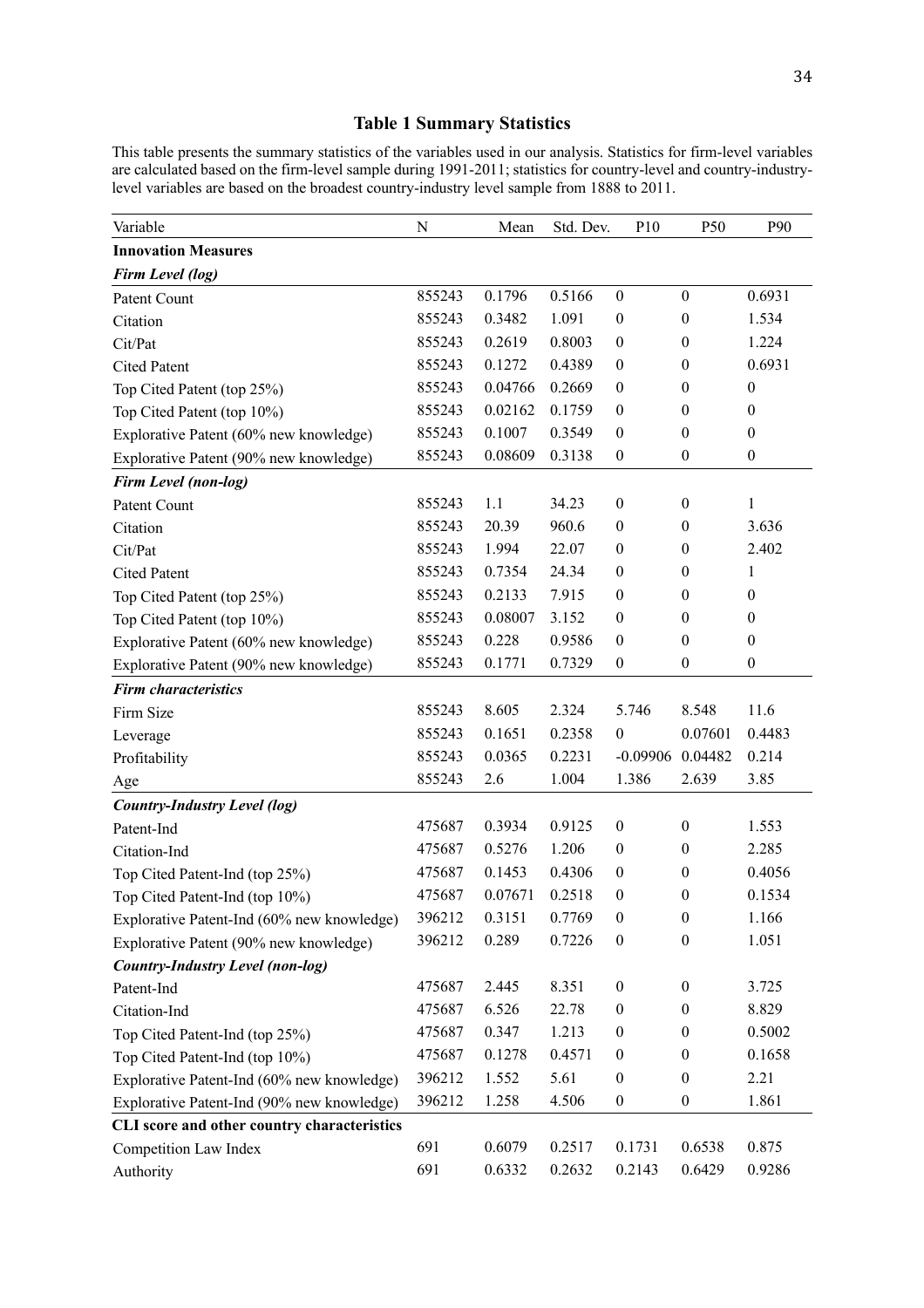| Merger Control             | 691 | 0.57   | 0.2945 | 0.125  | 0.625  | 0.875  |
|----------------------------|-----|--------|--------|--------|--------|--------|
| Abuse of Dominance         | 691 | 0.6449 | 0.2587 | 0.3636 | 0.7273 | 0.9091 |
| Anticompetitive Agreements | 691 | 0.5651 | 0.2506 | 0.1    | 0.6    | 0.9    |
| GDP per capita             | 691 | 9.723  | 1.122  | 8.149  | 10.07  | 10.81  |
| Credit/GDP                 | 691 | 100.1  | 60.21  | 37     | 92.3   | 165.8  |
| Stock/GDP                  | 691 | 67.44  | 57.92  | 14.2   | 49     | 146.7  |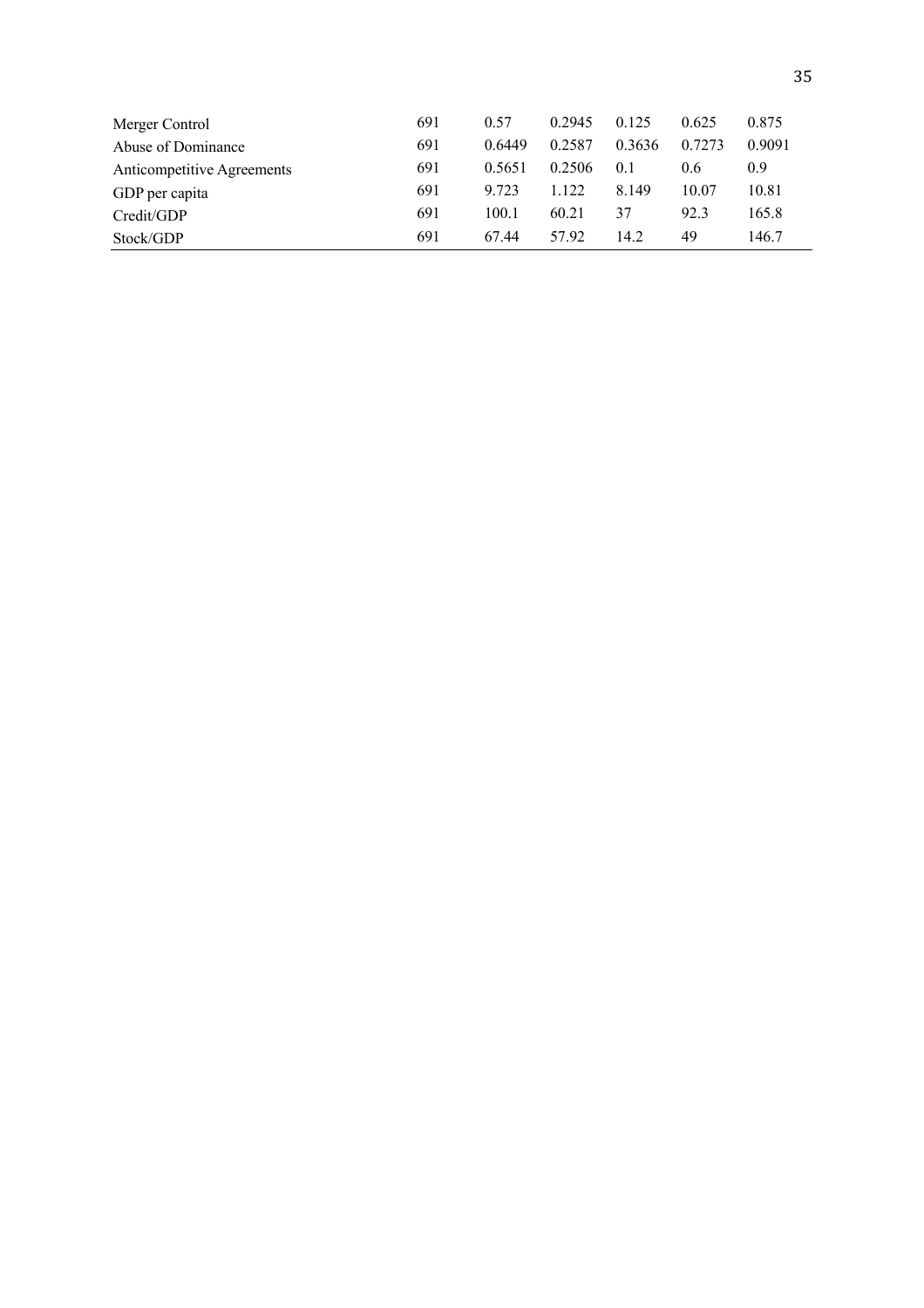#### **Table 2 Competition Law and Preexisting Innovation**

This table reports the connection between pre-existing measures of innovation and the competition law index. The dependent variable, *Competition Law Index*, measures the overall stringency of a country's competition laws. The key explanatory variables are one-year-lagged measures of innovation, *Patent Count*, *Citation*, *Top Cited Patent*, and *Explorative Patent*, averaged across each country. Country controls include GDP per capita, Credit/GDP and Stock/GDP. We include country and year fixed effects. Robust standard errors clustered at the country level are reported in parentheses. \*\*\*, \*\*, \* denote significance levels at 1%, 5% and 10% respectively.

| Dependent Var.            | Competition Law Index |           |           |           |  |  |
|---------------------------|-----------------------|-----------|-----------|-----------|--|--|
|                           | (1)                   | (2)       | (3)       | (4)       |  |  |
| Patent Count              | 0.0223                |           |           |           |  |  |
|                           | (0.053)               |           |           |           |  |  |
| Citation                  |                       | 0.0130    |           |           |  |  |
|                           |                       | (0.018)   |           |           |  |  |
| Top Cited Patent          |                       |           | 0.0544    |           |  |  |
|                           |                       |           | (0.105)   |           |  |  |
| <b>Explorative Patent</b> |                       |           |           | 0.0213    |  |  |
|                           |                       |           |           | (0.064)   |  |  |
| GDP per capita            | 0.0530                | 0.0471    | 0.0526    | 0.0594    |  |  |
|                           | (0.124)               | (0.124)   | (0.127)   | (0.131)   |  |  |
| Credit/GDP                | $-0.0004$             | $-0.0004$ | $-0.0004$ | $-0.0004$ |  |  |
|                           | (0.000)               | (0.001)   | (0.000)   | (0.000)   |  |  |
| Stock/GDP                 | $0.0005*$             | $0.0005*$ | $0.0005*$ | $0.0005*$ |  |  |
|                           | (0.000)               | (0.000)   | (0.000)   | (0.000)   |  |  |
| Country FE                | Y                     | Y         | Y         | Y         |  |  |
| Year FE                   | Y                     | Y         | Y         | Y         |  |  |
| Observations              | 780                   | 780       | 780       | 780       |  |  |
| Adjusted R-squared        | 0.848                 | 0.849     | 0.848     | 0.847     |  |  |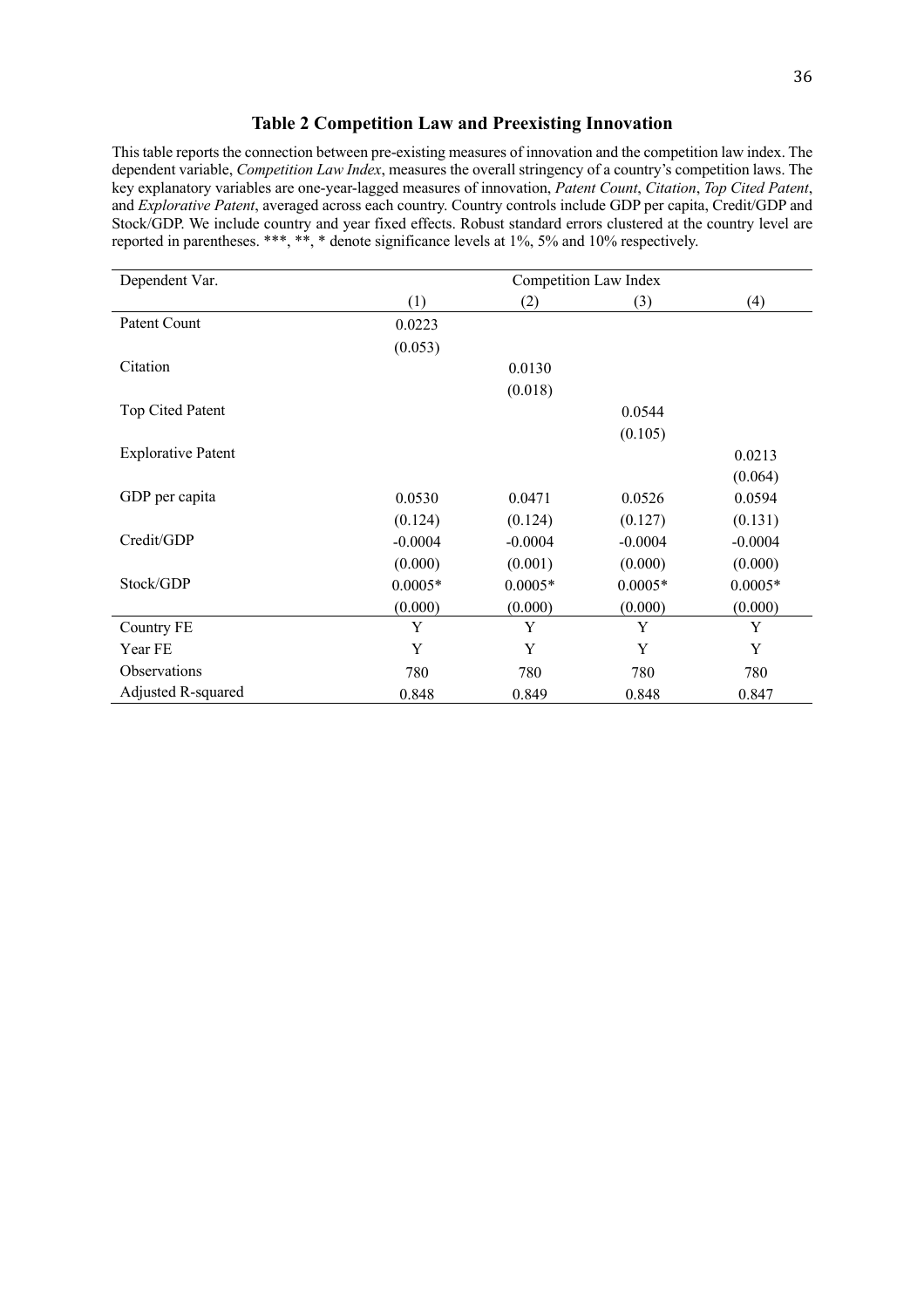#### **Table 3 Competition Law and Innovation Intensity**

This table presents the effect of competition law on innovation intensity measured at the firm level based on different fixed effects, industries and time period. The dependent variable, Patent Count, is the natural logarithm of one plus the total number of (eventually granted) patents filed by a firm in a given year. The key explanatory variable, *Competition Law Index*, measures the overall stringency of a country's competition laws. Firm-level controls include *Firm Size*, *Leverage*, *Profitability* and *Age*. Country controls include *GDP per capita*, *Credit/GDP* and *Stock/GDP*. We include firm and industry-by-year fixed effects. Robust standard errors clustered at the country level are reported in parenthesis. \*\*\*, \*\*, \* denote significance levels at 1%, 5% and 10% respectively.

| Dependent Var         |             | Patent Count |                          |
|-----------------------|-------------|--------------|--------------------------|
|                       |             |              | Manufacturing industries |
|                       | (1)         | (2)          | (3)                      |
| Competition Law Index | $0.1134**$  | $0.1200***$  | $0.1110***$              |
|                       | (0.044)     | (0.038)      | (0.038)                  |
| Firm Size             | $0.0245***$ | $0.0242***$  | $0.0311***$              |
|                       | (0.003)     | (0.003)      | (0.004)                  |
| Leverage              | $-0.0109$   | $-0.0109*$   | $-0.0121$                |
|                       | (0.007)     | (0.006)      | (0.012)                  |
| Profitability         | 0.0072      | 0.0079       | $0.0155*$                |
|                       | (0.007)     | (0.008)      | (0.009)                  |
| Age                   | $-0.0118$   | $-0.0117$    | $-0.0119$                |
|                       | (0.008)     | (0.007)      | (0.013)                  |
| GDP per capita        | $0.5693***$ | $0.5554***$  | $0.5586***$              |
|                       | (0.094)     | (0.093)      | (0.104)                  |
| Credit/GDP            | $-0.0001$   | $-0.0001$    | $-0.0001$                |
|                       | (0.000)     | (0.000)      | (0.000)                  |
| Stock/GDP             | $0.0004*$   | $0.0004**$   | $0.0005**$               |
|                       | (0.000)     | (0.000)      | (0.000)                  |
| Firm FE               | Y           | Y            | Y                        |
| Year FE               | Y           | N            | N                        |
| Industry-Year FE      | N           | Y            | Y                        |
| Observations          | 855,243     | 855,243      | 478,055                  |
| # of Firms            | 145,318     | 145,318      | 82,799                   |
| Adjusted R-squared    | 0.619       | 0.620        | 0.623                    |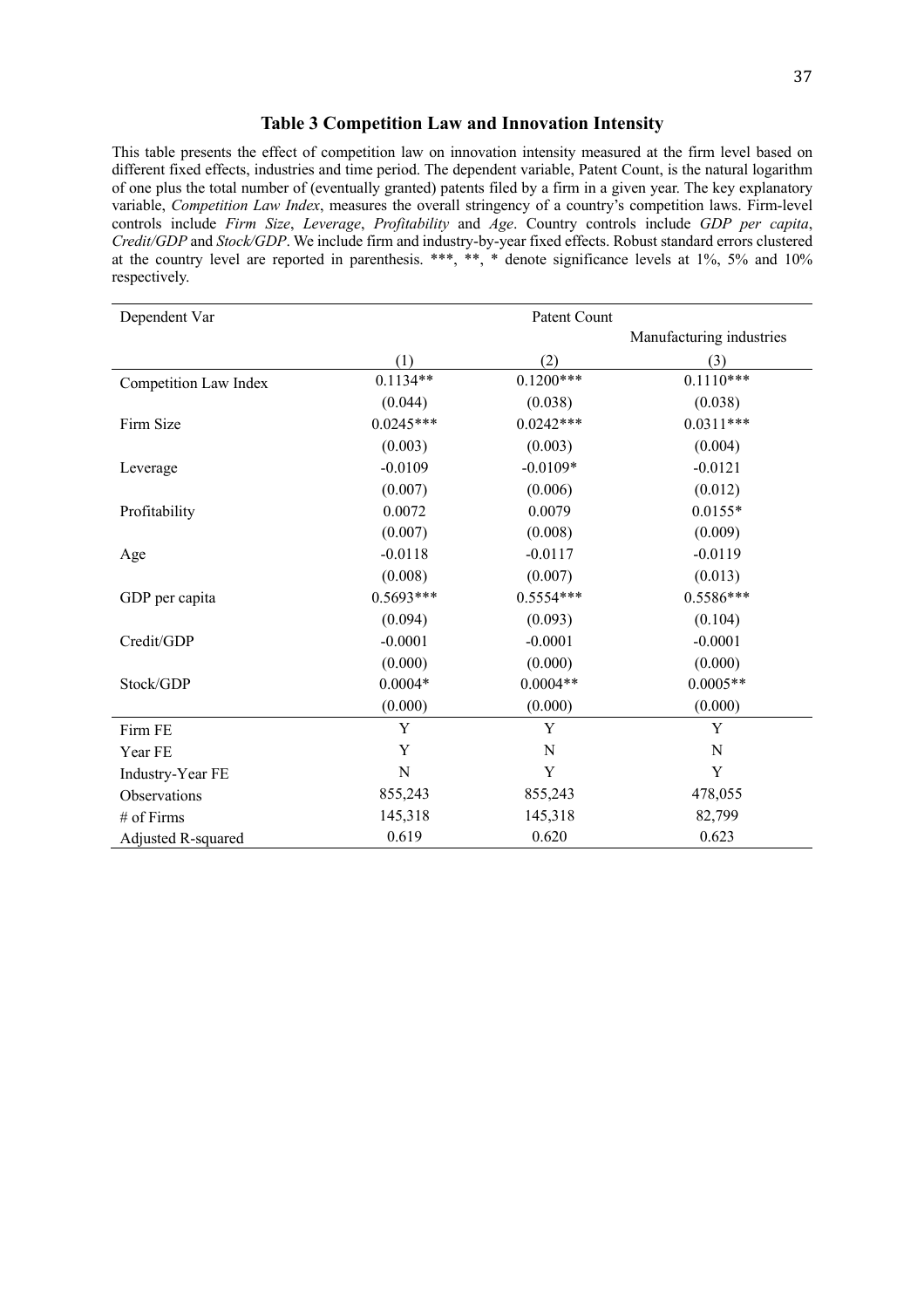## **Table 4 Competition Law and Innovation Quality**

This table presents the effect of competition law on innovation quality measured at the firm level. The dependent variable is Citation, Cit/Pat, Cited Patent, Top Cited Patent, and Explorative Patent. The key explanatory variable, *Competition Law Index*, measures the overall stringency of a country's competition laws. Firm-level controls include *Firm Size*, *Leverage*, *Profitability* and *Age*. Country controls include *GDP per capita*, *Credit/GDP* and *Stock/GDP*. We include firm and industry-by-year fixed effects. Robust standard errors clustered at the country level are reported in parentheses. \*\*\*, \*\*, \* denote significance levels at 1%, 5% and 10% respectively.

| Dependent Var         | Citation     | Cit/Pat      | <b>Cited Patent</b> | Top Cited Patent<br>(Top 25%) | Top Cited Patent<br>(Top $10\%$ ) | <b>Explorative Patent</b><br>$(60\%$ new<br>knowledge) | <b>Explorative Patent</b><br>$(90\%$ new<br>knowledge) |
|-----------------------|--------------|--------------|---------------------|-------------------------------|-----------------------------------|--------------------------------------------------------|--------------------------------------------------------|
|                       | (1)          | (2)          | (3)                 | (4)                           | (5)                               | (6)                                                    | (7)                                                    |
| Competition Law Index | $0.2872***$  | $0.1793***$  | $0.1146***$         | $0.0592***$                   | $0.0288***$                       | $0.1355***$                                            | $0.1211***$                                            |
|                       | (0.067)      | (0.051)      | (0.025)             | (0.011)                       | (0.005)                           | (0.032)                                                | (0.029)                                                |
| Firm Size             | $0.0457***$  | $0.0305***$  | $0.0177***$         | $0.0082***$                   | $0.0041***$                       | $0.0189***$                                            | $0.0160***$                                            |
|                       | (0.005)      | (0.003)      | (0.003)             | (0.002)                       | (0.001)                           | (0.003)                                                | (0.003)                                                |
| Leverage              | $-0.0206**$  | $-0.0144**$  | $-0.0078**$         | $-0.0030$                     | $-0.0006$                         | $-0.0076$                                              | $-0.0062$                                              |
|                       | (0.010)      | (0.007)      | (0.004)             | (0.003)                       | (0.002)                           | (0.005)                                                | (0.004)                                                |
| Profitability         | 0.0069       | 0.0053       | 0.0053              | $-0.0011$                     | $-0.0020$                         | 0.0007                                                 | 0.0014                                                 |
|                       | (0.017)      | (0.012)      | (0.007)             | (0.003)                       | (0.001)                           | (0.004)                                                | (0.004)                                                |
| Age                   | $-0.0309***$ | $-0.0210***$ | $-0.0072$           | $-0.0051$                     | $-0.0040**$                       | $-0.0064$                                              | $-0.0056$                                              |
|                       | (0.010)      | (0.005)      | (0.006)             | (0.003)                       | (0.002)                           | (0.009)                                                | (0.007)                                                |
| Country Control       | Y            | Y            | Y                   | Y                             | Y                                 | Y                                                      | Y                                                      |
| Firm FE               | Y            | Y            | Y                   | Y                             | Y                                 | Y                                                      | Y                                                      |
| Industry-Year FE      | Y            | Y            | Y                   | Y                             | Y                                 | Y                                                      | Y                                                      |
| <b>Observations</b>   | 855,243      | 855,243      | 855,243             | 855,243                       | 855,243                           | 855,243                                                | 855,243                                                |
| $#$ of Firms          | 145,318      | 145,318      | 145,318             | 145,318                       | 145,318                           | 145,318                                                | 145,318                                                |
| Adjusted R-squared    | 0.522        | 0.370        | 0.639               | 0.644                         | 0.627                             | 0.548                                                  | 0.500                                                  |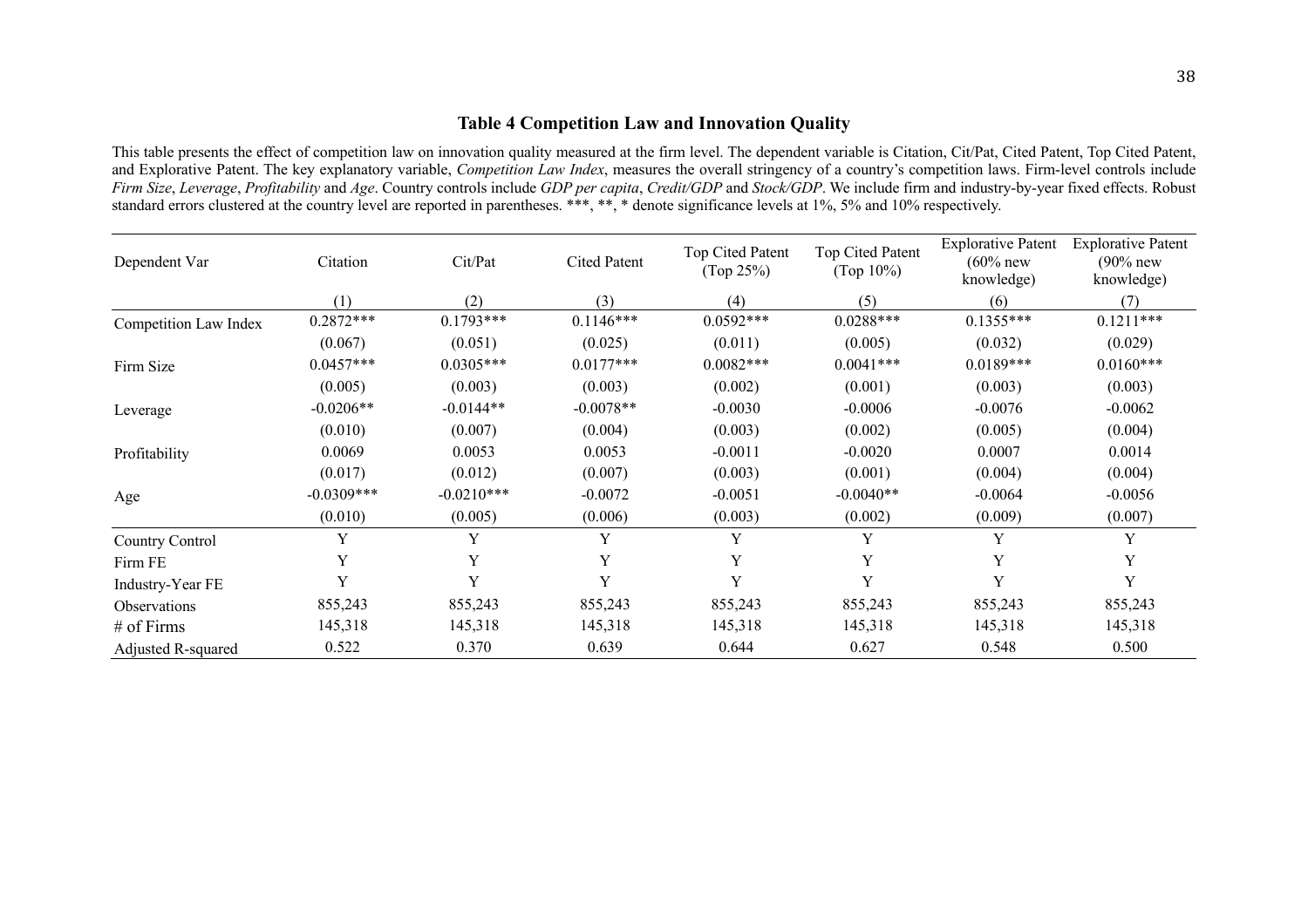### **Table 5 Competition Law and Innovation: Robustness to County-by-Year Factors**

This table shows the effect of competition law on innovation conditional on a series of other policy reforms. In column  $(1)$ ,  $(3)$ ,  $(5)$ ,  $(7)$ , we explicitly include Financial Reform Index, which measures the overall financial liberalization, PR & Legal Index, which measures the overall strength of legal system and property rights protection, and Patent Law, which equals to one in the years after a country enacts its first patent law, and equals zero otherwise. In column (2), (4), (6), (8), we differentiate the effect of competition law by the high-tech intensiveness of an industry, and control for country-year fixed effects that subsume all the time-varying variables at the country level. *High-tech* is an indicator variable equal to one if a firm belongs to industries classified as high-tech and knowledge intensive according to the Eurostat guidance, and zero otherwise. The dependent variable is *Patent Count*, *Citation*, *Top Cited Patent*, and *Explorative Patent*. The key explanatory variable, *Competition Law Index*, measures the overall stringency of a country's competition laws. Firm-level controls include *Firm Size*, *Leverage*, *Profitability* and *Age*. Country controls include *GDP per capita*, *Credit/GDP* and *Stock/GDP*. We include firm and industry-by-year fixed effects. Robust standard errors clustered at the country level are reported in parentheses. \*\*\*, \*\*, \* denote significance levels at 1%, 5% and 10% respectively.

| Dependent Var                   |             | Patent Count |              | Citation     |             | Top Cited Patent |             | <b>Explorative Patent</b> |
|---------------------------------|-------------|--------------|--------------|--------------|-------------|------------------|-------------|---------------------------|
|                                 |             | (2)          | (3)          | (4)          | (5)         | (6)              |             | (8)                       |
| Competition Law Index           | $0.0906**$  |              | $0.2394***$  |              | $0.0500***$ |                  | $0.1027**$  |                           |
|                                 | (0.045)     |              | (0.075)      |              | (0.012)     |                  | (0.040)     |                           |
| Competition Law Index*High-tech |             | $0.0729***$  |              | $0.1004*$    |             | $0.0298***$      |             | $0.0794***$               |
|                                 |             | (0.020)      |              | (0.051)      |             | (0.007)          |             | (0.017)                   |
| Firm Size                       | $0.0238***$ | $0.0237***$  | $0.0450***$  | $0.0449***$  | $0.0081***$ | $0.0082***$      | $0.0184***$ | $0.0183***$               |
|                                 | (0.003)     | (0.004)      | (0.005)      | (0.006)      | (0.002)     | (0.002)          | (0.003)     | (0.003)                   |
| Leverage                        | $-0.0108*$  | $-0.0130***$ | $-0.0205**$  | $-0.0250***$ | $-0.0030$   | $-0.0041$        | $-0.0074*$  | $-0.0075**$               |
|                                 | (0.006)     | (0.005)      | (0.009)      | (0.009)      | (0.003)     | (0.003)          | (0.004)     | (0.003)                   |
| Profitability                   | 0.0087      | 0.0096       | 0.0084       | 0.0098       | $-0.0008$   | $-0.0006$        | 0.0015      | 0.0022                    |
|                                 | (0.008)     | (0.008)      | (0.017)      | (0.018)      | (0.003)     | (0.003)          | (0.004)     | (0.005)                   |
| Age                             | $-0.0125*$  | $-0.0209***$ | $-0.0321***$ | $-0.0452***$ | $-0.0053$   | $-0.0065**$      | $-0.0073$   | $-0.0127*$                |
|                                 | (0.007)     | (0.006)      | (0.010)      | (0.007)      | (0.003)     | (0.003)          | (0.009)     | (0.007)                   |
| Financial Reform Index          |             |              |              |              |             |                  |             |                           |
| PR & Legal Index                |             |              | Y            |              |             |                  | Y           |                           |
| Patent Law                      | Y           |              | Y            |              |             |                  | Y           |                           |
| Country Control                 | Y           |              | $\mathbf Y$  |              | Y           |                  | $\mathbf Y$ |                           |
| Firm FE                         | Y           | Y            | Y            | Y            | Y           | Y                | Y           | Y                         |
| Industry-Year FE                | Y           | Y            | Y            | Y            | Y           | Y                | Y           | Y                         |
| Country-Year FE                 |             |              |              | Y            |             | Y                |             | V                         |
| Observations                    | 852,599     | 855,243      | 852,599      | 855,243      | 852,599     | 855,243          | 852,599     | 855,243                   |
| # of Firms                      | 144,879     | 145,318      | 144,879      | 145,318      | 144,879     | 145,318          | 144,879     | 145,318                   |
| Adjusted R-squared              | 0.620       | 0.622        | 0.523        | 0.523        | 0.644       | 0.645            | 0.548       | 0.552                     |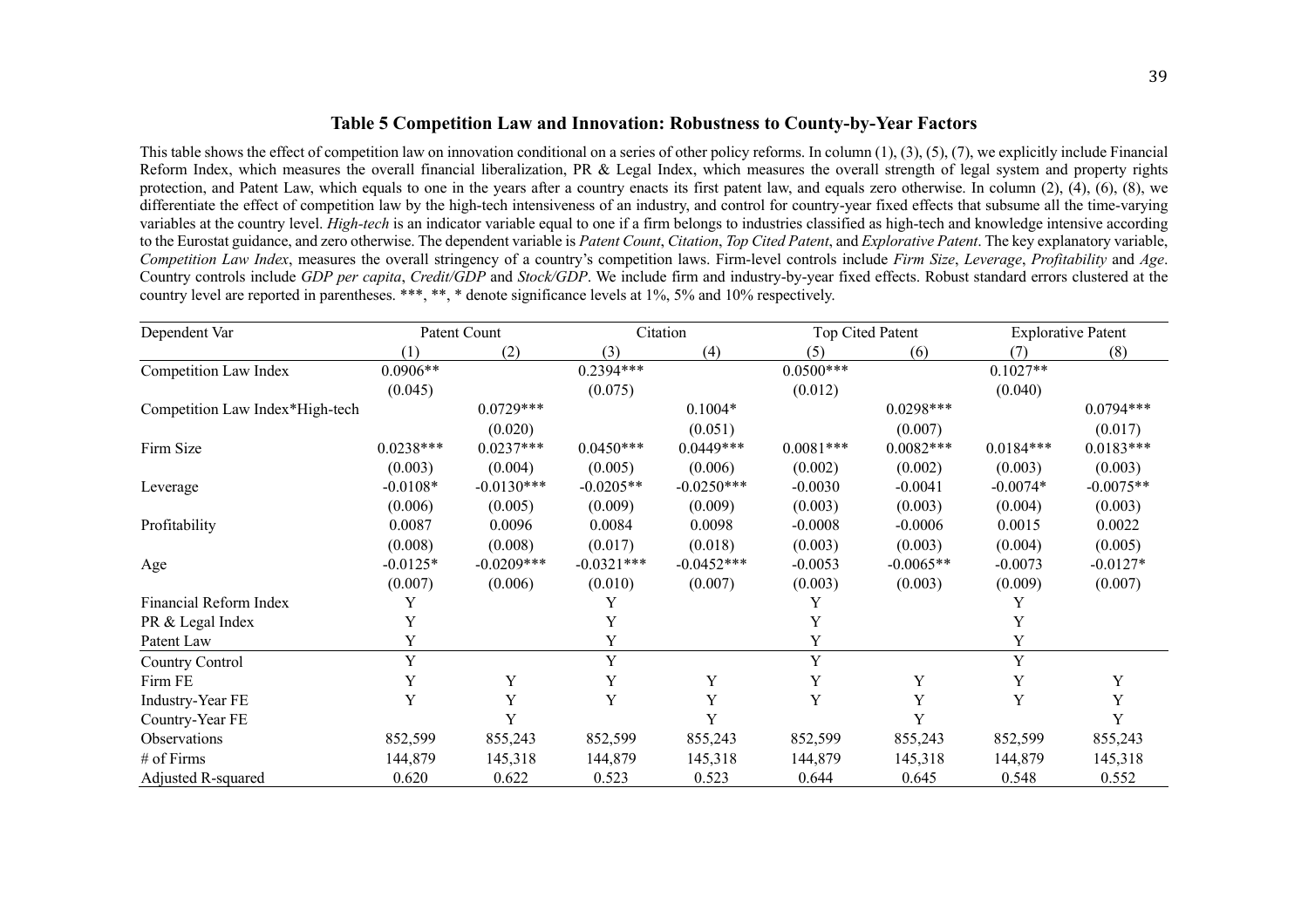## **Table 6 Competition Law and Corporate Innovation: Differentiate by Financial Constraints**

This table presents the association between competition laws and corporate innovation, while differentiating firms by the extent of financial constrained. We measure financial constraints using the Size-Age Index (SA Index) developed by Hadlock and Pierce (2010). The dependent variables are *Patent*, *Citation*, *Top Cited Patent*, and *Explorative Patent*. The key explanatory variable, *Competition Law Index*, measures the overall stringency of a country's competition laws. Firm-level controls include *Firm Size*, *Leverage*, *Profitability* and *Age*. We include firm, industry-by-year, and country-by-year fixed effects. Robust standard errors clustered at the country level are reported in parentheses. \*\*\*, \*\*, \* denote significance levels at 1%, 5% and 10% respectively.

| Dependent Var                                             | Patent Count |              | Citation     |             |              | Top Cited Patent |              | <b>Explorative Patent</b> |
|-----------------------------------------------------------|--------------|--------------|--------------|-------------|--------------|------------------|--------------|---------------------------|
|                                                           | (1)          | (2)          | (3)          | (4)         | (5)          | (6)              | (7)          | (8)                       |
|                                                           | Less         | More         | Less         | More        | Less         | More             | Less         | More                      |
|                                                           | Constrained  | Constrained  | Constrained  | Constrained | Constrained  | Constrained      | Constrained  | Constrained               |
| Competition Law Index                                     | $0.1636***$  | 0.0003       | $0.3927***$  | 0.0264      | $0.0792***$  | 0.0048           | $0.1575***$  | $0.0282**$                |
|                                                           | (0.053)      | (0.032)      | (0.092)      | (0.051)     | (0.014)      | (0.005)          | (0.055)      | (0.013)                   |
| Firm Size                                                 | $0.0384***$  | $0.0122***$  | $0.0726***$  | $0.0228***$ | $0.0151***$  | $0.0024***$      | $0.0297***$  | $0.0097***$               |
|                                                           | (0.006)      | (0.001)      | (0.009)      | (0.003)     | (0.004)      | (0.000)          | (0.005)      | (0.002)                   |
| Leverage                                                  | $-0.0021$    | $-0.0110***$ | $-0.0019$    | $-0.0234**$ | 0.0019       | $-0.0042***$     | $-0.0059$    | $-0.0018$                 |
|                                                           | (0.007)      | (0.003)      | (0.017)      | (0.011)     | (0.005)      | (0.001)          | (0.006)      | (0.002)                   |
| Profitability                                             | 0.0310       | 0.0034       | 0.0535       | $-0.0031$   | 0.0061       | $-0.0015$        | 0.0149       | 0.0005                    |
|                                                           | (0.021)      | (0.004)      | (0.033)      | (0.015)     | (0.006)      | (0.001)          | (0.012)      | (0.003)                   |
| Age                                                       | 0.0059       | $-0.0019$    | 0.0030       | $-0.0080$   | 0.0012       | 0.0001           | 0.0097       | $0.0056*$                 |
|                                                           | (0.010)      | (0.005)      | (0.017)      | (0.012)     | (0.004)      | (0.001)          | (0.008)      | (0.003)                   |
| Country Control                                           | Y            | Y            | Y            | Y           | Y            | Y                | $\mathbf{v}$ |                           |
| Firm FE                                                   |              | Y            | V            | Y           | Y            | Y                |              |                           |
| Industry-Year FE                                          |              | $\mathbf{V}$ | $\mathbf{v}$ | V           | $\mathbf{v}$ | v                | $\mathbf v$  |                           |
| <b>Observations</b>                                       | 427,261      | 427,259      | 427,261      | 427,259     | 427,261      | 427,259          | 427,261      | 427,259                   |
| $#$ of Firms                                              | 66,707       | 77,897       | 66,707       | 77,897      | 66,707       | 77,897           | 66,707       | 77,897                    |
| Adjusted R-squared                                        | 0.689        | 0.303        | 0.586        | 0.273       | 0.686        | 0.271            | 0.594        | 0.311                     |
| $p$ -value $H_0$ :<br>Less Constrained - More Constrained | 0.000        |              | 0.000        |             |              | 0.000            |              | 0.001                     |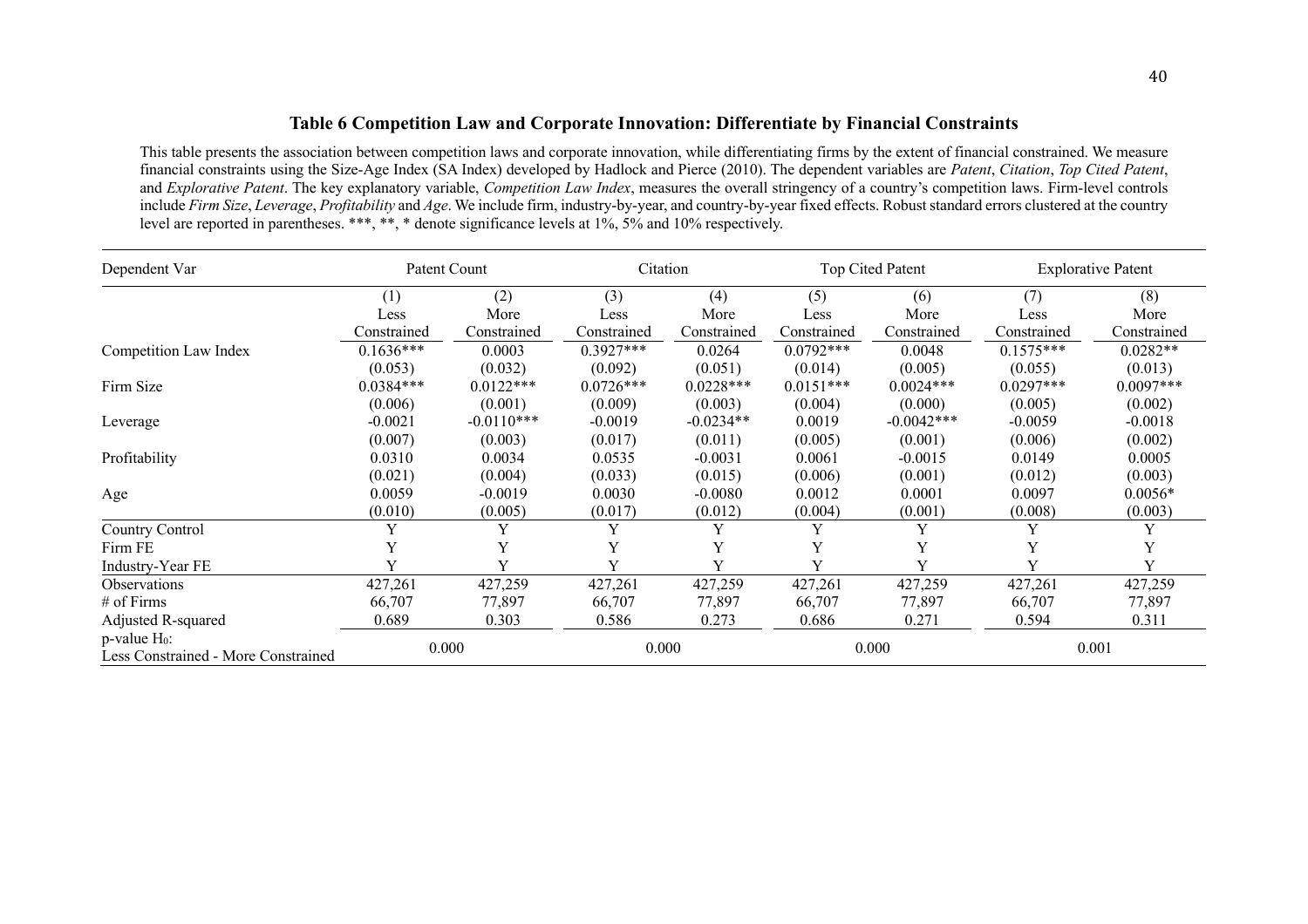## **Table 7 Competition Law and Corporate Innovation: Differentiate by Publicly Listed vs. Privately Held Companies**

This table presents the association between competition laws and corporate innovation, while differentiating firms by whether they are public listed or privately held. The dependent variables are *Patent*, *Citation*, *Top Cited Patent*, and *Explorative Patent*. The key explanatory variable, *Competition Law Index*, measures the overall stringency of a country's competition laws. Firm-level controls include *Firm Size*, *Leverage*, *Profitability* and *Age*. We include firm, industry-by-year, and country-byyear fixed effects. Robust standard errors clustered at the country level are reported in parentheses. \*\*\*, \*\*, \* denote significance levels at 1%, 5% and 10% respectively.

| Dependent Var                          |             | Patent Count |             | Citation    |             | Top Cited Patent |             | <b>Explorative Patent</b> |
|----------------------------------------|-------------|--------------|-------------|-------------|-------------|------------------|-------------|---------------------------|
|                                        | (1)         | (2)          | (3)         | (4)         | (5)         | (6)              | (7)         | (8)                       |
|                                        | Private     | Public       | Private     | Public      | Private     | Public           | Private     | Public                    |
| Competition Law Index                  | 0.0621      | $0.1704**$   | $0.1468*$   | $0.4846***$ | $0.0219**$  | $0.1034***$      | $0.0784**$  | $0.2287***$               |
|                                        | (0.049)     | (0.072)      | (0.084)     | (0.129)     | (0.011)     | (0.030)          | (0.034)     | (0.057)                   |
| Firm Size                              | $0.0208***$ | $0.0568***$  | $0.0390***$ | $0.1108***$ | $0.0069***$ | $0.0206***$      | $0.0158***$ | $0.0512***$               |
|                                        | (0.004)     | (0.010)      | (0.006)     | (0.017)     | (0.002)     | (0.004)          | (0.002)     | (0.011)                   |
| Leverage                               | $-0.0074$   | $-0.0346*$   | $-0.0162$   | $-0.0505$   | $-0.0018$   | $-0.0134$        | $-0.0032$   | $-0.0443***$              |
|                                        | (0.005)     | (0.021)      | (0.010)     | (0.051)     | (0.003)     | (0.009)          | (0.004)     | (0.016)                   |
| Profitability                          | 0.0062      | 0.0554       | 0.0044      | 0.0974      | $-0.0012$   | 0.0123           | 0.0009      | 0.0248                    |
|                                        | (0.006)     | (0.037)      | (0.013)     | (0.067)     | (0.002)     | (0.014)          | (0.004)     | (0.018)                   |
| Age                                    | $-0.0061$   | 0.0287       | $-0.0186*$  | 0.0335      | $-0.0022**$ | 0.0099           | $-0.0004$   | 0.0229                    |
|                                        | (0.006)     | (0.027)      | (0.010)     | (0.052)     | (0.001)     | (0.014)          | (0.005)     | (0.017)                   |
| Country Control                        | Y           | Y            | Y           | Y           | Y           | Y                | Y           | Y                         |
| Firm FE                                |             | Y            | Y           | Y           | Y           |                  | Y           |                           |
| Industry-Year FE                       | v           | Y            | Y           | Y           | Y           | Y                | Y           | Y                         |
| Observations                           | 794,110     | 61,133       | 794,110     | 61,133      | 794,110     | 61,133           | 794,110     | 61,133                    |
| $#$ of Firms                           | 136,471     | 8,847        | 136,471     | 8,847       | 136,471     | 8,847            | 136,471     | 8,847                     |
| Adjusted R-squared                     | 0.539       | 0.763        | 0.456       | 0.666       | 0.555       | 0.763            | 0.507       | 0.629                     |
| $p$ -value $H_0$ :<br>Private - Public |             | 0.137        |             | 0.004       |             | 0.004            |             | 0.011                     |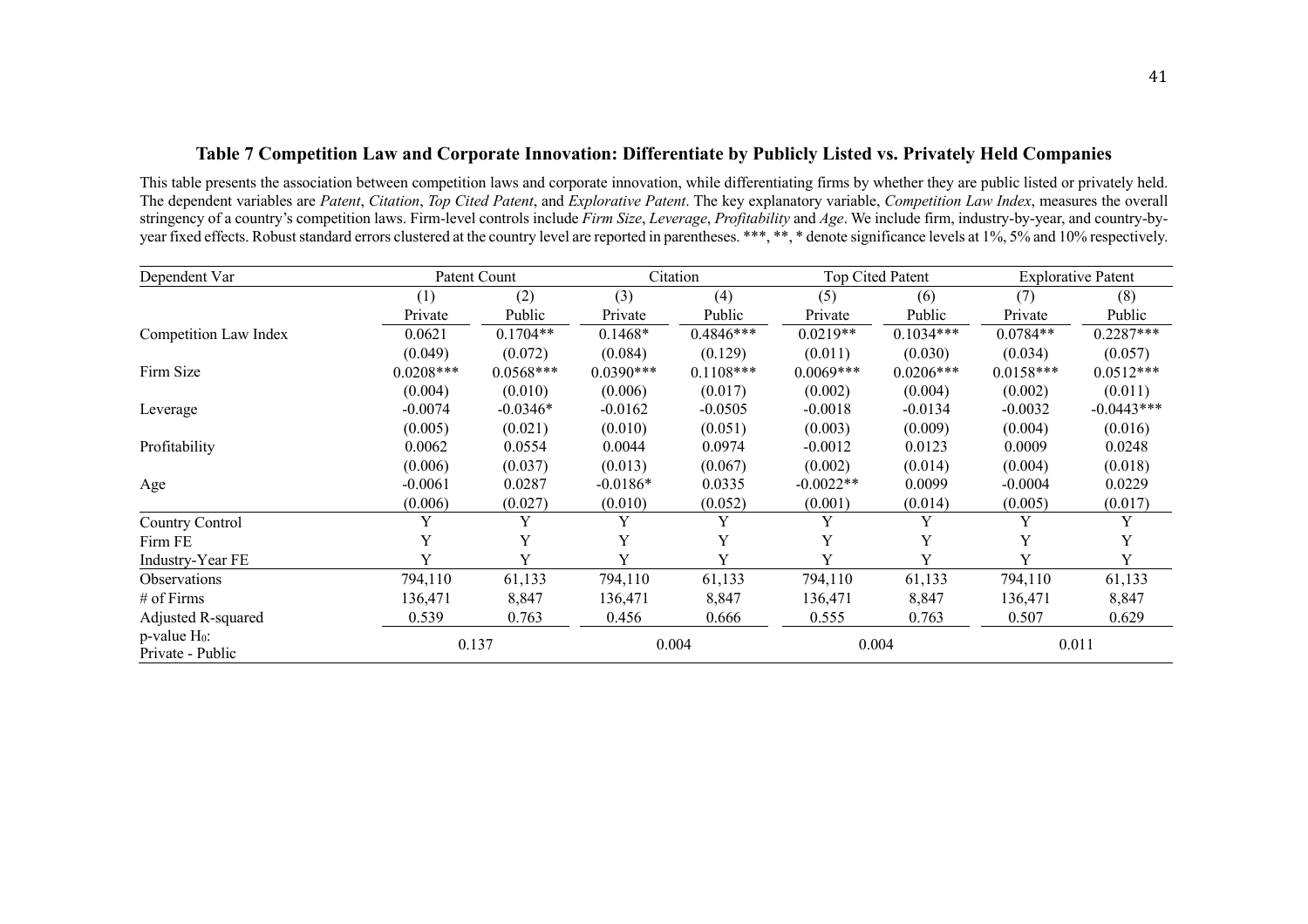## **Table 8 Competition Law and Corporate Innovation: Differentiate by Family Ownership**

This table presents the association between competition laws and corporate innovation, while differentiating firms by family ownership. The dependent variables are *Patent*, *Citation*, *Top Cited Patent*, and *Explorative Patent*. The key explanatory variable, *Competition Law Index*, measures the overall stringency of a country's competition laws. Firm-level controls include *Firm Size*, *Leverage*, *Profitability* and *Age*. We include firm, industry-by-year, and country-by-year fixed effects. Robust standard errors clustered at the country level are reported in parentheses. \*\*\*, \*\*, \* denote significance levels at 1%, 5% and 10% respectively.

| Dependent Var                             |              | Patent Count |              | Citation    |             | Top Cited Patent |             | <b>Explorative Patent</b> |  |
|-------------------------------------------|--------------|--------------|--------------|-------------|-------------|------------------|-------------|---------------------------|--|
|                                           | (1)          | (2)          | (3)          | (4)         | (5)         | (6)              | (7)         | (8)                       |  |
|                                           | Non-family   | Family       | Non-family   | Family      | Non-family  | Family           | Non-family  | Family                    |  |
| Competition Law Index                     | $0.1175***$  | 0.0276       | $0.3234***$  | 0.1007      | $0.0769***$ | 0.0142           | $0.1086**$  | 0.0348                    |  |
|                                           | (0.036)      | (0.029)      | (0.085)      | (0.072)     | (0.018)     | (0.011)          | (0.054)     | (0.030)                   |  |
| Firm Size                                 | $0.0212***$  | $0.0151***$  | $0.0364***$  | $0.0376***$ | $0.0049***$ | $0.0056***$      | $0.0194***$ | $0.0101***$               |  |
|                                           | (0.004)      | (0.003)      | (0.005)      | (0.009)     | (0.001)     | (0.002)          | (0.004)     | (0.001)                   |  |
| Leverage                                  | $-0.0097*$   | $-0.0045$    | $-0.0214**$  | 0.0039      | $-0.0033$   | $-0.0011$        | $-0.0086$   | $-0.0010$                 |  |
|                                           | (0.006)      | (0.010)      | (0.010)      | (0.020)     | (0.003)     | (0.003)          | (0.005)     | (0.007)                   |  |
| Profitability                             | 0.0158       | 0.0003       | 0.0224       | $-0.0216$   | 0.0019      | $-0.0072***$     | 0.0039      | 0.0024                    |  |
|                                           | (0.011)      | (0.009)      | (0.023)      | (0.016)     | (0.003)     | (0.002)          | (0.006)     | (0.009)                   |  |
| Age                                       | $-0.0217***$ | $-0.0097$    | $-0.0444***$ | $-0.0377*$  | $-0.0085*$  | $-0.0047*$       | $-0.0136$   | 0.0030                    |  |
|                                           | (0.008)      | (0.008)      | (0.014)      | (0.021)     | (0.005)     | (0.002)          | (0.011)     | (0.007)                   |  |
| Country Control                           |              | Y            | Y            | Y           | Y           | Y                | Y           | Y                         |  |
| Firm FE                                   | Y            | Y            | Y            | Y           | Y           | Y                | Y           |                           |  |
| Industry-Year FE                          | V            | Y            | Y            | Y           | Y           | Y                | Y           | Y                         |  |
| <b>Observations</b>                       | 535,670      | 63,585       | 535,670      | 63,585      | 535,670     | 63,585           | 535,670     | 63,585                    |  |
| $#$ of Firms                              | 103,030      | 12,070       | 103,030      | 12,070      | 103,030     | 12,070           | 103,030     | 12,070                    |  |
| Adjusted R-squared                        | 0.644        | 0.545        | 0.549        | 0.445       | 0.680       | 0.519            | 0.563       | 0.541                     |  |
| $p$ -value $H_0$ :<br>Non-family - Family | 0.023        |              | 0.052        |             |             | 0.018            | 0.219       |                           |  |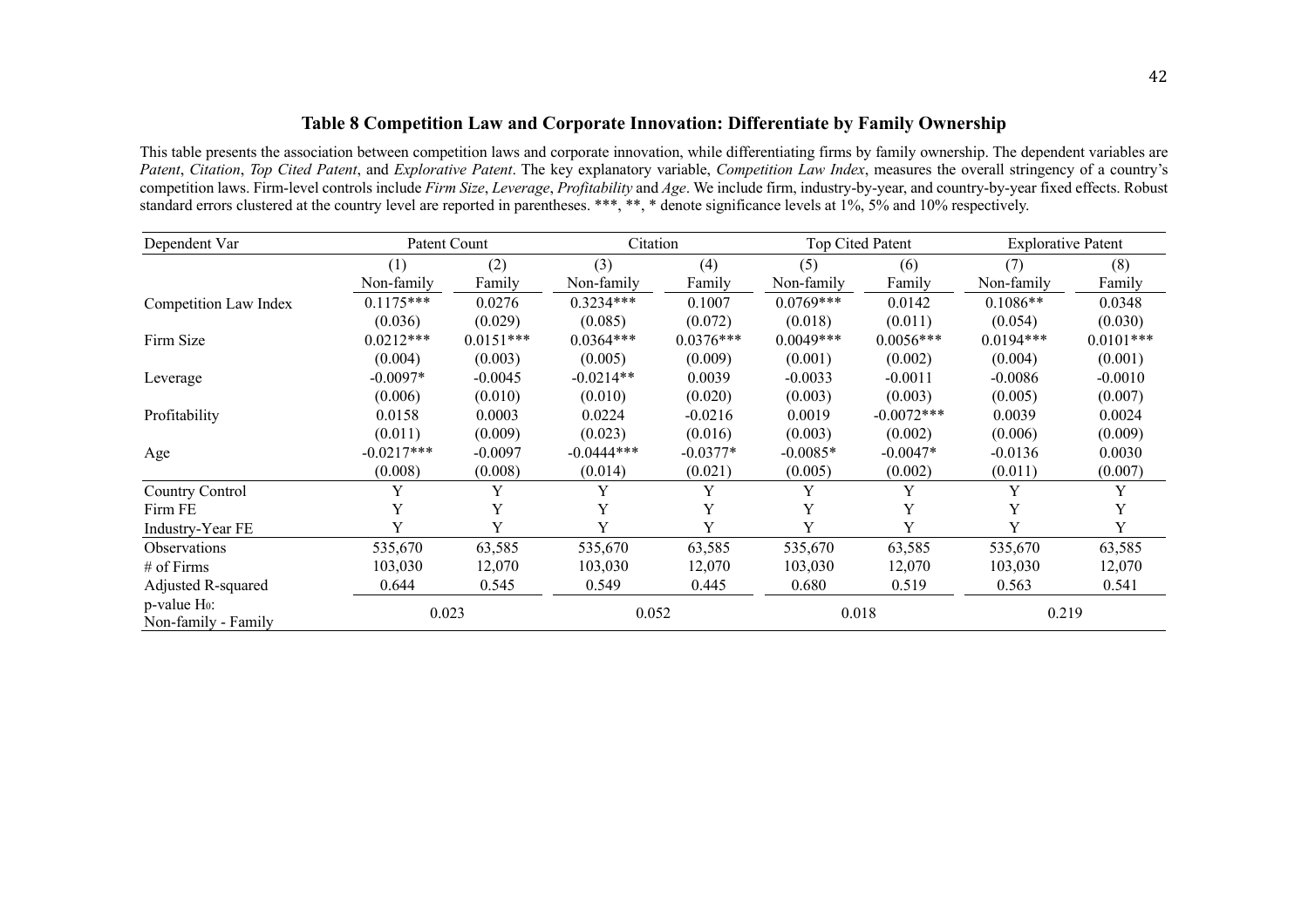## **Table 9 Competition Law and Corporate Innovation: Evidence from a Century's Observation, Country-industry-year Sample**

This table shows the association between the CLI score and innovation at the country-industry(two-digit SIC)-year panel data, while differentiating industries by the degree of technological intensity. The dependent variables are *Patent Count-Ind*, *Citation-Ind*, *Top Cited Patent-Ind* and *Explorative Patent-Ind* in columns 1, 2, 3, and 4, respectively. High-tech is an indicator variable equal to one if it is a high-technology industry and equals zero otherwise. We define high-technology industry at the country-industry-year level sample as 2-digit SICs with an average industry R&D growth (benchmarked to the U.S.) above the sample median. We include a full set of country-by-industry, industry-by-year, and country-by-year fixed effects. Robust standard errors clustered at the country level are reported in parentheses. \*\*\*, \*\*, \* denote significance levels at 1%, 5% and 10% respectively.

|                                 | Patent Count- | Citation-   | Top Cited Patent- | <b>Explorative Patent-</b> |
|---------------------------------|---------------|-------------|-------------------|----------------------------|
| Dependent Var.                  | Ind           | Ind         | Ind               | Ind                        |
|                                 |               | (2)         | 3)                | (4)                        |
| Competition Law Index*High-tech | $0.1480***$   | $0.1951***$ | $0.0889***$       | $0.1462***$                |
|                                 | (0.044)       | (0.057)     | (0.024)           | (0.046)                    |
| Time Period                     |               |             | 1888-2011         |                            |
| Country-Industry FE             |               |             |                   |                            |
| Industry-Year FE                |               |             |                   |                            |
| Country-Year EF                 |               |             |                   |                            |
| <b>Observations</b>             | 475,687       | 475,687     | 475,687           | 396,212                    |
| # of Country-Industry           | 6,853         | 6,853       | 6,853             | 5,370                      |
| Adjusted R-squared              | 0.929         | 0.898       | 0.872             | 0.900                      |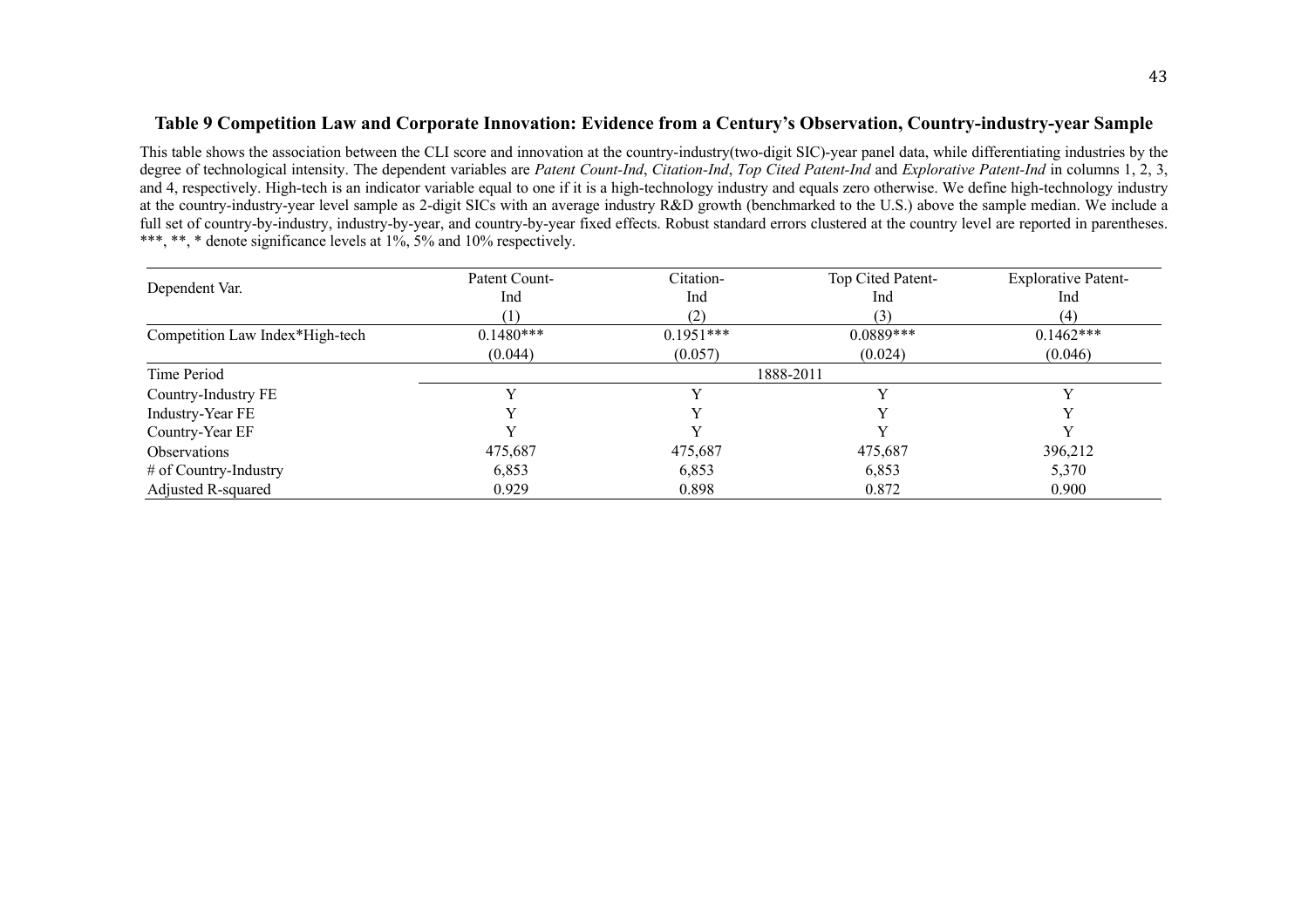# **Appendix**

# **Appendix Table A1 Variable Definition**

| Variable                      | <b>Definition</b>                                                                                                                                                                                                                                                                                                                                                                                            | <b>Source</b>                 |
|-------------------------------|--------------------------------------------------------------------------------------------------------------------------------------------------------------------------------------------------------------------------------------------------------------------------------------------------------------------------------------------------------------------------------------------------------------|-------------------------------|
| <b>Firm Level</b>             |                                                                                                                                                                                                                                                                                                                                                                                                              |                               |
| Patent Count                  | Log one plus the total number of patents filed by a firm in a given year.                                                                                                                                                                                                                                                                                                                                    | PATSTAT and ORBIS<br>Database |
| Citation                      | Log one plus the total number of truncation-adjusted forward citations made to patents filed by a firm in<br>a given year; truncation-adjusted citation count is obtained by weight factors using the average life-time<br>citation distribution of patents estimated within each technology class and application year.                                                                                     |                               |
| Cit/Pat                       | Log one plus the number of truncation-adjusted forward citations per patent filed by a firm in a given<br>year.                                                                                                                                                                                                                                                                                              |                               |
| <b>Cited Patent</b>           | Log one plus the total number of patents with at least one citation that are filed by a firm in a given year.                                                                                                                                                                                                                                                                                                |                               |
| Top Cited Patent              | Log one plus the total number of patents at firm-year level whose citations fall in the top 25% (or 10% if<br>indicated otherwise) of citation distribution across all patents in the same technology class in the same                                                                                                                                                                                      |                               |
| <b>Explorative Patent</b>     | year.<br>Log one plus the total number of explorative patents filed by a firm in a given year. A patent is defined<br>as an explorative patent if at least $60\%$ (or $90\%$ if indicated otherwise) of the citations to which it<br>refers are neither to patents that the firm produced during the last five years nor to patents that were<br>cited by the firm's patents filed over the past five years. |                               |
| Firm Size                     | Log the book value of total assets (in thousand USD)                                                                                                                                                                                                                                                                                                                                                         |                               |
| Leverage                      | The ratio between non-current liabilities and total assets                                                                                                                                                                                                                                                                                                                                                   |                               |
| Profitability                 | The ratio between net income and total assets                                                                                                                                                                                                                                                                                                                                                                |                               |
| Age                           | Log of firm's age                                                                                                                                                                                                                                                                                                                                                                                            |                               |
| <b>Country-Industry Level</b> |                                                                                                                                                                                                                                                                                                                                                                                                              |                               |
| Patent-Ind                    | Log one plus the total number of patents at country-industry-year level.                                                                                                                                                                                                                                                                                                                                     |                               |
| Citation-Ind                  | Log one plus the total number of truncation-adjusted forward citations made to patents at country-<br>industry-year level; truncation-adjusted citation count is obtained by weight factors using the average<br>life-time citation distribution of patents estimated within each technology class and application year.                                                                                     | PATSTAT and ORBIS<br>Database |
| Top Cited Patent-Ind          | Log one plus the total number of patents at country-industry-year level whose citations fall in the top<br>25% of citation distribution across all patents in the same technology class in the same year.                                                                                                                                                                                                    |                               |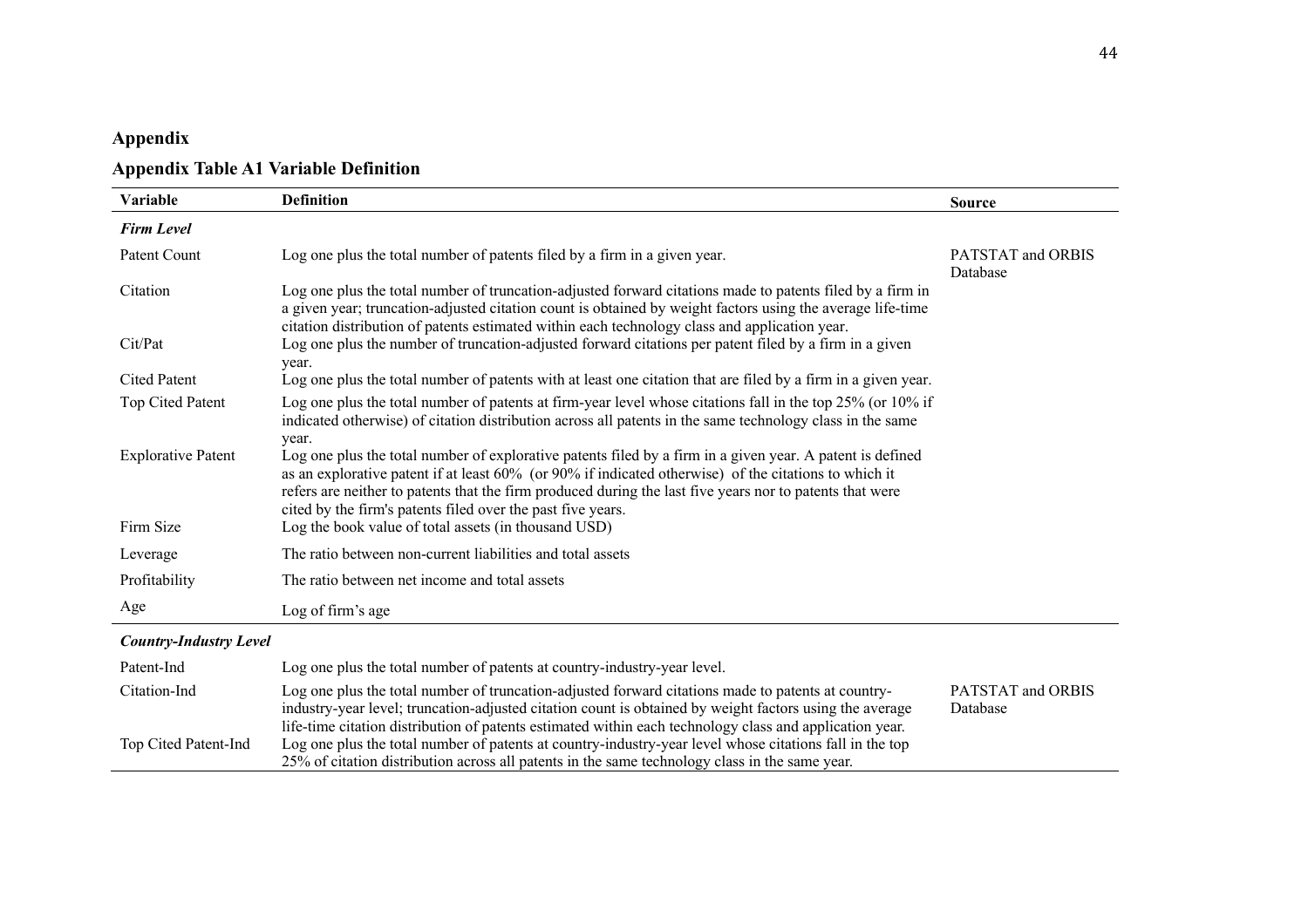| <b>Explorative Patent-Ind</b> | Log one plus the total number of explorative patents filed by a firm at country-industry-year level. A<br>patent is defined as an explorative patent if at least 60% of the citations it refers are not from existing<br>knowledge, which includes all the patents that the firm produced and all the patents that were cited by<br>the firm's patents filed over the past five years.                                                                                                                                                                                                                                                                                                                                                                                                                                                                                                            |                                       |
|-------------------------------|---------------------------------------------------------------------------------------------------------------------------------------------------------------------------------------------------------------------------------------------------------------------------------------------------------------------------------------------------------------------------------------------------------------------------------------------------------------------------------------------------------------------------------------------------------------------------------------------------------------------------------------------------------------------------------------------------------------------------------------------------------------------------------------------------------------------------------------------------------------------------------------------------|---------------------------------------|
| <b>Country Level</b>          |                                                                                                                                                                                                                                                                                                                                                                                                                                                                                                                                                                                                                                                                                                                                                                                                                                                                                                   |                                       |
| Competition Law<br>Index      | The overall competition law index, consisting of Authority, Merger Control, Abuse of Dominance and<br>Anticompetitive Agreements.                                                                                                                                                                                                                                                                                                                                                                                                                                                                                                                                                                                                                                                                                                                                                                 | <b>Bradford and Chilton</b><br>(2018) |
| Authority                     | An index that captures (1) who can bring suits against firms that are alleged to have engaged in<br>anticompetitive behavior, (2) the remedies that the authorities can impose on firms that violate<br>competition laws, and (3) the scope of the law, i.e., the degree to which all industries and enterprises fall<br>under the purview of a country's competition laws.                                                                                                                                                                                                                                                                                                                                                                                                                                                                                                                       |                                       |
|                               | More specifically, Authority is the summation of eight components. Private right of action equals one if<br>a country allows individuals and firms to bring suits against companies for violating competition rules.<br>While governments typically enforce competition laws, some countries allow for an additional avenue<br>for raising and then adjudicating claims of anti-competition actions: private actions by individuals and<br>firms. Since allowing for these private actions expands the competition regime beyond government<br>enforcement, Bradford and Chilton (2018) add one to the overall authority measure, Authority, when<br>Private right of action equals one.                                                                                                                                                                                                          |                                       |
|                               | The next five components of <i>Authority</i> concern remedial powers and scope. <i>Fines</i> equals one if the<br>authorities have the authority to levy monetary fines on firms that violate competition laws.<br><i>Imprisonment</i> equals one if a country can imprison those who violate competition laws. Divestiture<br>equals one if a country's authorities have the right to stop, reverse, or modify the structure of a merger<br>or acquisition. Damages equals one if the authorities can reward damages to private parties as<br>compensation for another entity violating competition laws. Extraterritoriality equals one when a<br>country's authorities can address conduct by those operating outside of the geographic boundaries of the<br>country if those action violate the country's competition laws and affect the competitive environment in<br>the domestic economy. |                                       |
|                               | The next two components of <i>Authority</i> concern exemptions to the country's competition laws. As<br>stressed by Bradford and Chilton (2018), the extent to which countries limit the purview of their<br>competition laws by limiting their authority over market competition. Thus, Industry Exemptions equals<br>$-0.5$ when a country's competition law provides any exemptions for industries (e.g., agriculture)                                                                                                                                                                                                                                                                                                                                                                                                                                                                         |                                       |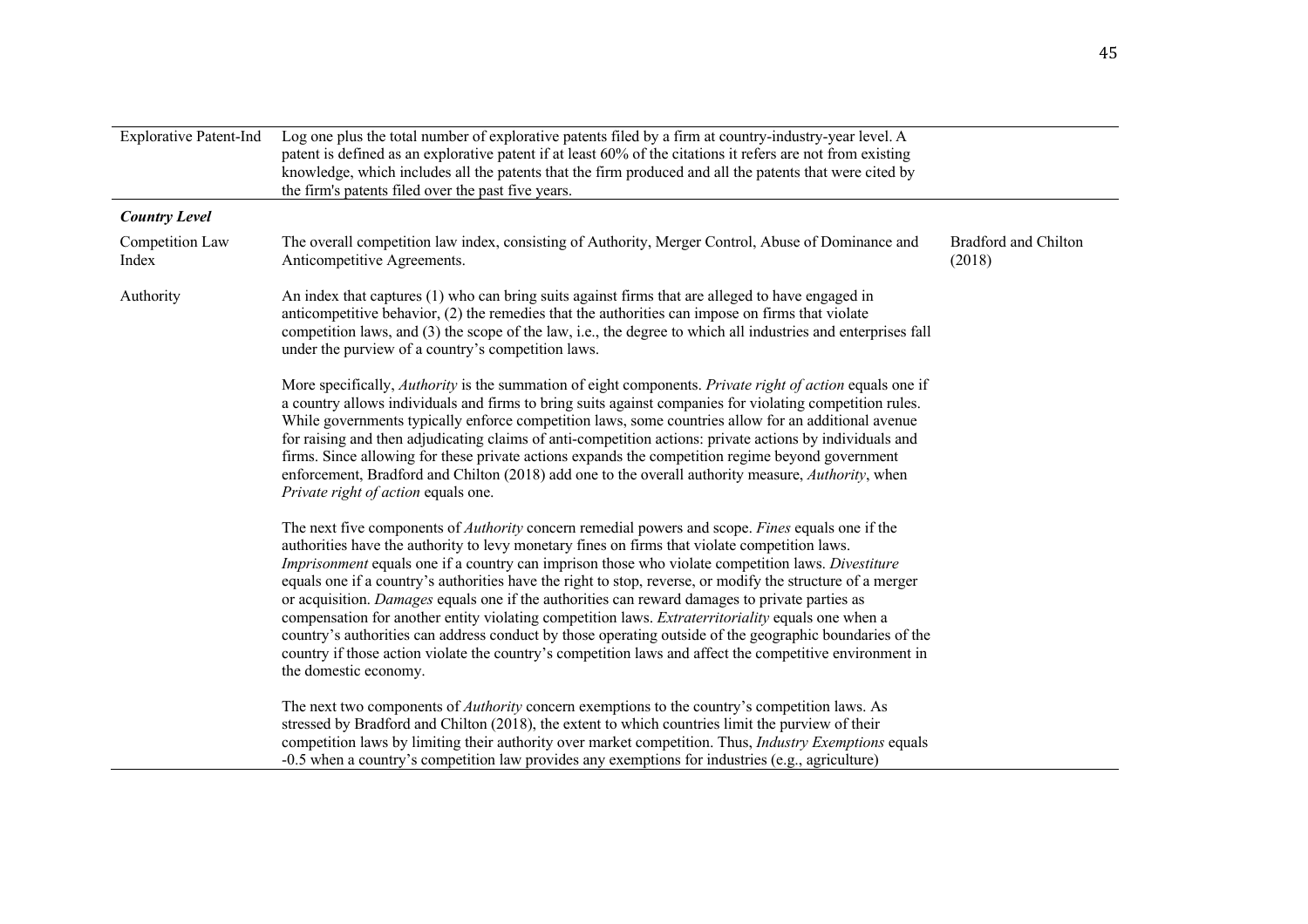|                    | adhering to the nation's competition laws. Similarly <i>Enterprise Exemptions</i> equals -0.5 when there are<br>any exemptions for enterprises (e.g., state-owned).                                                                                                                                                                                                                                                                                                                                                                                                                                                                                                          |
|--------------------|------------------------------------------------------------------------------------------------------------------------------------------------------------------------------------------------------------------------------------------------------------------------------------------------------------------------------------------------------------------------------------------------------------------------------------------------------------------------------------------------------------------------------------------------------------------------------------------------------------------------------------------------------------------------------|
| Merger Control     | An index capturing information on each country's laws in each year with respect to (1) regulating pre-<br>merger notification and approval, (2) granting expansive powers to the authorities to restrict mergers for<br>economic and public interest reasons, and (3) permitting an assortment of arguments by firms to defend<br>mergers and acquisitions and limiting the scope of laws, i.e., the degree to which all industries and<br>enterprises are within the purview of the competition laws.                                                                                                                                                                       |
|                    | <i>Merger Control</i> is the summation of seven components. The first two measure the degree to which<br>competition laws require that firms get approval before undertaking a merger. Pre-merger Notification<br>equals one if firms obtain approval before completing a merger voluntarily or mandatorily. Mandatory<br>Notification equals one if firms must obtain approval before closing a merger.                                                                                                                                                                                                                                                                     |
|                    | The next two components focus on the types of reasons that can be used to restrict mergers. <i>Economic</i><br>Reason equals one if the law grants the regulatory authority expansive powers to limit mergers on<br>grounds that the merger would lessen competition or strengthen a firm's dominant position. Public<br>Interest equals one if the country's competition laws permit merger restrictions on grounds that the<br>merger would hurt the public interest. As stressed by Bradford and Chilton (2018), Merger Control is<br>designed to capture the extent to which a country grants officials control over mergers and acquisitions.                           |
|                    | The next three components of Merger Control concern the arguments that firms can use to defend<br>themselves against accusations that a merger is anticompetitive. <i>Efficiency Defense</i> equals -0.5 if firms<br>can argue that the merger will enhance economic efficiency enough to outweigh any anticompetitive<br>effects. This enters negatively into the Merger Control index because such a defense reduces regulatory<br>control over mergers. Similarly, Failing Firm Defense equals -0.5 if a country's competition law allows<br>firms to justify anticompetitive mergers when firms are failing and bankruptcy would eliminate the<br>value of their assets. |
|                    | Finally, Public Interest Defense equals -0.5 if a country's competition laws allow firms to defend<br>mergers based on the argument that the public interest benefits outweigh the anticompetitive costs.                                                                                                                                                                                                                                                                                                                                                                                                                                                                    |
| Abuse of Dominance | An index that measures the extent to which competition laws limit the ability of dominant firms to abuse<br>their market positions in uncompetitive ways. Abuses behaviors include price and nonprice related<br>conduct, including discriminatory pricing, resale price maintenance, unfair (or excessive) pricing,<br>predatory pricing, and anticompetitive discounts (price-related abuses), as well as tying and refusal to<br>deal (nonprice related abuses). The index also incorporates information on the degree to which firms can                                                                                                                                 |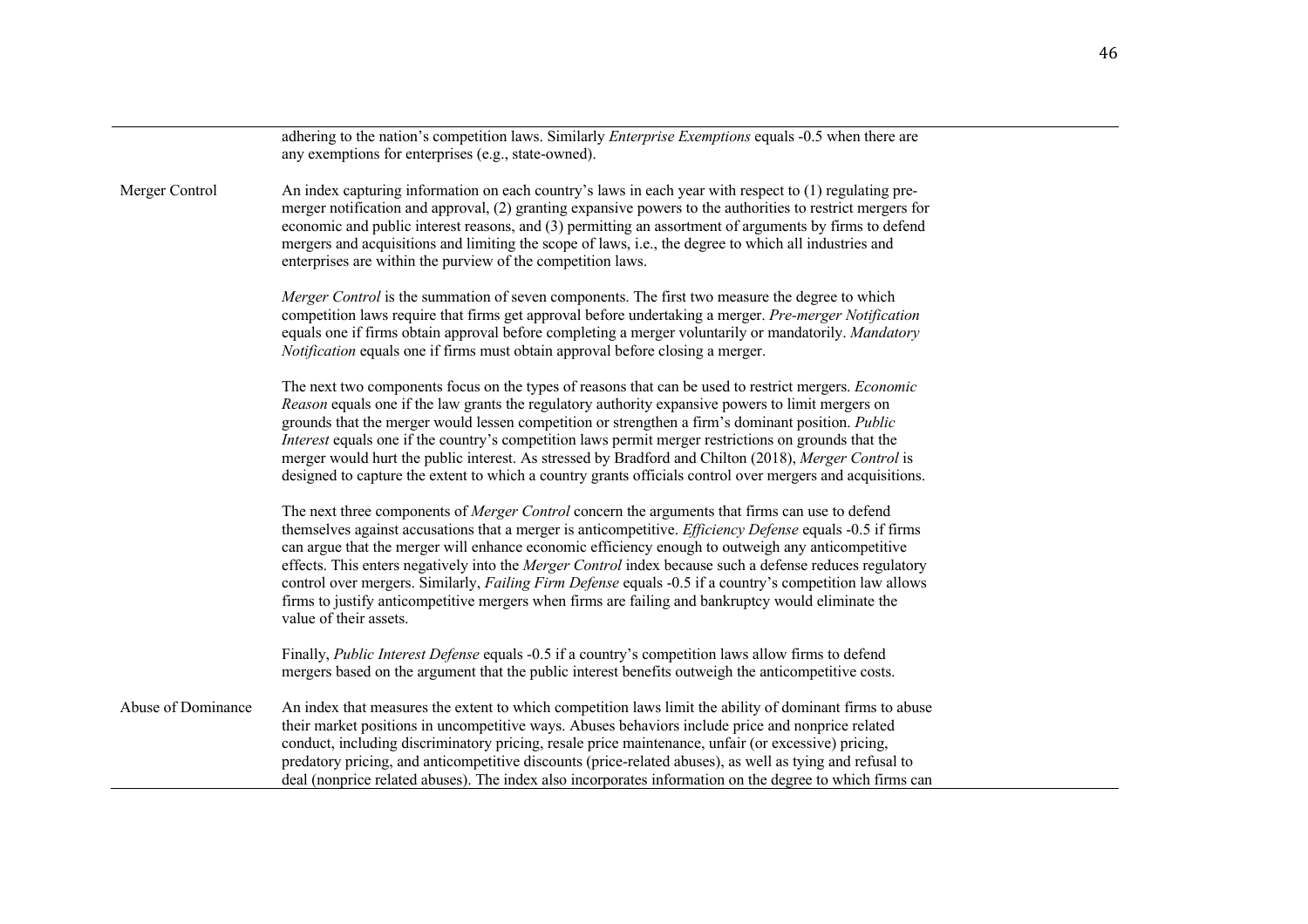defend actions that would otherwise be classified as abusive actions based on efficiency or public interests.

*Abuse of Dominance* is the summation of eleven components. *General Prohibition* equals two if the country's competition law gives the authorities broad, general powers to prohibit abusive conduct. This type of blanket prohibition gives authorities discretion over what constitutes abusive conduct by a dominant company, which is why Bradford and Chilton (2018) give it a weight of two. We made one adjustment in constructing *Abuse of Dominance*. We redefined *General Prohibition*. In the original version, *General Prohibition* equals two if the law prohibits the abuse of a dominant position, either generically or by specifying actions that would constitute an impermissible abuse of a dominant position. We redefined *General Prohibition* as equal to two if the law prohibits the abuse of a dominant position generically, and equal to zero if the law enumerates any types of abusive action. Our results remain robust if we use the original definition of *General Prohibition*.

The next eight components of *Abuse of Dominance* involve laws prohibiting specific behaviors that are generally viewed as abusive when dominant firms perform them. *Market Access* equals 0.25 if the country's competition law prohibits a firm from limiting the supply of its goods or services to the market or restricting sales to downstream purchasers or consumers. *Tying* equals 0.25 if the law prohibits conditioning the sale of a product on the sale or acquisition of another product that is not directly connected. *Discounts* equals 0.25 if the law prohibits a dominant firm from offering discounts that incentivize the buyer to deal exclusively or predominantly with the dominant firm. *Discriminatory Pricing* equals 0.25 if the law prohibits setting different prices for the same products for different customers. *Unfair Pricing* equals 0.25 if the law prohibits setting the product's price at a supracompetitive level. *Predatory Pricing* equals 0.25 if the law prohibits setting prices below the costs of production to eliminate competitors. *Retail Price Maintenance* equals 0.25 if the law prohibits setting a minimum resale price at which retailers will ultimately sell their product to consumers. *Other Abusive Acts* equals 0.25 if the law prohibits firms from engaging in acts—other than those specified above that abuse a firm's dominant position.

The next two components of *Abuse of Dominance* incorporate information on the degree to which firms can defend actions that would otherwise be classified as abusive actions. *Efficiency Defense (Dom.)* equals -0.5 if firms can argue that the actions will enhance economic efficiency enough to outweigh adverse effects from those abuse actions. This enters negatively because such a defense reduces regulatory power over behaviors by a dominant firm. Similarly, *Public Interest Defense (Dom.)* equals - 0.5 if a country's competition laws allow dominant firms to defend abusive behaviors based on the argument that the public interest benefits outweigh the costs of those actions.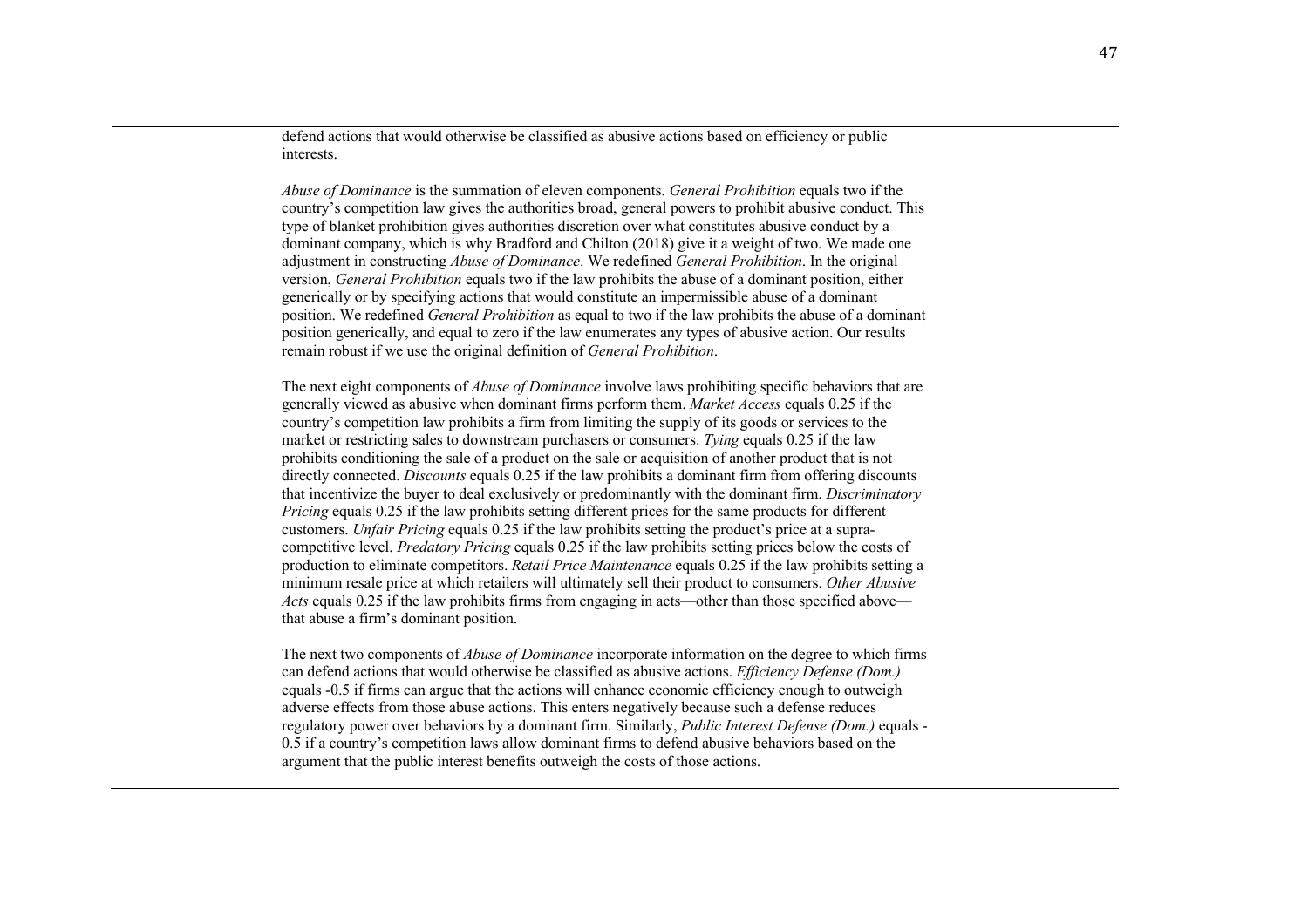| Anticompetitive<br>Agreements | An index designed to measure the degree to which a country's competition laws prohibit firms from<br>colluding—both horizontally and vertically—to constrain competition.                                                                                                                                                                                                                                                                                                                                                                                                                                                                                                                                                                        |                                                                                           |
|-------------------------------|--------------------------------------------------------------------------------------------------------------------------------------------------------------------------------------------------------------------------------------------------------------------------------------------------------------------------------------------------------------------------------------------------------------------------------------------------------------------------------------------------------------------------------------------------------------------------------------------------------------------------------------------------------------------------------------------------------------------------------------------------|-------------------------------------------------------------------------------------------|
|                               | In particular, Anticompetitive Agreements is the summation of ten components. The first four involve<br>laws limiting horizontal agreements. Price Fixing, Market Sharing, Output Limitations, and Bid Rigging<br>each equals 0.5 if a country's competition laws limit firms from colluding to (1) set market prices for a<br>product, (2) divide the market along geographic, demographic, price, or other dimensions, (3) limit the<br>overall supply of products, and (4) bid on products and contracts to obtain preferential prices,<br>respectively.                                                                                                                                                                                      |                                                                                           |
|                               | The next four components of the Anticompetitive Agreements index focus on limiting vertical<br>agreements. Exclusive Dealing, Resale Price Maintenance, Tying, and Eliminate Competitors each<br>equals 0.5 if a country's laws prohibit firms from colluding to (1) not sell/buy their products to/from<br>specific companies or groups of companies, (2) set the price at which retailers will ultimately sell the<br>product to consumers, (3) condition contracts on buying additional products that are not directly<br>connected to the product that is the subject of the contract, and (4) engage in coercive practices that<br>eliminate competitors or make it very difficult for them to increase market share.                       |                                                                                           |
|                               | Finally, the last two components of Anticompetitive Agreements involve defenses that firms can employ<br>against accusations that they entered into anticompetitive agreements. Efficiency Defense (Anti.) equals -<br>0.5 if firms can defend anticompetitive agreements by arguing that the economic efficiency gains<br>outweigh the costs of those agreements. Similarly, <i>Public Interest Defense (Anti.)</i> equals -0.5 if a<br>country's competition laws allow firms to defend anticompetitive actions by arguing that the public<br>interest benefits of those actions outweigh the costs.                                                                                                                                           |                                                                                           |
| GDP per capita                | Log real GDP per capita measured in 2010 U.S. dollar.                                                                                                                                                                                                                                                                                                                                                                                                                                                                                                                                                                                                                                                                                            | World Bank WDI                                                                            |
| Credit/GDP                    | Credit provided by the financial sector as a share of GDP.                                                                                                                                                                                                                                                                                                                                                                                                                                                                                                                                                                                                                                                                                       |                                                                                           |
| Stock/GDP                     | Stock-market capitalization as a share of GDP.                                                                                                                                                                                                                                                                                                                                                                                                                                                                                                                                                                                                                                                                                                   |                                                                                           |
| Financial Reform<br>Index     | The summation of Credit Control, Interest-Rate Control, Entry Barriers, Bank Supervision, Bank<br>Privatization, Capital Control, and Securities Market. Credit Control measures the restrictiveness of<br>reserve requirements, existence of mandatory credit-allocation requirements, and credit ceilings;<br>Interest-Rate Control measures the extent to which the authorities liberalize interest rates; Entry Barriers<br>measures the ease of foreign bank entry and the extent of competition in the domestic banking sector;<br>Bank Supervision measures the degree of supervision over the banking sector; Bank Privatization<br>measures the importance of state-owned banks; Capital Control measures restrictions on international | <b>International Monetary</b><br>Fund (IMF); Abiad,<br>Detragiache, and Tressel<br>(2008) |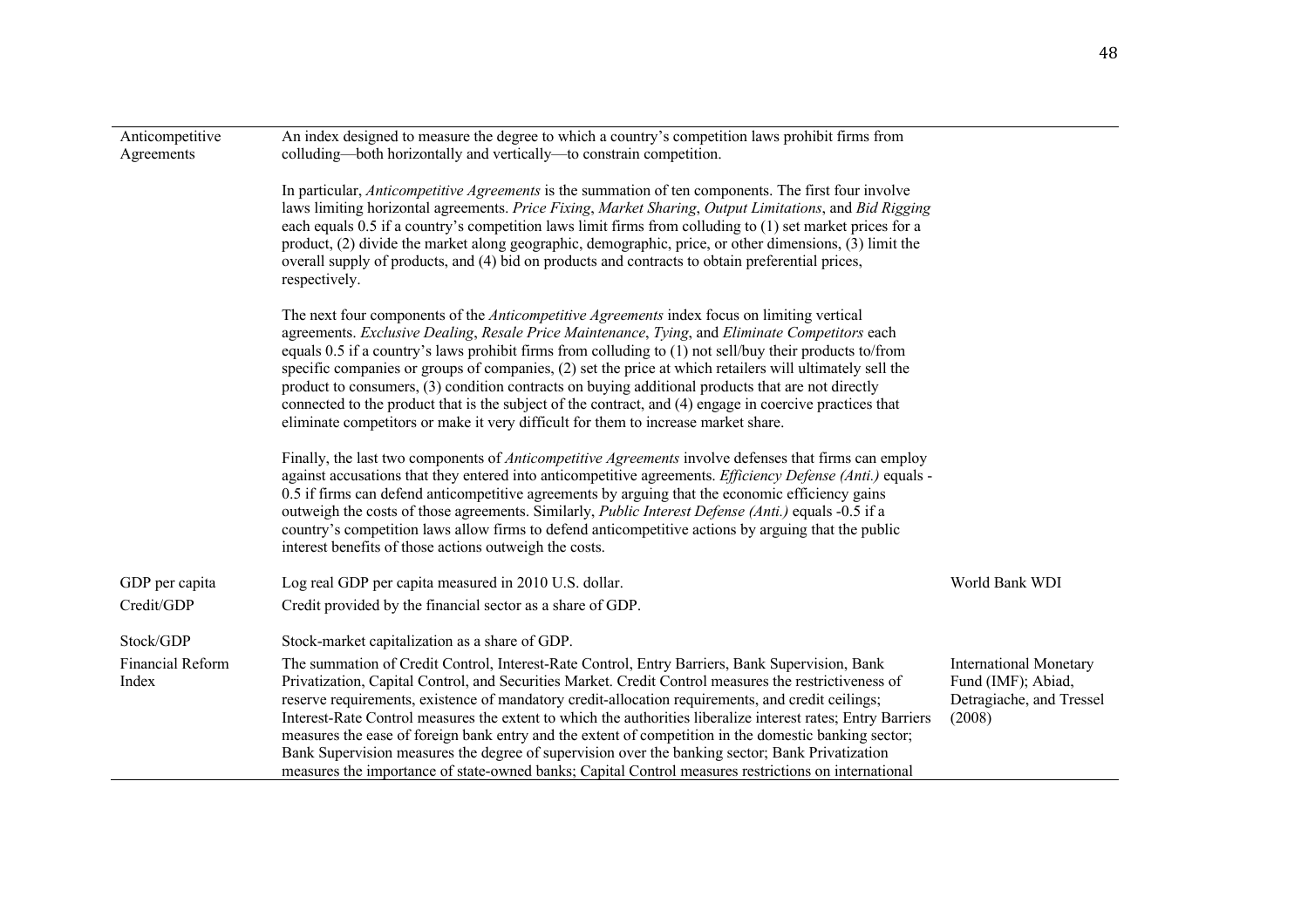|                  | capital flows; Securities Market measures the level of development of securities markets and restrictions<br>on foreign equity ownership. The index ranges from 0 to 27, with higher values indicating less                                                                                                                                                                                                                                                                                                          |                                                                    |
|------------------|----------------------------------------------------------------------------------------------------------------------------------------------------------------------------------------------------------------------------------------------------------------------------------------------------------------------------------------------------------------------------------------------------------------------------------------------------------------------------------------------------------------------|--------------------------------------------------------------------|
|                  | restrictive and more liberalized financial markets.                                                                                                                                                                                                                                                                                                                                                                                                                                                                  |                                                                    |
| PR & Legal Index | An index that measures the overall strength of the legal system and property-rights protection. It is the<br>average value of nine components: judicial independence, impartial courts, protection of property rights,<br>military interference in rule of law and politics, integrity of the legal system, legal enforcement of<br>contracts, regulatory restrictions on the sale of real property, reliability of police, and business costs of<br>crime. The index ranges from $0$ (weakest) to $10$ (strongest). | Fraser Institute:<br>Gwartney, Lawson, and<br>Hall $(2015)$        |
| Patent Law       | An indicator that equals one in the years after a country enacts its first patent law, and zero otherwise.                                                                                                                                                                                                                                                                                                                                                                                                           | World Intellectual<br>Property Organization<br>(WIPO) Lex Database |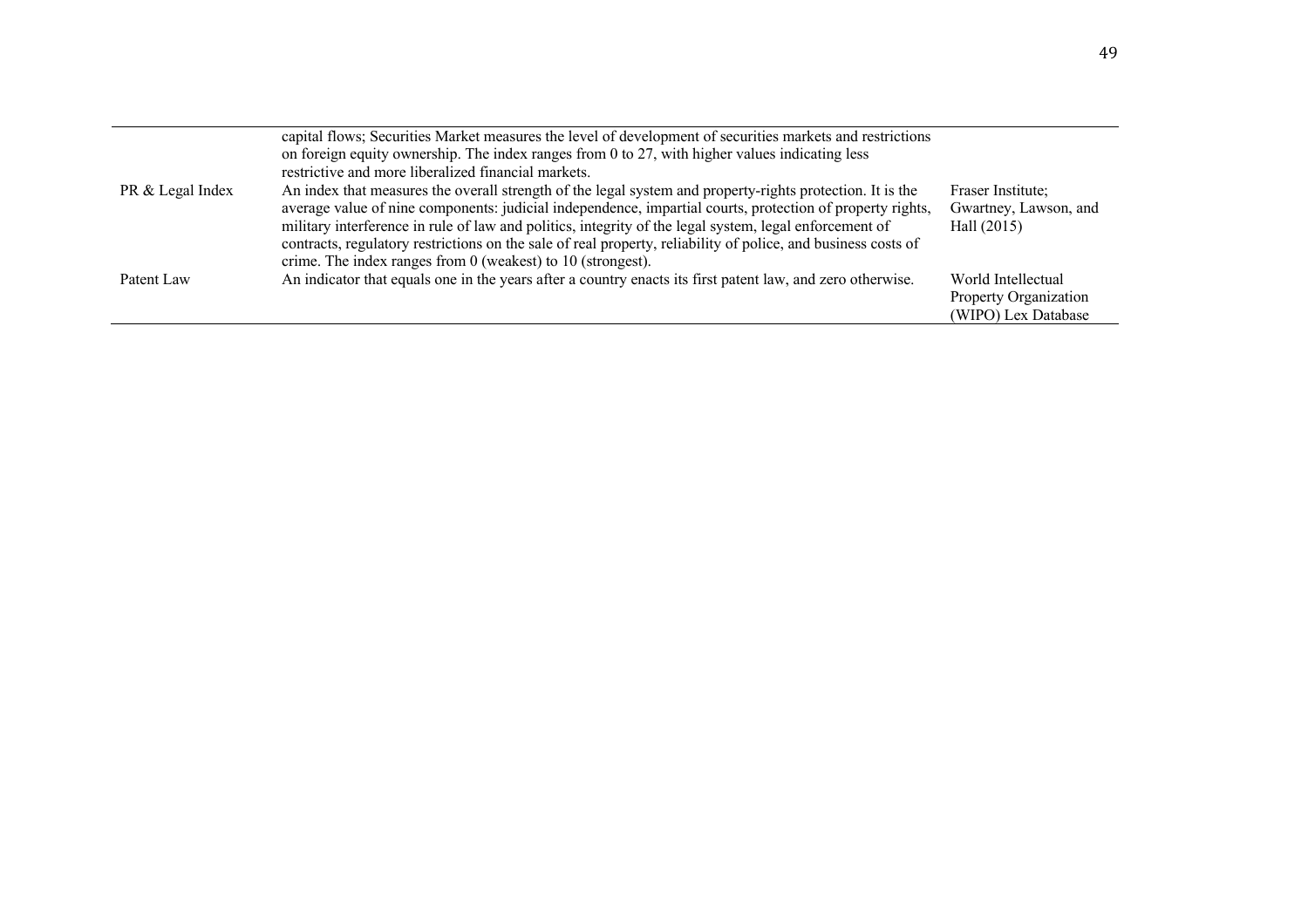## **Table A2 Competition Law and Innovation: Sub-index**

This table presents the association between sub-components of the CLI score and firm-level measures of innovation. Panel A shows the relation between each subcomponent (i.e., *Authority*, *Merger Control*, *Abuse of Dominance*, and *Anticompetitive Agreements*) and firm innovation. Panel B shows the relation between each sub-component of the *Abuse of Dominance* (i.e., *Prohibition (Dom.)*, *Efficiency Defense (Dom.)*, and *Public Interest Defense (Dom.)*) and firm innovation. We focus on five firm-level measures of innovation, namely *Patent Count*, *Citation*, *Top Cited Patent*, and *Explorative Patent*. The key explanatory variable, *Competition Law Index*, measures the overall stringency of a country's competition laws. Firm control includes *Firm Size*, *Leverage*, *Profitability* and *Age*. Country control includes *GDP per capita*, *Credit/GDP* and *Stock/GDP*. We include firm and industry-by-year fixed effects. Robust standard errors clustered at the country level are reported in parentheses. \*\*\*, \*\*, \* denote significance levels at 1%, 5% and 10% respectively.

| Dependent Var.                |             | Patent Count |           |           |             | Citation    |           |         |             | Top Cited Patent |         |         |             | <b>Explorative Patent</b> |         |         |
|-------------------------------|-------------|--------------|-----------|-----------|-------------|-------------|-----------|---------|-------------|------------------|---------|---------|-------------|---------------------------|---------|---------|
|                               | (1)         | (2)          | (3)       | (4)       | (5)         | (6)         | (7)       | (8)     | (9)         | (10)             | (11)    | (12)    | (13)        | (14)                      | (15)    | (16)    |
| Authority                     | $0.1092***$ |              |           |           | $0.2780***$ |             |           |         | $0.0585***$ |                  |         |         | $0.1230***$ |                           |         |         |
|                               | (0.034)     |              |           |           | (0.068)     |             |           |         | (0.015)     |                  |         |         | (0.028)     |                           |         |         |
| Merger Control                |             | $0.0735***$  |           |           |             | $0.1648***$ |           |         |             | $0.0321***$      |         |         |             | $0.0829***$               |         |         |
|                               |             | (0.021)      |           |           |             | (0.037)     |           |         |             | (0.006)          |         |         |             | (0.017)                   |         |         |
| Abuse of<br>Dominance         |             |              | $-0.0068$ |           |             |             | $-0.0190$ |         |             |                  | 0.0035  |         |             |                           | 0.0161  |         |
|                               |             |              | (0.030)   |           |             |             | (0.061)   |         |             |                  | (0.011) |         |             |                           | (0.022) |         |
| Anticompetitive<br>Agreements |             |              |           | $0.0852*$ |             |             |           | 0.1292  |             |                  |         | 0.0155  |             |                           |         | 0.0631  |
|                               |             |              |           | (0.044)   |             |             |           | (0.083) |             |                  |         | (0.013) |             |                           |         | (0.041) |
| Firm Control                  | Y           | Y            | Y         | Y         | Y           | Y           | Y         | Y       | Y           | Y                | Y       | Y       | Y           | Y                         | Y       | Y       |
| Country Control               | Y           | Y            | Y         | Y         | Y           | Y           | Y         | Y       | Y           | Y                | Y       | Y       | Y           | Y                         | Y       | Y       |
| Firm FE                       | Y           | Y            | Y         | Y         | Y           | Y           | Y         | Y       | Y           | Y                | Y       | Y       | Y           | Y                         | Y       | Y       |
| Industry-Year FE              | Y           | Y            | Y         | Y         | Y           | Y           | Y         | Y       | Y           | Y                | Y       | Y       | Y           | Y                         | Y       | Y       |
| Observations                  | 855,243     | 855,243      | 855,243   | 855,243   | 855,243     | 855,243     | 855,243   | 855,243 | 855,243     | 855,243          | 855,243 | 855,243 | 855,243     | 855,243                   | 855,243 | 855,243 |
| # of Firms                    | 145,318     | 145,318      | 145,318   | 145,318   | 145,318     | 145,318     | 145,318   | 145,318 | 145,318     | 145,318          | 145,318 | 145,318 | 145,318     | 145,318                   | 145,318 | 145,318 |
| Adjusted R-squared            | 0.620       | 0.620        | 0.620     | 0.620     | 0.522       | 0.522       | 0.522     | 0.522   | 0.644       | 0.644            | 0.644   | 0.644   | 0.548       | 0.548                     | 0.547   | 0.547   |

#### Panel A. Sub-Components of the CLI Score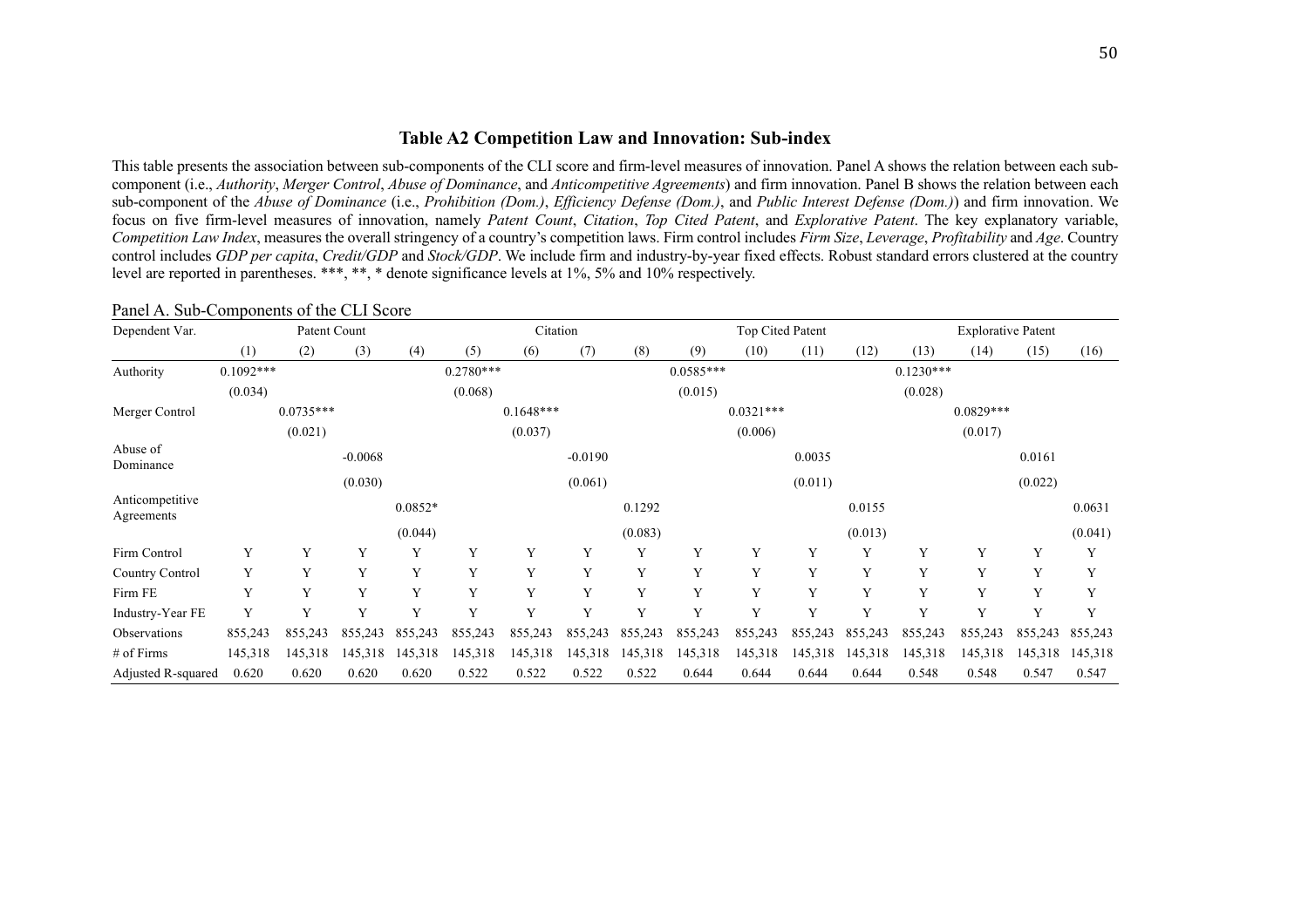| Dependent Var.                    | Patent Count |             |            |         | Citation    |           |            | Top Cited Patent |           |           | <b>Explorative Patent</b> |            |  |
|-----------------------------------|--------------|-------------|------------|---------|-------------|-----------|------------|------------------|-----------|-----------|---------------------------|------------|--|
|                                   | (1)          | (2)         | (3)        | (4)     | (5)         | (6)       | (7)        | (8)              | (9)       | (10)      | (11)                      | (12)       |  |
| Prohibition (Dom.)                | 0.0307       |             |            | 0.0661  |             |           | $0.0174**$ |                  |           | $0.0492*$ |                           |            |  |
|                                   | (0.023)      |             |            | (0.043) |             |           | (0.007)    |                  |           | (0.027)   |                           |            |  |
| Efficiency Defense (Dom.)         |              | $0.0450***$ |            |         | $0.0979***$ |           |            | $0.0152***$      |           |           | $0.0359**$                |            |  |
|                                   |              | (0.014)     |            |         | (0.025)     |           |            | (0.004)          |           |           | (0.014)                   |            |  |
| Public Interest<br>Defense (Dom.) |              |             | $-0.0159*$ |         |             | $-0.0251$ |            |                  | $-0.0041$ |           |                           | $-0.0119*$ |  |
|                                   |              |             | (0.009)    |         |             | (0.017)   |            |                  | (0.003)   |           |                           | (0.007)    |  |
| Firm Control                      | Y            | Y           | Y          | Y       | Y           | Y         | Y          | Y                | Y         | Y         | Y                         | Y          |  |
| Country Control                   | Y            | Y           | Y          | Y       | Y           | Y         | Y          | Y                | Y         | Y         | Y                         | Y          |  |
| Firm FE                           | Y            | Y           | Y          | Y       | Y           | Y         | Y          | Y                | Y         | Y         | Y                         | Y          |  |
| Industry-Year FE                  | Y            | Y           | Y          | Y       | Y           | Y         | V          | Y                | Y         | Y         | Y                         | Y          |  |
| <b>Observations</b>               | 855,243      | 855,243     | 855,243    | 855,243 | 855,243     | 855,243   | 855,243    | 855,243          | 855,243   | 855,243   | 855,243                   | 855,243    |  |
| # of Firms                        | 145,318      | 145,318     | 145,318    | 145,318 | 145,318     | 145,318   | 145,318    | 145,318          | 145,318   | 145,318   | 145,318                   | 145,318    |  |
| Adjusted R-squared                | 0.620        | 0.620       | 0.620      | 0.522   | 0.522       | 0.522     | 0.644      | 0.644            | 0.644     | 0.547     | 0.547                     | 0.547      |  |

Panel B. Sub-Components of Abuse of Dominance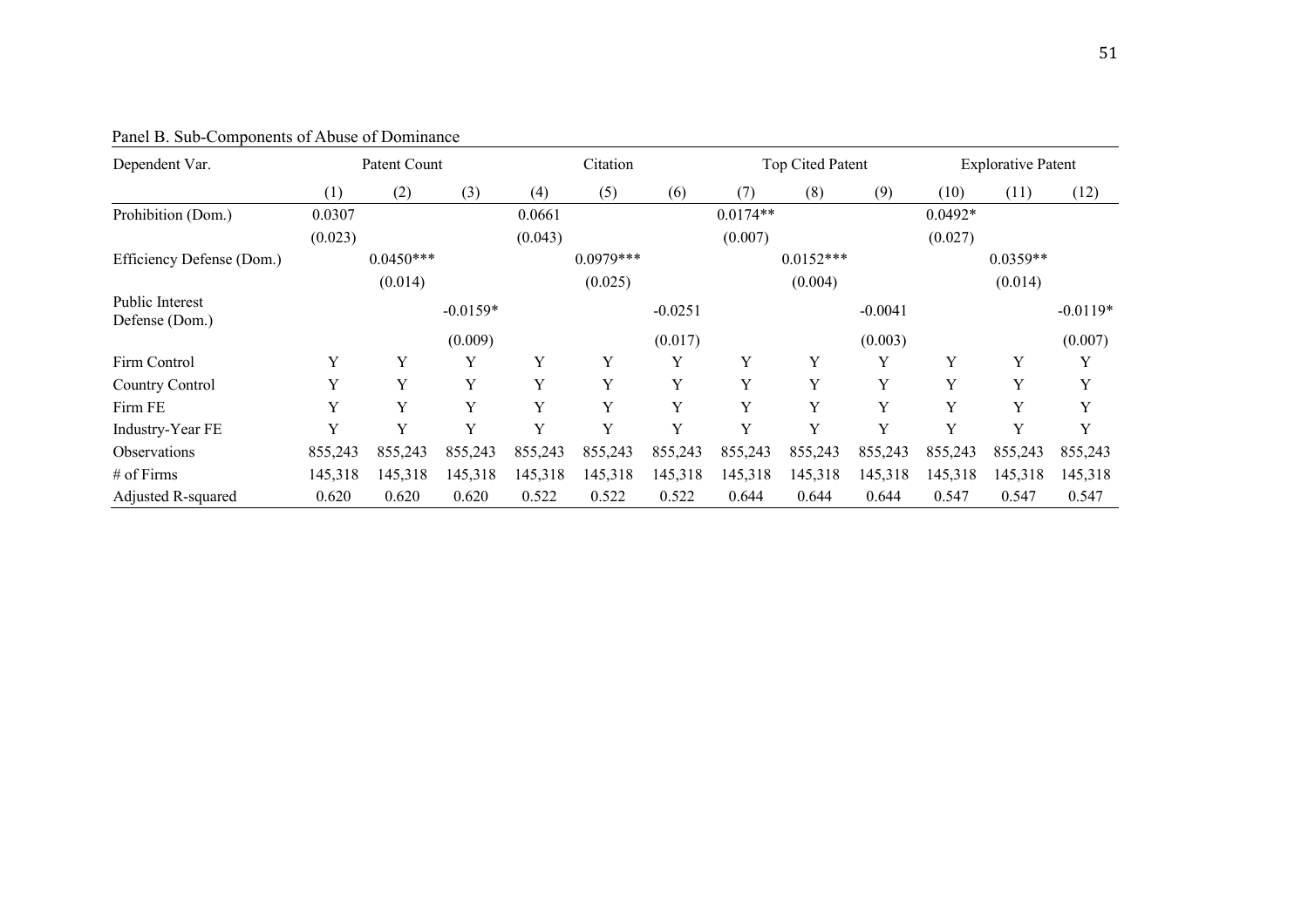#### **Table A3 Competition Law and Innovation: Robustness to Alternative Sample Period**

This table presents the effect of competition law on innovation measured at the firm level based on the alternative sample period. Panel A is over 1991-2012, where all the explanatory variables are measured with a two-year lag. Panel B is over 1991-2013, where all the explanatory variables are measured with a three-year lag. Panel C is over 1991-2014, where all the explanatory variables are measured with a four-year lag. The dependent variable is Patent Count, Citation, Cit/Pat, Cited Patent, Top Cited Patent, and Explorative Patent. The key explanatory variable, Competition Law Index, measures the overall stringency of a country's competition laws. Firm-level controls include Firm Size, Leverage, Profitability and Age. Country controls include GDP per capita, Credit/GDP and Stock/GDP. We include firm and industry-by-year fixed effects. Robust standard errors clustered at the country level are reported in parentheses. \*\*\*, \*\*, \* denote significance levels at 1%, 5% and 10% respectively.

#### *Panel A. 1991-2012*

| Dependent Var         | Patent Count           | Citation               | Cit/Pat                | <b>Cited Patent</b>    | Top Cited<br>Patent<br>(Top 25%) | Top Cited<br>Patent<br>(Top 10%) | Explorative<br>Patent<br>$(60\%$ new<br>knowledge) | Explorative<br>Patent<br>$(90%$ new<br>knowledge) |
|-----------------------|------------------------|------------------------|------------------------|------------------------|----------------------------------|----------------------------------|----------------------------------------------------|---------------------------------------------------|
|                       | (1)                    | (2)                    | (3)                    | (4)                    | (5)                              | (6)                              | (7)                                                | (8)                                               |
| Competition Law Index | $0.1137***$            | $0.2809***$            | $0.1692***$            | $0.1034***$            | $0.0570***$                      | $0.0291***$                      | $0.2378***$                                        | $0.2154***$                                       |
| Firm Size             | (0.037)<br>$0.0192***$ | (0.064)<br>$0.0352***$ | (0.050)<br>$0.0223***$ | (0.023)<br>$0.0132***$ | (0.012)<br>$0.0071***$           | (0.006)<br>$0.0037***$           | (0.056)<br>$0.0149***$                             | (0.051)<br>$0.0122***$                            |
|                       | (0.004)                | (0.006)                | (0.004)                | (0.003)                | (0.002)                          | (0.001)                          | (0.002)                                            | (0.002)                                           |
| Leverage              | $-0.0097$              | $-0.0168$              | $-0.0114$              | $-0.0076*$             | $-0.0016$                        | 0.0007                           | $-0.0038$                                          | $-0.0029$                                         |
|                       | (0.006)                | (0.011)                | (0.008)                | (0.004)                | (0.003)                          | (0.001)                          | (0.004)                                            | (0.003)                                           |
| Profitability         | $0.0122*$              | 0.0164                 | 0.0126                 | 0.0073                 | 0.0015                           | $-0.0008$                        | 0.0049                                             | 0.0037                                            |
|                       | (0.006)                | (0.012)                | (0.008)                | (0.005)                | (0.002)                          | (0.001)                          | (0.003)                                            | (0.003)                                           |
| Age                   | $-0.0120*$             | $-0.0298***$           | $-0.0199***$           | $-0.0053$              | $-0.0046$                        | $-0.0033*$                       | $-0.0087$                                          | $-0.0064$                                         |
|                       | (0.006)                | (0.010)                | (0.007)                | (0.005)                | (0.003)                          | (0.002)                          | (0.007)                                            | (0.006)                                           |
| Country Control       | Y                      | Y                      | Y                      | Y                      | Y                                | Y                                | Y                                                  | Y                                                 |
| Firm FE               | Y                      | Y                      | Y                      | Y                      | Y                                | Y                                | Y                                                  | Y                                                 |
| Industry-Year FE      | Y                      | Y                      | Y                      | Y                      | Y                                | Y                                | Y                                                  | Y                                                 |
| <b>Observations</b>   | 827,540                | 827,540                | 827,540                | 827,540                | 827,540                          | 827,540                          | 827,540                                            | 827,540                                           |
| $#$ of Firms          | 140880                 | 140880                 | 140880                 | 140880                 | 140880                           | 140880                           | 140880                                             | 140880                                            |
| R-squared             | 0.630                  | 0.528                  | 0.374                  | 0.645                  | 0.650                            | 0.631                            | 0.566                                              | 0.521                                             |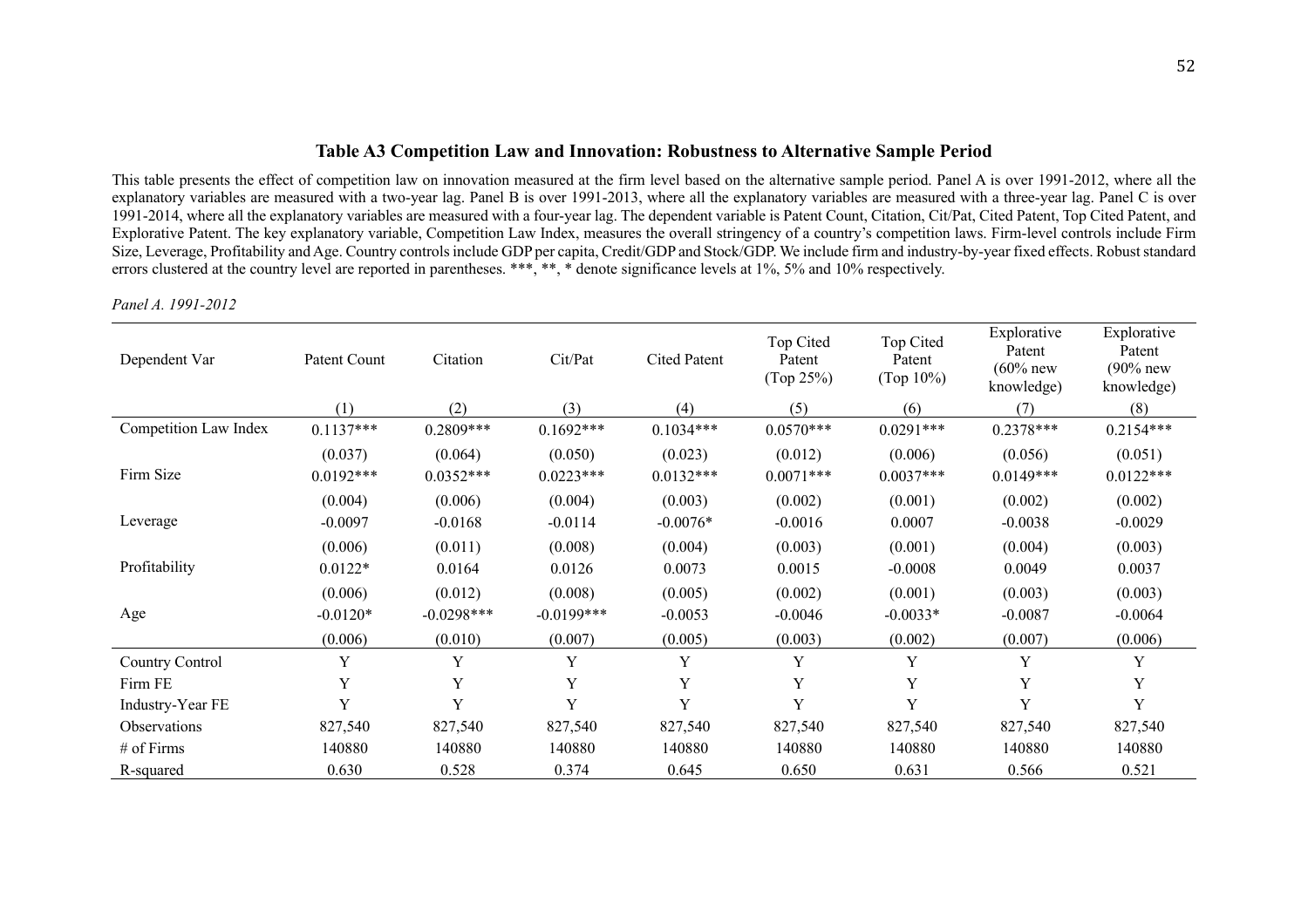| Dependent Var         | Patent Count           | Citation               | Cit/Pat                | <b>Cited Patent</b>   | Top Cited<br>Patent<br>(Top 25%) | Top Cited<br>Patent<br>(Top 10%) | Explorative<br>Patent<br>$(60\%$ new<br>knowledge) | Explorative<br>Patent<br>$(90%$ new<br>knowledge) |
|-----------------------|------------------------|------------------------|------------------------|-----------------------|----------------------------------|----------------------------------|----------------------------------------------------|---------------------------------------------------|
|                       | (1)                    | (2)                    | (3)                    | (4)                   | (5)                              | (6)                              | (7)                                                | (8)                                               |
| Competition Law Index | $0.1191***$            | $0.2882***$            | $0.1713***$            | $0.0939***$           | $0.0580***$                      | $0.0290***$                      | $0.1628***$                                        | $0.1432***$                                       |
| Firm Size             | (0.036)<br>$0.0133***$ | (0.076)<br>$0.0206***$ | (0.058)<br>$0.0111***$ | (0.028)<br>$0.0076**$ | (0.014)<br>$0.0047***$           | (0.007)<br>$0.0027**$            | (0.043)<br>$0.0100***$                             | (0.037)<br>$0.0081***$                            |
|                       | (0.004)                | (0.006)                | (0.003)                | (0.003)               | (0.002)                          | (0.001)                          | (0.003)                                            | (0.002)                                           |
| Leverage              | $-0.0030$              | $-0.0065$              | $-0.0046$              | $-0.0027$             | $-0.0020$                        | $-0.0002$                        | $-0.0013$                                          | $-0.0013$                                         |
|                       | (0.006)                | (0.013)                | (0.010)                | (0.004)               | (0.003)                          | (0.001)                          | (0.003)                                            | (0.003)                                           |
| Profitability         | $0.0084***$            | $0.0191**$             | $0.0174**$             | $0.0084***$           | 0.0004                           | $-0.0013$                        | 0.0045                                             | $0.0039*$                                         |
|                       | (0.003)                | (0.008)                | (0.007)                | (0.003)               | (0.002)                          | (0.001)                          | (0.003)                                            | (0.002)                                           |
| Age                   | $-0.0055$              | $-0.0199**$            | $-0.0141*$             | 0.0007                | $-0.0021$                        | $-0.0014$                        | $-0.0056$                                          | $-0.0037$                                         |
|                       | (0.005)                | (0.009)                | (0.008)                | (0.004)               | (0.003)                          | (0.002)                          | (0.006)                                            | (0.005)                                           |
| Country Control       | Y                      | Y                      | Y                      | Y                     | Y                                | Y                                | Y                                                  | Y                                                 |
| Firm FE               | Y                      | Y                      | Y                      | Y                     | Y                                | Y                                | Y                                                  | Y                                                 |
| Industry-Year FE      | Y                      | Y                      | Y                      | Y                     | Y                                | Y                                | Y                                                  | Y                                                 |
| <b>Observations</b>   | 800,495                | 800,495                | 800,495                | 800,495               | 800,495                          | 800,495                          | 800,495                                            | 800,495                                           |
| # of Firms            | 137062                 | 137062                 | 137062                 | 137062                | 137062                           | 137062                           | 137062                                             | 137062                                            |
| R-squared             | 0.642                  | 0.531                  | 0.374                  | 0.650                 | 0.656                            | 0.638                            | 0.576                                              | 0.532                                             |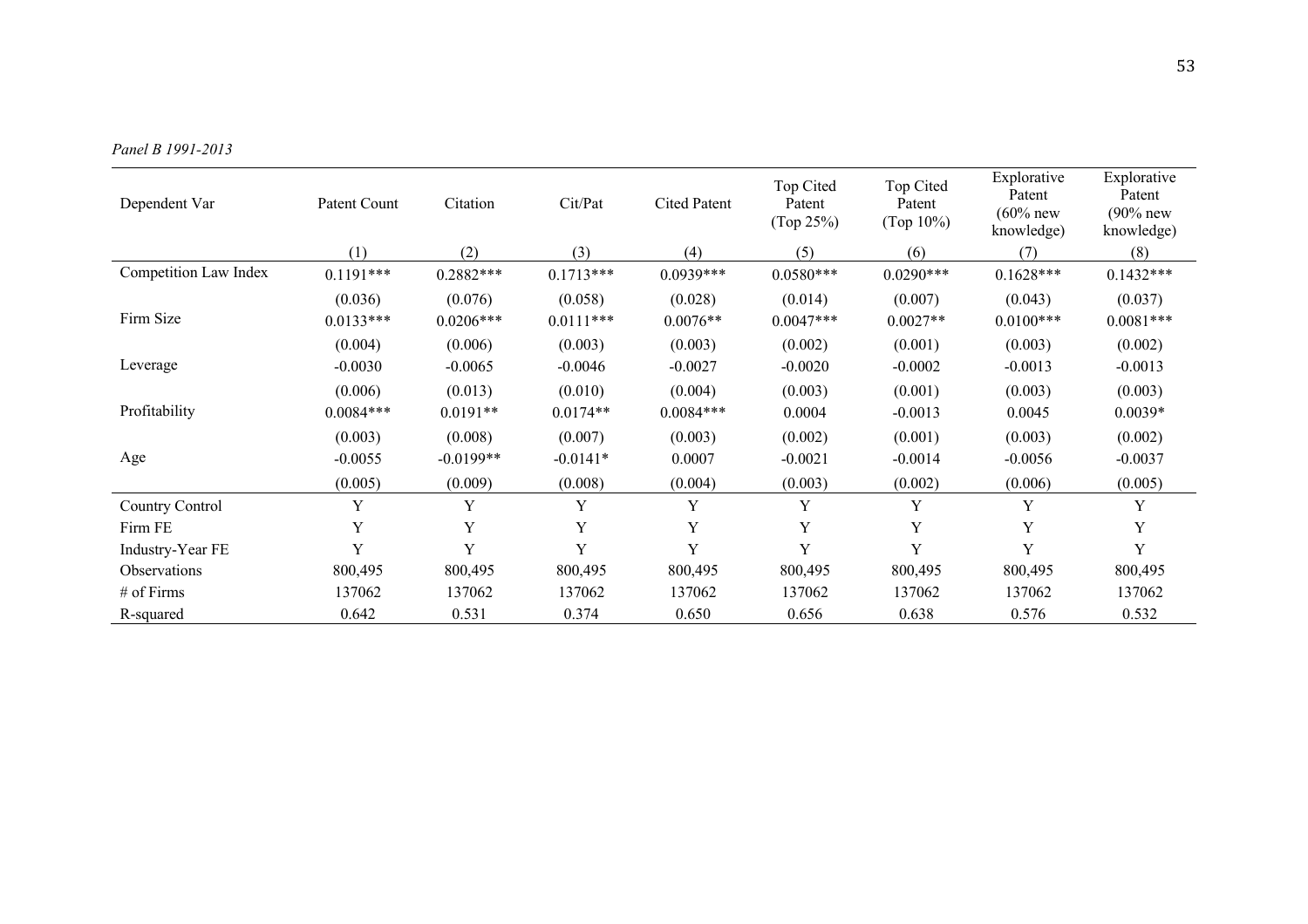| Dependent Var              | Patent Count           | Citation             | Cit/Pat           | <b>Cited Patent</b> | Top Cited<br>Patent<br>(Top 25%) | Top Cited<br>Patent<br>(Top 10%) | Explorative<br>Patent<br>$(60\%$ new<br>knowledge) | Explorative<br>Patent<br>$(90%$ new<br>knowledge) |
|----------------------------|------------------------|----------------------|-------------------|---------------------|----------------------------------|----------------------------------|----------------------------------------------------|---------------------------------------------------|
|                            | (1)                    | (2)                  | (3)               | (4)                 | (5)                              | (6)                              | (7)                                                | (8)                                               |
| Competition Law Index      | $0.0937***$            | $0.2514***$          | $0.1427***$       | $0.0669***$         | $0.0517***$                      | $0.0253***$                      | $0.1410***$                                        | $0.1218***$                                       |
| Firm Size                  | (0.030)<br>$0.0092***$ | (0.067)<br>$0.0098*$ | (0.049)<br>0.0040 | (0.025)<br>0.0027   | (0.012)<br>$0.0032**$            | (0.006)<br>$0.0018**$            | (0.029)<br>$0.0067***$                             | (0.025)<br>$0.0051**$                             |
|                            | (0.003)                | (0.005)              | (0.003)           | (0.002)             | (0.001)                          | (0.001)                          | (0.002)                                            | (0.002)                                           |
| Leverage                   | 0.0039                 | 0.0045               | 0.0027            | 0.0016              | $-0.0006$                        | $-0.0005$                        | 0.0022                                             | 0.0020                                            |
|                            | (0.004)                | (0.009)              | (0.008)           | (0.002)             | (0.002)                          | (0.001)                          | (0.003)                                            | (0.002)                                           |
| Profitability              | $0.0076**$             | $0.0237***$          | $0.0194***$       | $0.0094***$         | 0.0021                           | $0.0012**$                       | $0.0053**$                                         | $0.0042*$                                         |
|                            | (0.003)                | (0.008)              | (0.007)           | (0.002)             | (0.002)                          | (0.001)                          | (0.002)                                            | (0.002)                                           |
| Age                        | $-0.0036$              | $-0.0157$            | $-0.0144$         | 0.0054              | $-0.0018$                        | $-0.0005$                        | $-0.0042$                                          | $-0.0023$                                         |
|                            | (0.004)                | (0.012)              | (0.010)           | (0.006)             | (0.003)                          | (0.001)                          | (0.004)                                            | (0.003)                                           |
| Country Control            | Y                      | Y                    | Y                 | Y                   | Y                                | Y                                | Y                                                  | Y                                                 |
| Firm FE                    | Y                      | Y                    | Y                 | Y                   | Y                                | Y                                | Y                                                  | Y                                                 |
| Industry-Year FE           | Y                      | Y                    | Y                 | Y                   | Y                                | Y                                | Y                                                  | Y                                                 |
| <i><b>Observations</b></i> | 767,218                | 767,218              | 767,218           | 767,218             | 767,218                          | 767,218                          | 767,218                                            | 767,218                                           |
| # of Firms                 | 130677                 | 130677               | 130677            | 130677              | 130677                           | 130677                           | 130677                                             | 130677                                            |
| R-squared                  | 0.654                  | 0.531                | 0.371             | 0.647               | 0.658                            | 0.637                            | 0.585                                              | 0.541                                             |